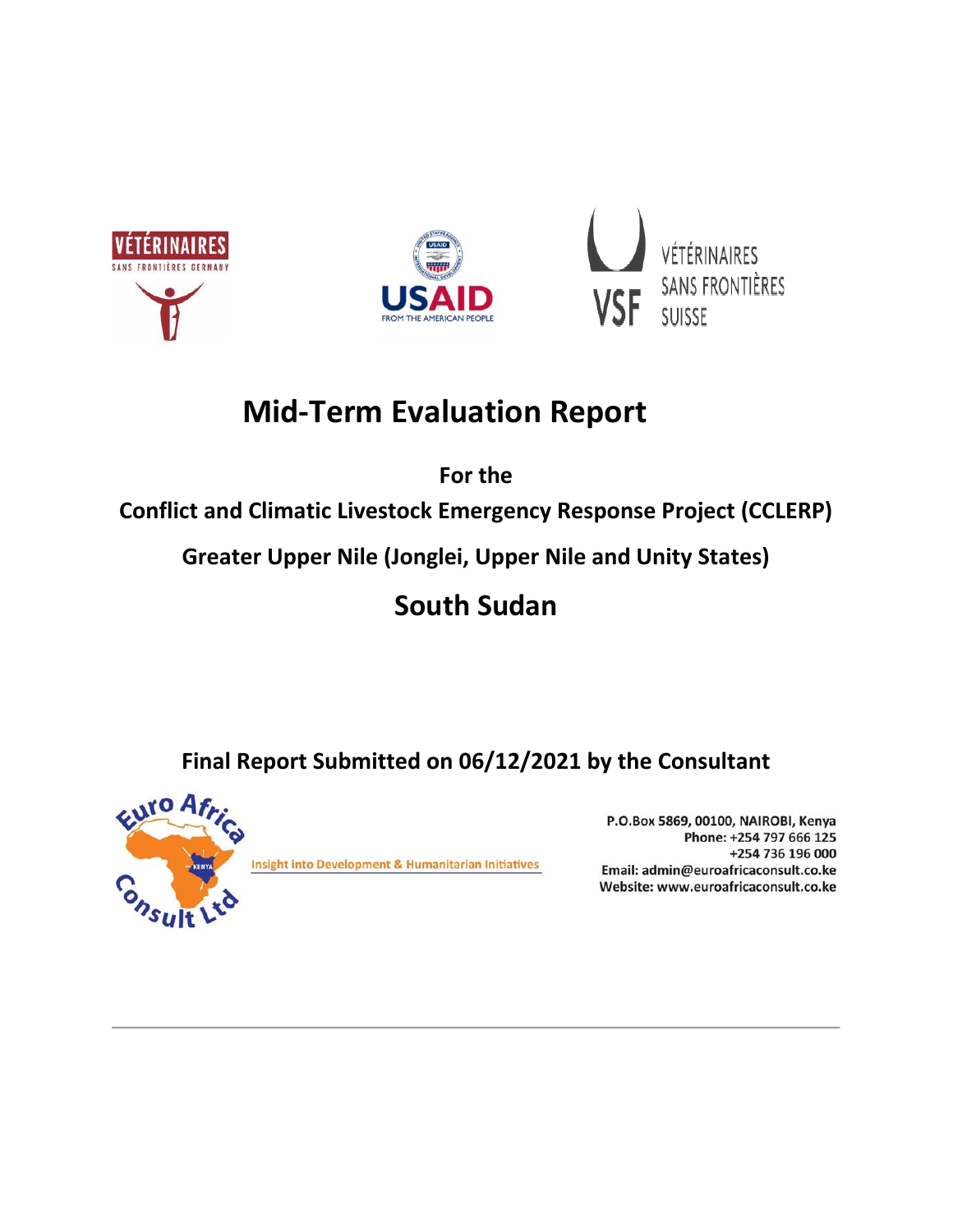## **Table of Contents**

| 1. Background to the Conflict & Climate Livestock Emergency Response Program (CCLERP)  1              |  |
|-------------------------------------------------------------------------------------------------------|--|
|                                                                                                       |  |
|                                                                                                       |  |
|                                                                                                       |  |
|                                                                                                       |  |
|                                                                                                       |  |
|                                                                                                       |  |
|                                                                                                       |  |
|                                                                                                       |  |
|                                                                                                       |  |
|                                                                                                       |  |
|                                                                                                       |  |
|                                                                                                       |  |
|                                                                                                       |  |
|                                                                                                       |  |
|                                                                                                       |  |
|                                                                                                       |  |
| 5.2 Determine the appropriateness, relevance, efficiency, and effectiveness of the veterinary program |  |
|                                                                                                       |  |
| 5.3 Assess the quality and comprehensiveness of the program design and implementation  22             |  |
| 5.4 Inform the implementation of the second phase (second year) of the program 24                     |  |
| 5.5 Document lessons learned, success stories, case studies, and perceived and real as well as unmet  |  |
|                                                                                                       |  |
|                                                                                                       |  |
|                                                                                                       |  |
|                                                                                                       |  |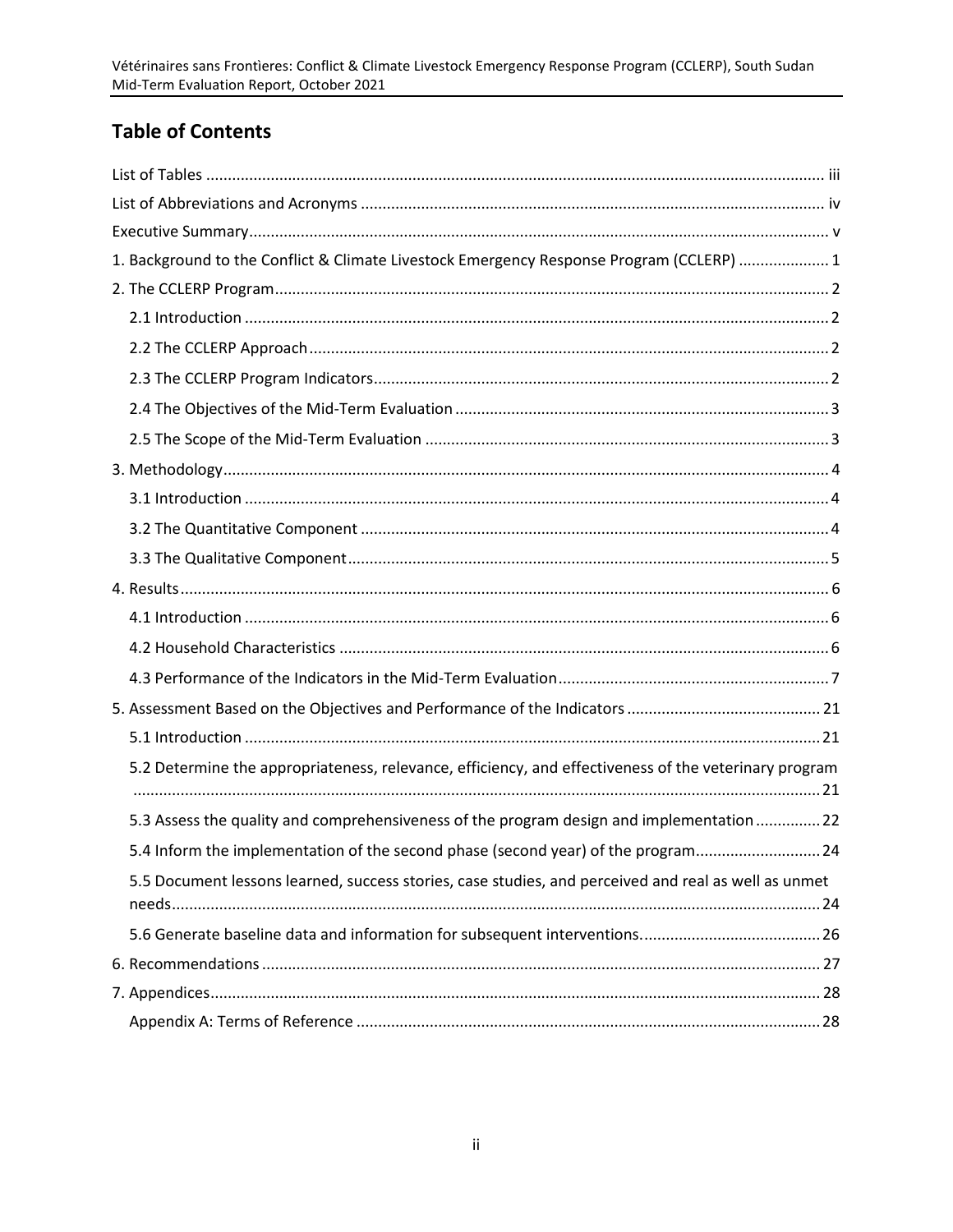## <span id="page-2-0"></span>**List of Tables**

| Table 5. Number of animals per household benefiting from CCLERP's livestock activities across the |  |
|---------------------------------------------------------------------------------------------------|--|
|                                                                                                   |  |
|                                                                                                   |  |
|                                                                                                   |  |
|                                                                                                   |  |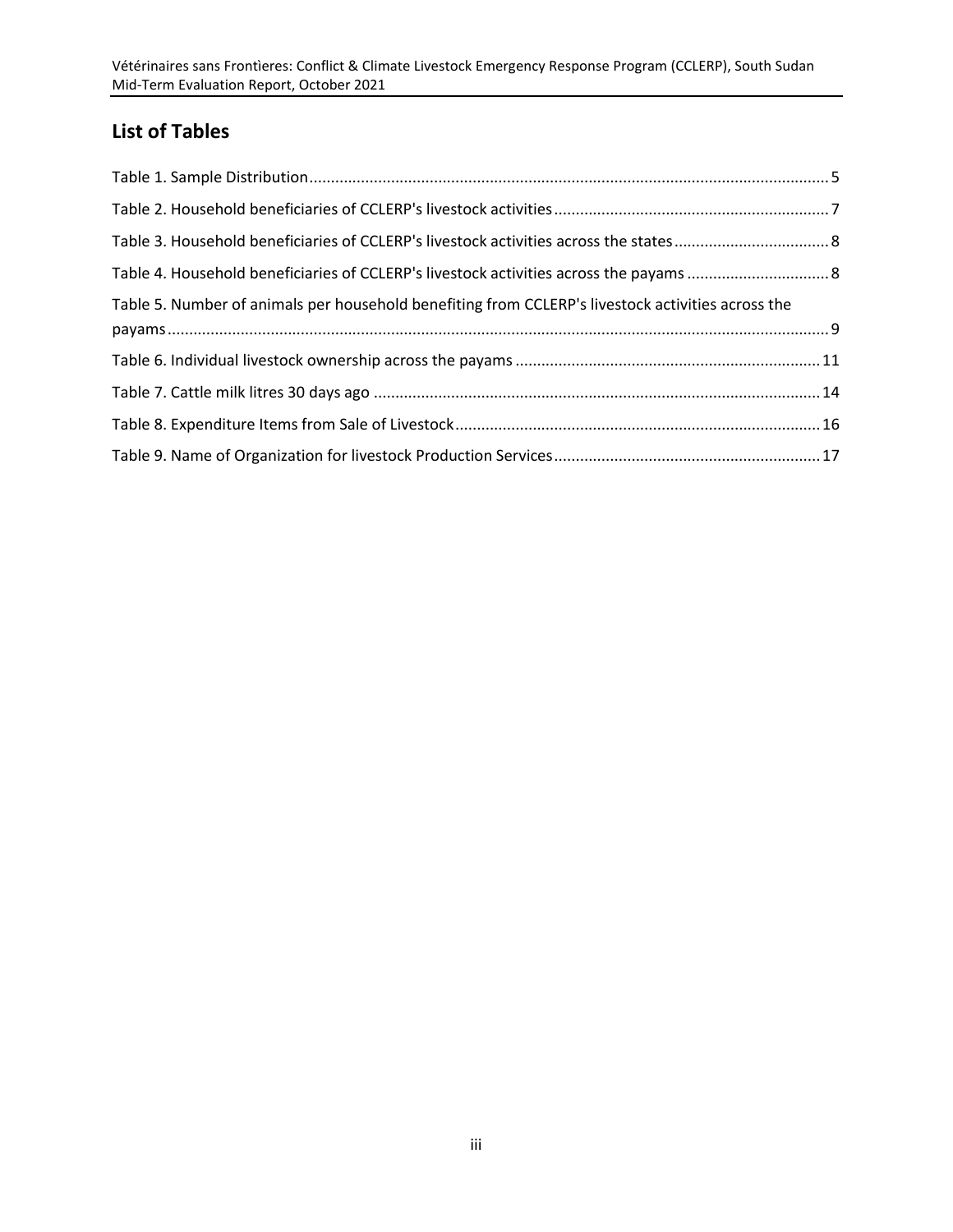## <span id="page-3-0"></span>**List of Abbreviations and Acronyms**

| <b>BHA</b>    | <b>Bureau of Humanitarian Assistance</b>                              |
|---------------|-----------------------------------------------------------------------|
|               |                                                                       |
| <b>CAHWs</b>  | <b>Community Animal Health Workers</b>                                |
| <b>CCLERP</b> | Conflict and Climatic Emergency Livestock Response Program            |
| CPA           | Comprehensive Peace Agreement                                         |
| <b>FGD</b>    | <b>Focussed Group Discussion</b>                                      |
| <b>FMD</b>    | Foot and Mouth Disease                                                |
| <b>GUN</b>    | <b>Greater Upper Nile States</b>                                      |
| <b>IDPs</b>   | <b>Internally Displaced Persons</b>                                   |
| IPC.          | <b>Integrated Food Security Phase Classification</b>                  |
| LERP V        | Livestock Emergency Response Program V                                |
| <b>NGOs</b>   | Non-Governmental Organizations                                        |
| <b>OFDA</b>   | Office of Foreign Disaster Assistance of the United States of America |
| <b>PPR</b>    | Peste des petits ruminants                                            |
| <b>RVF</b>    | <b>Rift Valley Fever</b>                                              |
| Shoats        | Sheep and Goats                                                       |
| SSI           | Semi structured interview                                             |
| <b>UNHCR</b>  | United Nations Humanitarian Commission for Refugee                    |
| <b>USAID</b>  | United States Agency for International Development                    |
| VSF-G         | Veterinaires Sans Frontieres Germany                                  |
| $100 - 0$     | Mataninalnaa Cana Fuantianaa Culaas                                   |

VSF-S Veterinaires Sans Frontieres Suisse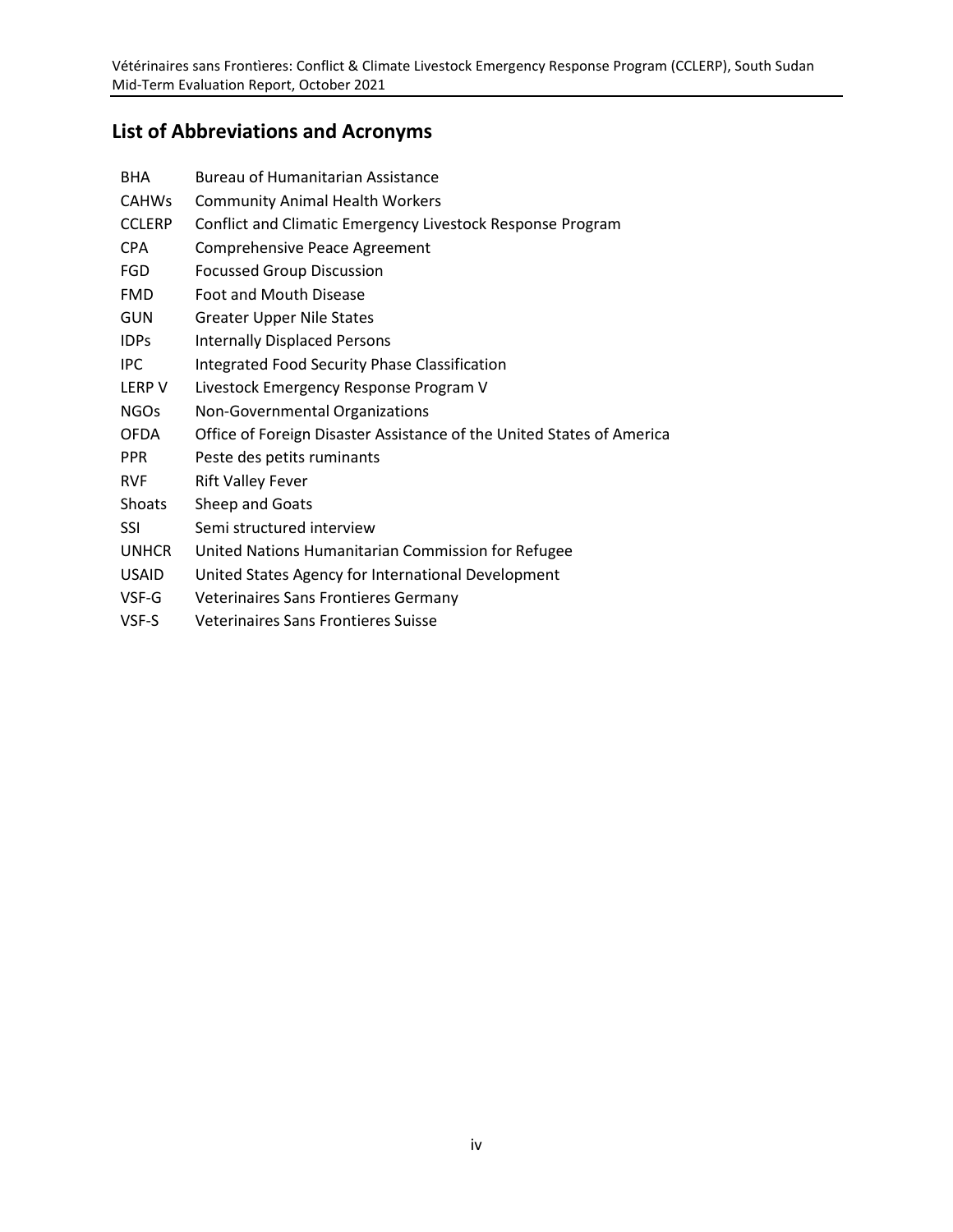### <span id="page-4-0"></span>**Executive Summary**

Cattle and revenge related violence are a persistent problem in regions of South Sudan despite peace initiatives and cessation of armed conflict, establishment of The Ministry of Peace and Revitalized Agreement on Conflict Resolution in South Sudan. This is further complicated by the devastating effects of the 2019 floods that destroyed crops and submerged farmlands. It is estimated that following the floods, livestock mortality rates stood at 26% for cattle, 23% for sheep and goats and 9% for poultry populations. The flood waters persisted into February 2020 in most affected areas, further impacting negatively on livestock health, leading to continued loses and reduction in production. Livestock disease patterns, incidences, and effects changed with the floods and posed a significant threat to the livelihoods of livestock dependent populations of The Greater Upper Nile (GUN) with heightened public health risks as well as neglected tropical diseases such as Rabies, Rift Valley Fever (RVF), Brucellosis, Anthrax, Tuberculosis and Avian Influenza. This scenario called for interventions, hence the Conflict & Climate Livestock Emergency Response Program (CCLERP).

The CCLERP program set out activities that will be measured through indicators 1.1 that seeks to have 1,400,000 people benefit from livestock activities, 1.2 that will see 692,360 animals benefit from livestock activities, 1.3 that aims at each individual owning at least two animals, 1.4 that seeks to train 415 people in livestock management, 2.1 that seeks to have no veterinary facility being out of stock with requisite medical commodity tracer products, for longer than one week, 2.2 that sets out to treat or vaccinate 1,692,360 animals, 2.3 which hopes to have no animal disease outbreaks, 2.4 which targets to train 30 people in veterinary medical commodity supply chain management and 2.5 which seeks to have 60% of the beneficiaries reporting sustained or increased milk production.

The objectives of the mid-term evaluation were to (a) determine the appropriateness, relevance, efficiency, and effectiveness of the veterinary program, (b) assess the quality and comprehensiveness of the program design and implementation, (c) inform the implementation of the second phase (second year) of the program, (d) document lessons learned, success stories, case studies, and perceived and real as well as unmet needs and (e) generate baseline data and information for subsequent interventions.

The scope of the program targeted 1,400,000 individuals of which 343,686 were internally displaced (IDP's) and 1,056,314 host communities in (a) Jonglei State (Twic East, Duk, Ayod, Akobo, Nyiror, Fangak, Pibor, Pigi, Bor and Uror); (b) Unity State (Panyinjar, Leer, Koch, Mayendit, Rubkhona, Pariang, Abiemnhom, Mayom, Guit Counties); and (c) Upper Nile State (Ulang and Nassir Counties).

The evaluation used a mixed methods research design holding Focus Group Discussions (FGDs) with adult men and women as well as the youth in the Payams and In-Depth Interviews (IDIs) with Community Animal Health Workers (CAHWs), veterinary officers and program staff. The quantitative component fielded a standard questionnaire at household level (1,108 households) capturing the key components in the Terms of Reference for this evaluation. The evaluation covered eight Payams in four Counties selected in consultation with VSF CCLERP Program Staff. Fangak in Jonglei State, Rubkhona and Mayom in Unity State and Nassir in Upper Nile State were purposively sampled for accessibility reasons as well as to balance the implementation sites between the two VSFs (Germany and Suisse). The earlier random sample had Akobo and Nyiror in Jonglei, Leer in Unity and Nassir in Upper Nile. But accessibility and rains at the time of data collection in Nyiror for instance necessitated the purposive sampling. Of the 1,108 households, 753 (67.96%) were programme beneficiaries while 355 (32.04%) were not and were used for comparative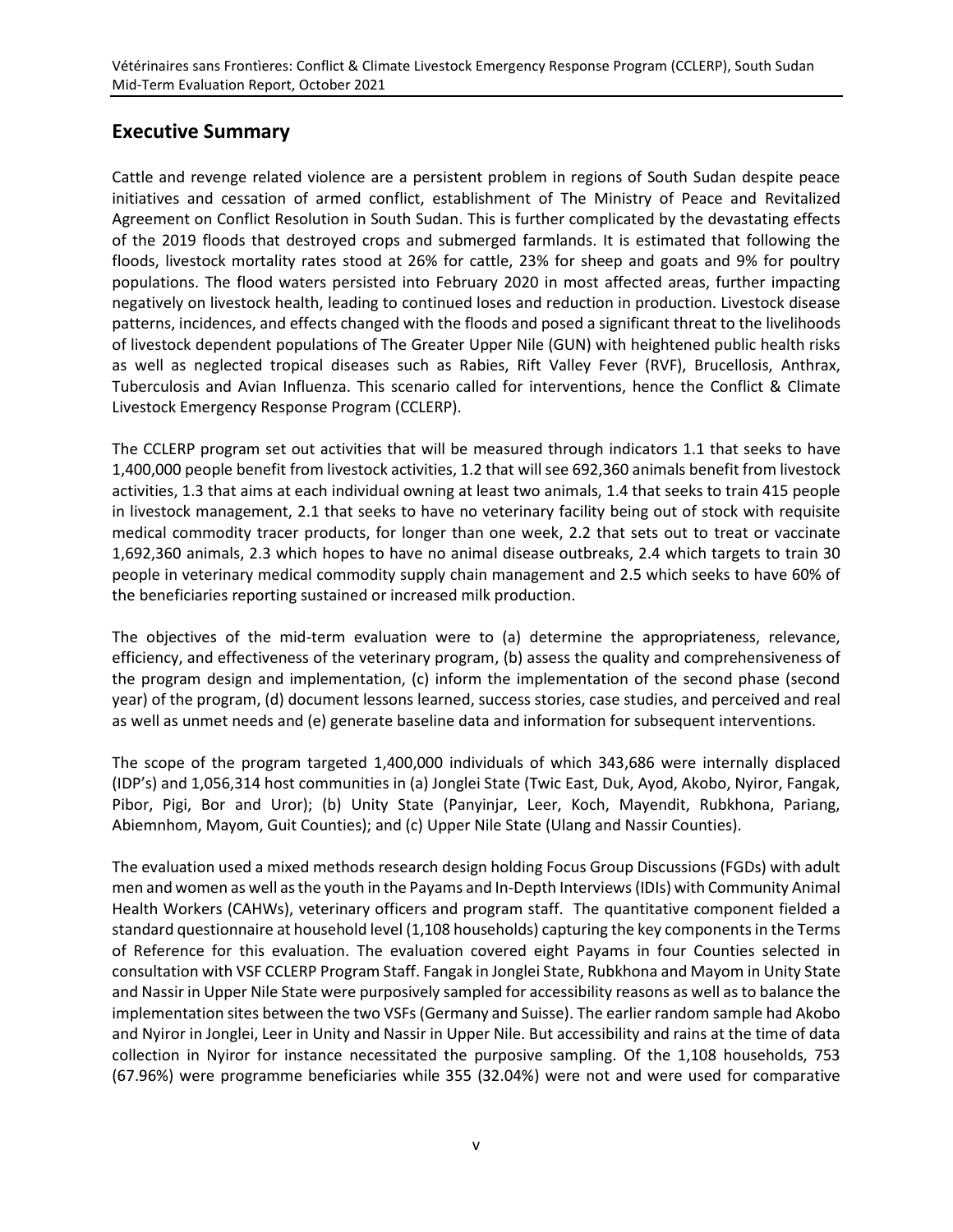analysis. Four team leaders, one in each County were deployed to oversee the data collection teams in the eight Payams. The VSF-Germany country office managed transportation logistics.

The evaluation measured progress on the indicators using univariate (means, frequencies, percentages), bivariate statistics at the 5% significance level (pairwise comparison of means, standard error, t-statistic) and qualitative data. While only the univariate statistics are presented in this executive summary, statistically significant differences (reported in detail under section 4) exist between states, counties and payams on all indicators. The univariate statistics are now presented hereunder:

#### Indicator 1.1 Number of people benefiting from livestock activities: 1,400,000

The mid-term evaluation data suggests that up to 753 (67.96%) households had benefitted from livestock activities rolled out by VSF CCLERP programme. The number of people resident in these 753 households was 7,237 which is 68.86% of the total sample population of 10,510. Our sample suggests that up to 964,040 people could already be benefitting from livestock activities as of this evaluation, (68.86/100)\*1400000=964040.

#### Indicator 1.2 Number of animals benefiting from livestock activities: 1,692,360

The mid-term data suggests that the number of animals benefitting from livestock activities from the 753 households are (a) 8,741 cattle, (b) 4,970 goats, (c) 2,614 sheep, (d) 42 donkeys, (e) 1,554 poultry, and (f) 49 other livestock, totalling to 17,970 out of a total household ownership of 37,913. Considering these 753 households only, we can estimate that 47.39%, ((17970/37913)\*100), of the animals are benefitting from livestock activities. Extrapolating this to the target of 1,692,360, we can estimate that up to 802,009, ((47.39/100)\*1692360), animals in the population (target areas) are benefitting from CCLERP's livestock activities.

#### Indicator 1.3 Number of animals owned per individual: 2

With 10,510 residents in the 1,108 households visited jointly owning 49,782 animals, an individual is estimated to be owning (49,782/10,510) = 4.7366318 rounded off to 4.74 animals. Broken down into the subgroups, an individual owns (21,463/10510) = 2.04 cattle, (13,605/10510) = 1.29 goats, (7,247/10,510) = 0.69 sheep, (292/10,510) = 0.08 donkeys, (6,886/10510) = 0.66 poultry, and (289/10,510) = 0.08 other livestock. We compare this overall ownership with that of the 753 households in the programme. With 7,237 residents in the 753 households, an individual is estimated to be owning (37,913/7,247) = 5.2315441 animals rounded off to 5.23 compared with 3.6263365 (11868.999/3272.9999) rounded off to 3.63 among non-programme households. By species, an individual in the 753 households owns 2.43 cattle, (21,463/7,237), 1.44 goats (10428.997/7247), 0.77 sheep (5566.9998/7,237), 0.03 donkeys (224.00003/7,237) 0.54 poultry, (3905/7247) and 0.02 other livestock (147.99997/7,237) compared with an individual in the non-programme households who owns 1.71 cattle, (3822.9985/3,263), 0.97 goats (3176/3,263), 0.51 sheep (1679.9999/3,263), 0.02 donkeys (68.000001/3,263), 0.91 poultry (2981/3263), and 0.04 other livestock (141/3263).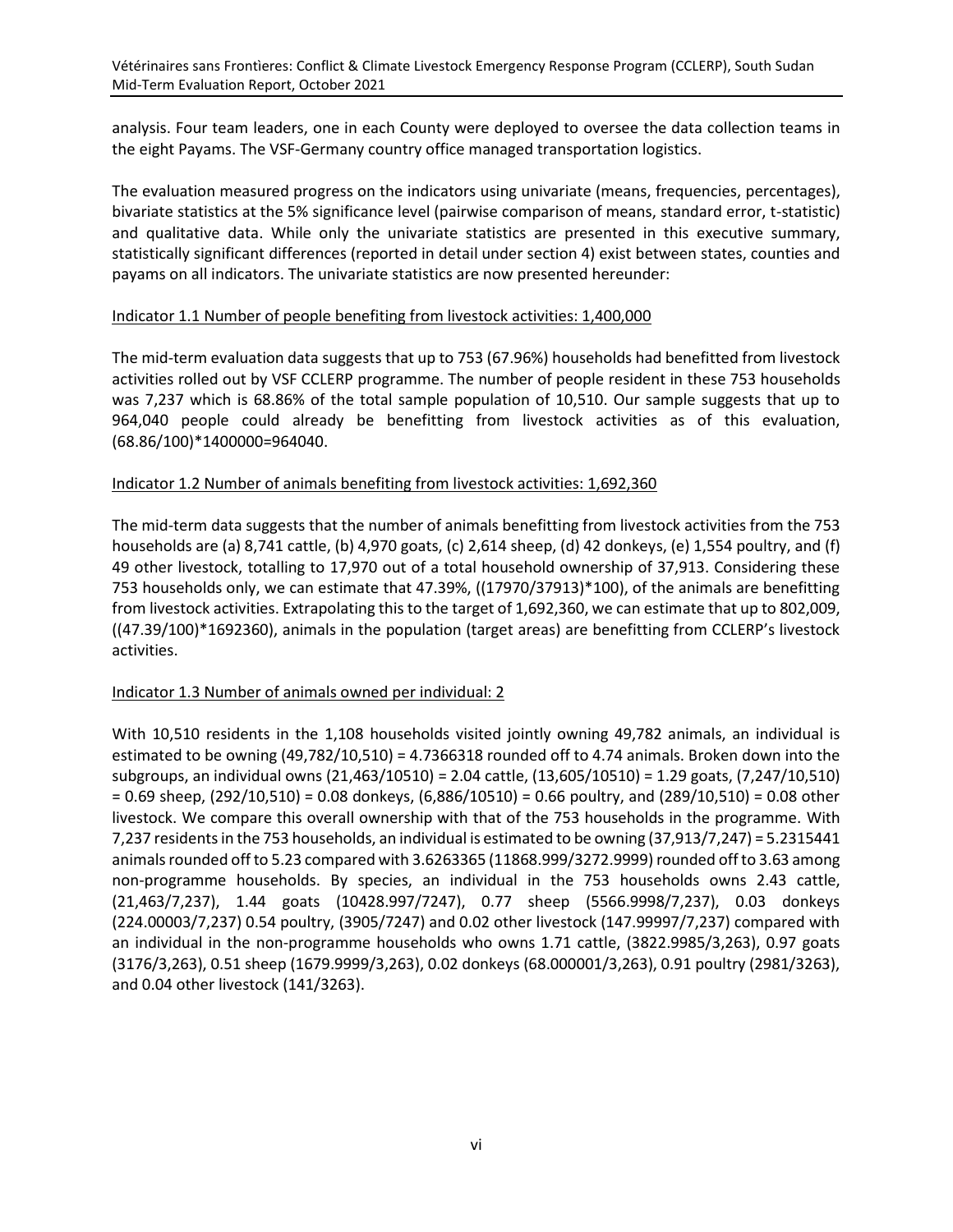#### Indicator 1.4 Number of people trained in livestock: 415

The CCLERP biannual narrative report of March 2021 reported that 392 people (337 male and 55 female) had been trained in livestock activities. Data from the 753 households in the program suggests that up to 347 people have been trained in livestock as of the mid-term evaluation.

#### Indicator 2.1 Number of veterinary facilities out of stock of any of the veterinary medical commodity tracer products, for longer than one week: 0

The CCLERP programme dropped this indicator since it would be difficult to measure and instead provides emergency drugs to the Counties once a year as well as support the CAHWs with veterinary drugs. A recurring theme in the FGDs and IDIs pointed at drug shortages.

#### Indicator 2.2 Number of animals treated or vaccinated: 1,692,360

From our mid-term data, a total of 22,830 animals owned by the 753 households in the programme were treated or vaccinated for the period running up from August 2020. With these households' total livestock ownership of 37,913, the data suggest that more than 60.22% of the animals have been vaccinated or treated. Extrapolating this percentage to the target population of 1,692,360, we can estimate that up to 1,019,139 livestock could have been treated or vaccinated since August 2020 ((60.22/100)\*1692360).

#### Indicator 2.3 Number of animal disease outbreaks: 0

Data from the households suggest there were four disease outbreaks among cattle (M=3.686823), three among goats (M=2.530686), one among sheep (M=1.491877) and poultry (M=1.094765), zero (rounded off) among donkeys (M=0.1001805) and other livestock (M=.0406137). In-depth interviews with CAHWs corroborated these data.

#### Indicator 2.4 Number of people trained in veterinary medical commodity supply chain management: 30

Mid-term evaluation data from the 753 households in the program indicates that up to 643 people had been trained since August 2020. Upper Nile's mean of 1.406015 is the highest compared with Unity's 0.6675063 and Jonglei's 0.0444444. The differences between these means are statistically significant with 1.361571 (t=8.04, *p*<.001) between Upper Nile and Jonglei being the largest suggesting that more people were trained in veterinary medical commodity supply chain management in Upper Nile than in Jonglei for instance.

#### Other Indicators and Themes

#### (a) Proportion of beneficiaries reporting sustained/increased milk production: 60%

A total of 6,803 litres of milk were realized on the morning of the interview with 4,834.5 (71.06%) from cows and 1,968.5 (28.94%) from goats. We then asked the households to compare what they milked that morning with what they got about 30 days ago. Table 7 presents their response.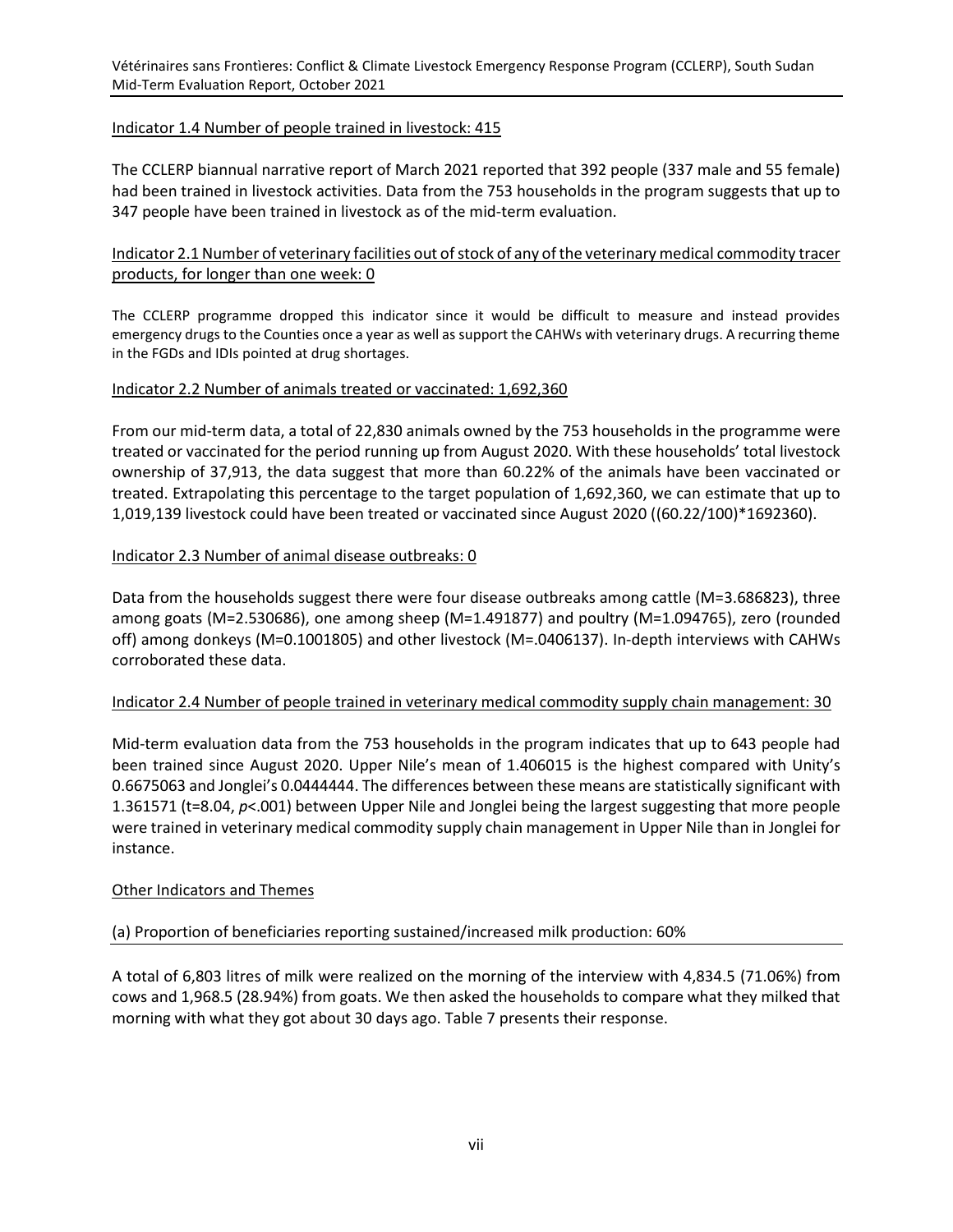| Table 7. Cattle Think littles 50 days ago |       |         |       |  |  |  |  |  |
|-------------------------------------------|-------|---------|-------|--|--|--|--|--|
|                                           | Freg. | Percent | Cum.  |  |  |  |  |  |
| 1=More cattle milk than 30 days ago       | 581   | 52.44   | 52.44 |  |  |  |  |  |
| 2=Less cattle milk than 30 days ago       | 387   | 34.93   | 87.36 |  |  |  |  |  |
| 3=Same as 30 days ago                     | 140   | 12.64   | 100   |  |  |  |  |  |
| Total                                     | 1,108 | 100     |       |  |  |  |  |  |
|                                           |       |         |       |  |  |  |  |  |

Table 7 Cattle milk litres 20 days 200

Note. Freq.=Frequency; Cum.=Cumulative

Up to 721 (65.08%) households indicated that what they milked on the morning of the interview was same or more compared with what they had milked about 30 days ago. Table 5 presents the rates for goat milk which suggest a decline with 642 (57.94%) households reporting they realized less goat milk on the morning of the interview compared with about 30 days ago. The difference, 466 (42.06%) households reported increased or similar milk compared with the rate 30 days ago. Up to 1,538 litres out of 4,834.5 milked from cows on the morning of interview were sold, translating to 31.81%. From goats, 1,108 litres were sold translating to 56.29%. Overall, 65.08% (52.44+12.64) of the households reported sustained or increased milk production since August 2020. This percentage meets in full the target of 60%. More milk was realized from the 753 households in the CCLERP programme (Mean = 7.187915 litres) compared with that from 355 households not in the programme (Mean = 4.105634 litres). The contrast is significantly different, statistically (3.082281, t=7.88,  $p$ <.001).

#### (b) Training of CAHWs

The mid-term evaluation data from the 753 households in the program suggests that up to 540 people had been trained as CAHWs. An IDI in Kuerengeke indicated that "...VSFG has trained 4 CAHWs in the Payam, and one refresher training was done..." (IDI1, CAHW, Nassir). Of the 540 people trained as CAHWs, 180 (33.33%) were female.

#### (c) Livestock Slaughtered for Household Consumption

Almost one third of the households (325) reported having slaughtered 533 cattle for household consumption or for celebrations, and functions since August 2020. This is compared with 1,073 goats (489) households), 494 sheep (261 households), and 1489 poultry (339 households) over the same period.

#### (d) Livestock Sales and Expenditure

Households reported selling livestock for the period since August 2020. The households sold 1,658 cattle and got SSP 98,296,939, 1,440 goats (SSP 13,281,130), 771 sheep (SSP 5,759,540), 26 donkeys (SSP 507,000), and 1,108 poultry (SSP 1,303,390). Table 8 presents the expenditure items after the sales. Expenditure on school fees and food appear to be the main expenditure items. Surprisingly, re-investment into livestock well-being such as purchase of veterinary items appears to have received less attention.

#### (e) Organizations that help with Livestock Production Services

Out of the 1,108 households, 805 (72.65%) mentioned VSF as the organization they know that helps with livestock production services in their respective Payam.

#### (f) Public Health Awareness Campaigns by VSF's CCLERP Programme

The 1,108 households reported up to 1,476 public health awareness campaigns by VSF's CCLERP programme since August 2020.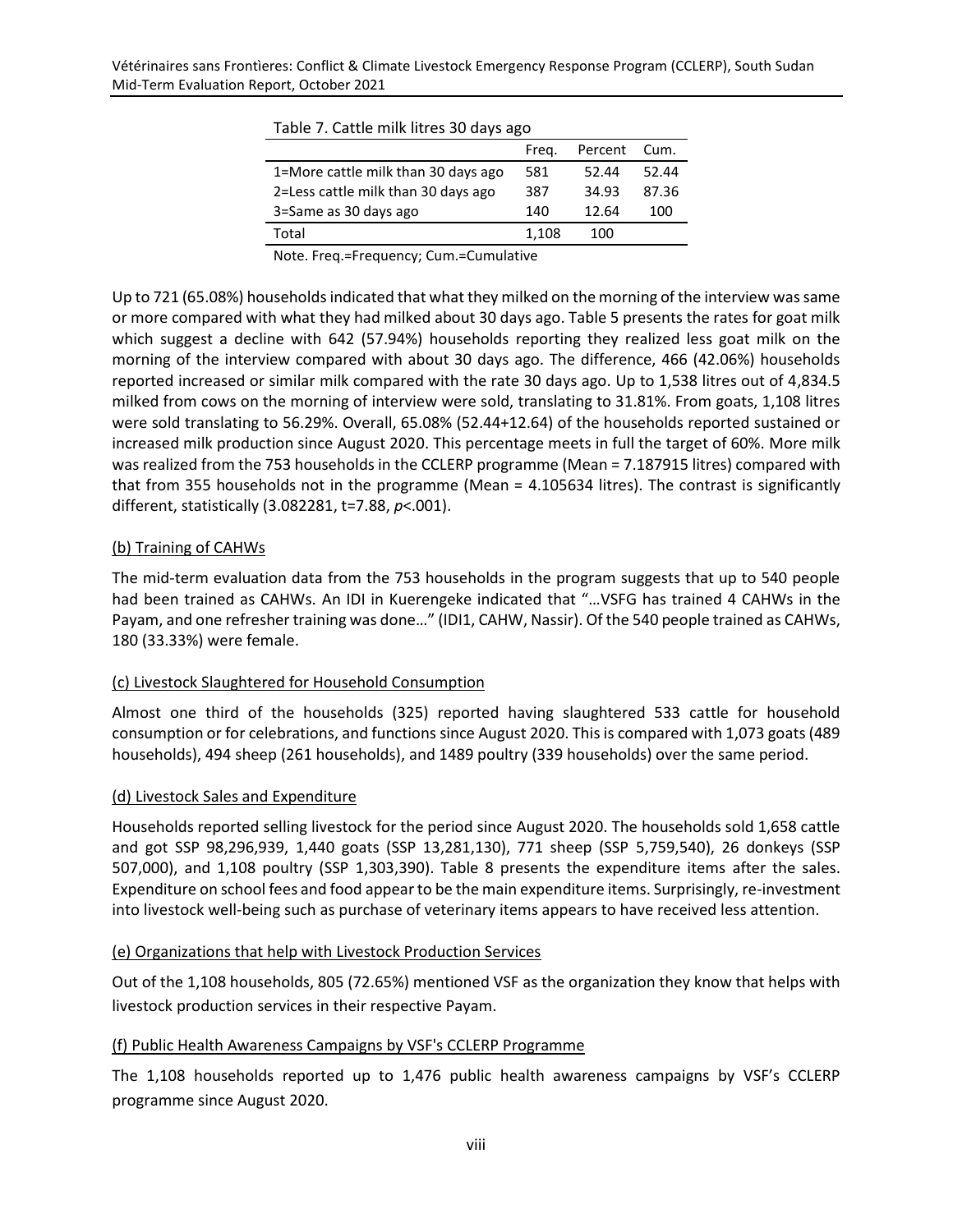#### (g) Messaging on Appropriate Nutrition

More than half of the households, 634, 57.22%, reported having received messaging on appropriate nutrition from VSF's CCLERP programme with the remainder saying they had not.

#### (h) Livestock Losses to Adverse Climatic Conditions, Rustling and Disease

Most households (937, 84.57%) reported experiencing adverse climatic conditions for the period between August 2020 and the interview date that caused livestock deaths. These households reported losing 5,313 cattle, 3,755 goats, 2,144 sheep, 92 donkeys, 1,549 poultry and 41 other livestock. A total of 12,894 livestock were lost to climatic conditions of which 41.21% were cattle and 45.75% shoats. The 1,108 households reported losing 1,964 cattle to cattle rustlers or thieves, 1,411 goats, 697 sheep, 54 donkeys, 878 poultry and 70 other livestock. On average, a household lost 1.77 cattle to rustlers or thieves over the reference period, 1.27 goats, 0.63 sheep, 0.05 donkeys, 0.79 poultry and 0.06 other livestock. Livestock diseases also claimed some livestock from the 1,108 households. The data suggest that 5,352 cattle were lost to these diseases, 3,623 goats, 2,235 sheep, 68 donkeys, 1,592 poultry and 16 other livestock. Up to 12,886 livestock were lost to diseases between August 2020 and the interview date. On average, a household lost 4.83 cattle to diseases over the reference period, 3.27 goats, 2.02 sheep, 0.06 donkeys, 1.44 poultry and 0.01 other livestock.

#### (i) Youth/ Gender/ Women Empowerment

As of March 2021, the CCLERP narrative report indicates that 97 female CAHWs were trained in Akobo, Ayod, Bor South, Duk, Juba, Nyirol, Pibor, Panyinjar, Koch, Leer, Mayiendit, Abiemnhom and Ulang specifically to target livestock of vulnerable female headed households in the program locations. This should benefit small ruminants and chicken which are mainly kept by the female households in the community. About 539,029 livestock were protected through the vaccination of 246,910 sheep/ goats and 305 chicken as well as treatment of 289,878 goats/ sheep and 1936 chicken in the program locations which are mainly benefitting the female headed households and women who are the main owners of the small ruminants and chicken in the community.

#### (j) Nutrition

Respondent voices on nutrition from FGDs with women are mixed.

"…There are cattle at home, but I am not able to process ghee, cream or butter, because the amount of milk has reduced lately, the few litres we milk is consumed as sour milk or fresh milk straight away, ghee and butter is processed only if there is plenty milk, but because cattle are not able to go far for grazing, because of insecurity, the milk produced is little, it only cater for the family…" (FGD, Women, Ding Ding).

"…Last year, I was able to processed ghee and cream, I even sold some out, and I used money to buy some house stuff, but since the beginning of this year, there is a drop in milk, the little is now use only for house consumption which is still not enough even, this is because animals are all sick, goats have remain very few…there are no poultry now, this is because, chickens have died, you wake up in the morning when opening a chicken house you find sometimes about 5 chickens dead, I tried to clean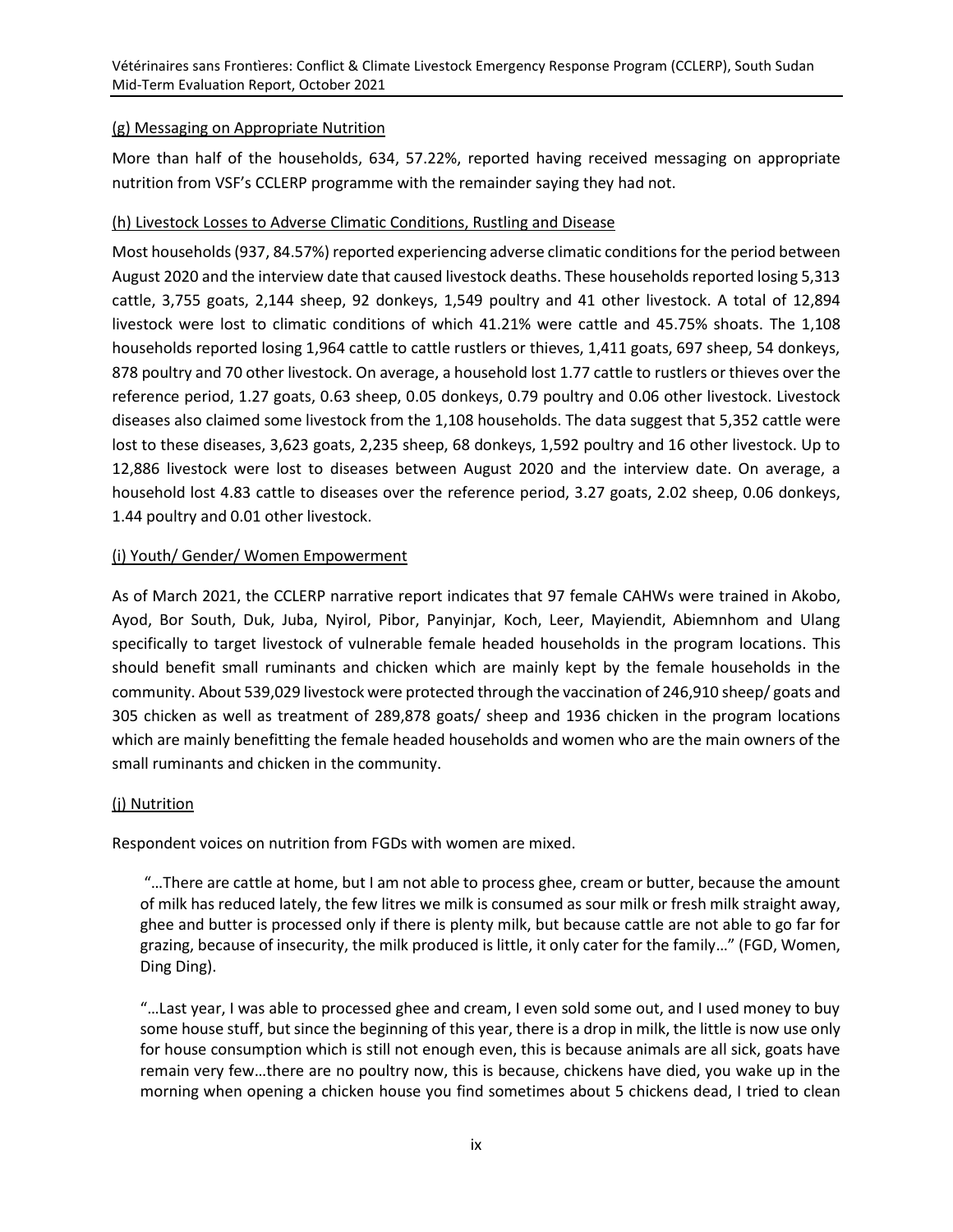their house, but what I need now is pesticide, or powder to pour in the house to kill parasites like mites and lice…for livestock to produce more of their products, we need peace in this community, in other words, if government can disarm those civilians who are holding guns to raid cattle and kill the cattle keepers who are taking their animals for grazing." (FGD, Women, Rubkhona).

#### (k) One Health/ Climate change adaptation & Public Health

By March 2021, four training sessions on gender and vulnerability, conflict mitigation, climate change and food hygiene had been conducted in Ulang and Rubkhona Counties for program beneficiaries. The trainings were attended by attended by 68 participants (15 male & 53 female). The trainees acquired knowledge and skills on how to handle issues of protection and gender inclusion in the program and how to mitigate against conflict and climate change.

#### (l) Peace/ Conflict De-escalation

The CCLERP biannual narrative for March 2021 reports that up to 56 community dialogue and conflict mitigation meetings were conducted in Akobo, Ayod, Fangak, Juba, Nyirol, Pibor, Pigi, Ulang, Abiemnhom, Guit, Koch, Leer, Mayiendit, Mayom, Panyinjar and Rubkona Counties and were attended by 1,357 participants (786 male & 571 female). As a result of the above meetings, the communities were able to map conflict spots, sharing of common resources, access to common grazing areas, formed conflict management committees that are to monitor and resolve common conflicts, livestock markets and peaceful co-existent. The conflict management committees are using traditional conflict resolution mechanism for returning raided cattle and abducted children.

#### Assessment Based on the Objectives and Performance of the Indicators

The voices of respondents in FGDs and IDIs were used to buttress quantitative data in addressing the objectives and performance indicators for this evaluation. Available evidence gathered in this mid-term evaluation suggests that the veterinary programme is appropriate, relevant, and effective. Its efficiency provides room for improvement especially in provision of livestock drugs. The programme is appropriate and relevant because it is addressing real needs in the community that deal with livestock diseases and vaccination. It is effective because the right drugs are being applied for dealing with the livestock diseases.

Available evidence from the quantitative and qualitative components of this evaluation also suggests that the CCLERP program is of good quality, is comprehensive, was designed well and is on course to achieving most, if not all outcomes it set out to accomplish. The results on the programme indicators support this assessment. Suggestions for consideration in the implementation of the second phase include, but are not limited to, (a) expanding the programme to other Payams not covered in the target areas, (b) employ more veterinary officers and CAHWs for enhanced effectiveness of treatment and vaccinations, (c) ensure adequate supply of drugs for treatment and vaccination, (d) supply working uniforms and T-shirts for project promotion as without these, CAHWs are held in suspicion in the community especially when there is animal theft, (e) consider carrying out vaccinations twice a year, probably every six months, (f) continue to find solutions to cattle rustling and theft,  $(g)$  make grazelands safe, especially in the forests where armed people harass pastoralists, (h) include or enhance the health and nutrition component of the programme and staff it appropriately.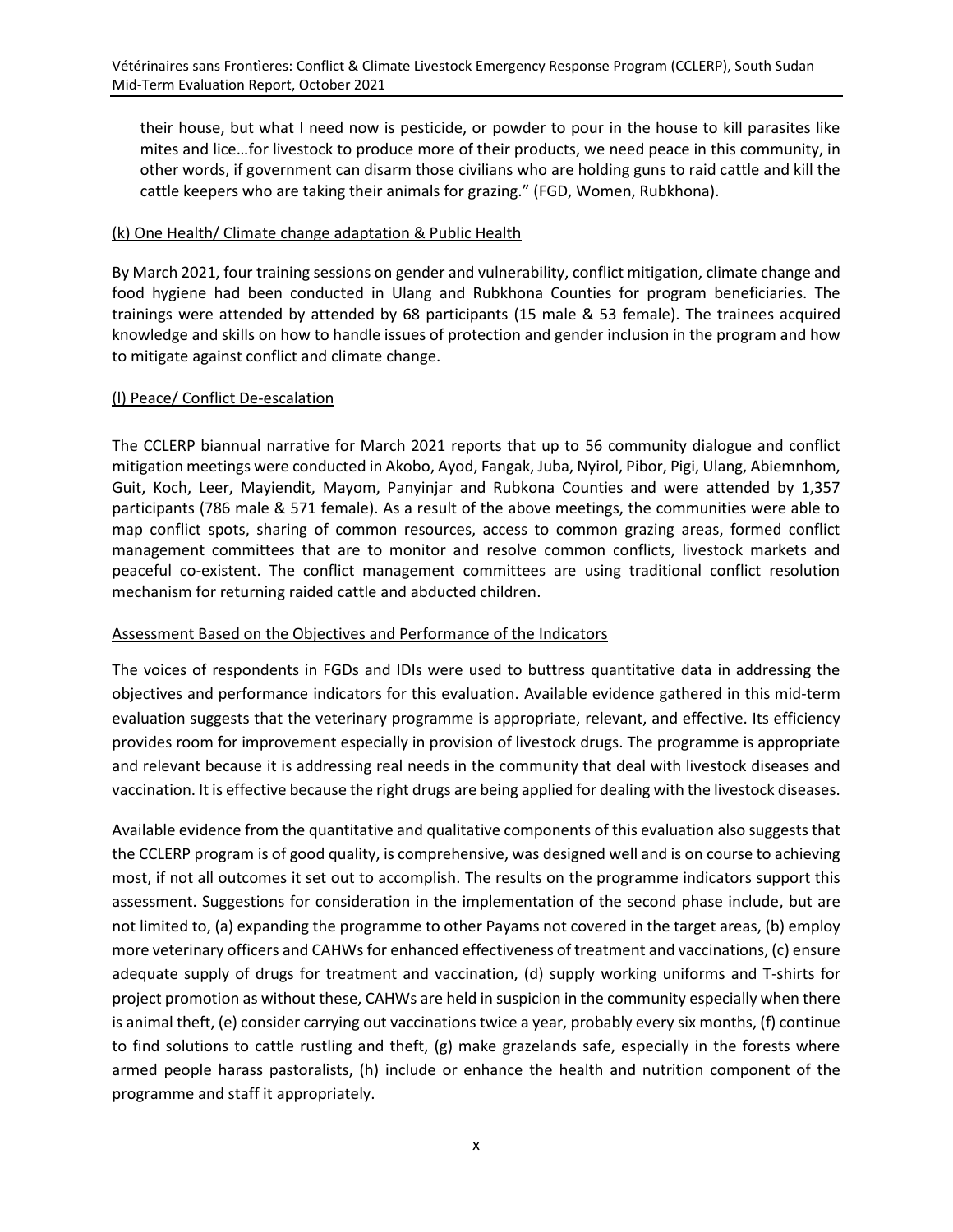Lessons learned, success stories, case studies, and perceived and real as well as unmet needs are aptly captured in the voices from FGDs and IDIs. For example,

"...There are many success cases in livestock management as I once was called at night to go and assist a cow with obstructed delivery, where I found the calf had died in the womb and based on skills, I managed to remove the calf using an instrument and my hand and the owner of that cow became happy and praised VSF-G..." (IDI, CAHW, Kuerengeke).

"...R3- what I witnessed that VSF has done and I benefited from it, not only me but this community of Dingding, is the vaccination of livestock and there are people (CAHWs) who opened small drug shops in market who said they were trained and given drugs by organization called VSF, which is very helpful to us now, we are able to call them to check or treat our livestock, what I am requesting from VSF is to train more people who will treat our animals, people who will be near our animals..." (FGD, Female, Ding Ding).

"...R1: The challenges usually faced in rearing livestock are many; during the rainy season, flooding happens and there is no place dry for the cattle to stay. This usually creates a lot of diseases and conditions to the cattle, and they die due to the scarcity of medicines that VSF-G provides. And in the dry season, there is also issue arising over the grazing land where many people compete for the green pasture and sometime this leads to fighting and someone may lose some of the cattle and even one can be injured or killed...Goats may not go far for grazing but end up eating papers, cartons, garbage and nylons, and these nylons are harmful to their health...I usually get milk from the cattle and goats, but sometimes when 2 to 3 of them deliver, then there will be more milk for the market. I DO NOT sell cows, except for serious issue of sickness, but the goat can be sold to buys sorghum and other family essentials. I produce ghee and sour milk whenever there is plenty of milk produced...This production can be improved when there is medicine provided for the animals, in addition to the shelters where they can sleep to avoid rain. Training about animal management and how to improve breeding is good...VSF-G do carry out vaccination campaigns and this is where I see animals get vaccinated and dewormed. Trainings are done prior to the vaccination activities but only few people are selected from the Payam and this is not done for other...(FGD, Female, Ding Ding)

This mid-term evaluation has put together a rich quantitative dataset from 1,108 households on 146 variables across three States, four Counties and eight Payams. This is augmented by 24 Focussed Group Discussions and In-Depth Interviews. These datasets have informed this mid-term evaluation and hold important statistics for subsequent programming and interventions.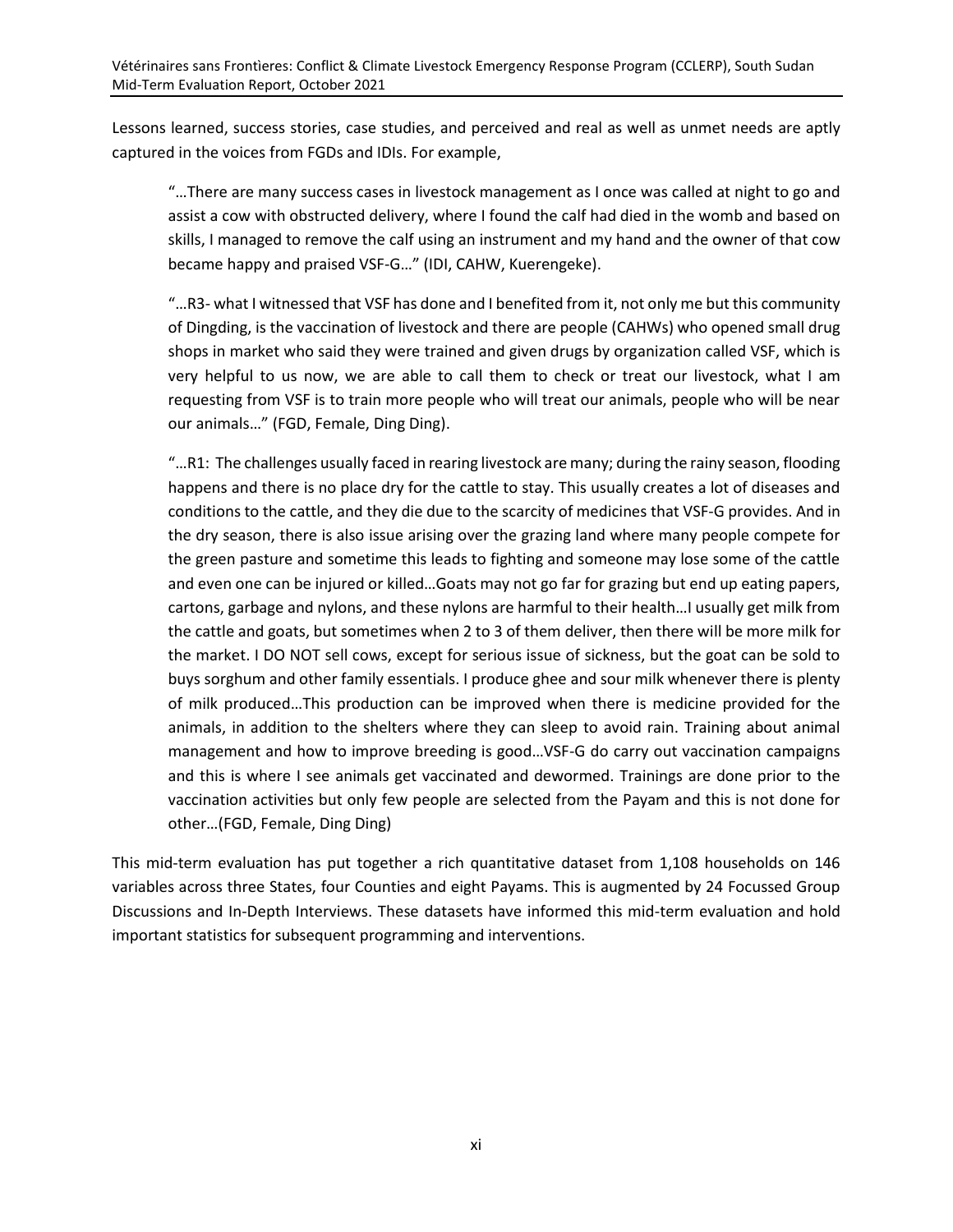## <span id="page-11-0"></span>**1. Background to the Conflict & Climate Livestock Emergency Response Program (CCLERP)**

Cattle and revenge related violence are a persistent problem in regions of South Sudan despite peace initiatives and cessation of armed conflict, establishment of The Ministry of Peace and Revitalized Agreement on Conflict Resolution in South Sudan. This is further complicated by the devastating effects of the 2019 floods that destroyed crops and submerged farmlands. It is estimated that following the floods, livestock mortality rates stood at 26% for cattle, 23% for sheep and goats and 9% for poultry populations. The flood waters persisted into February 2020 in most affected areas, further impacting negatively on livestock health leading to continued loses and reduction in production. Livestock disease patterns, incidences and effects changed with the floods and posed a significant threat to the livelihoods of livestock dependent populations of The Greater Upper Nile (GUN) with heightened public health risks as well as neglected tropical diseases such as Rabies, Rift Valley Fever (RVF), Brucellosis, Anthrax, Tuberculosis and Avian Influenza.

The crisis that kindled in December 2013 impacted negatively on the lives and livelihoods of populations of The Greater Upper Nile (GUN). This resulted in 968,000 internally displaced persons (IDPs) and 852,080 refugees in Sudan, 422,240 refugees in Ethiopia, 861,950 in Uganda, 121,414 in Kenya and 88,717 in the Democratic Republic of Congo. Unfortunately, the conflict had an overbearing gender dimension. For instance, of the 1.47 million internally displaced persons (IDPs) in the country, up to 80% of the households are female-headed and among the 2,216,652 refugees in neighbouring countries, 86% are women and children (The United Nations High Commission for Refugees). There has been a desire to return home among IDPs and refugees with 235,802 having returned from November 2017 to December 2019. About 85% have expressed their intention to stay permanently and 87% to settle in their former locations of residence. Uncertainty about security has been cited as a major reason for reluctance to return. Increasing livelihood challenges in Sudan and Ethiopia and the improving security context in South Sudan is likely to result in more returnees.

The resident population that stood the crisis suffered food insecurity of up to 47% with 10% under Integrated Food Security Phase Classification (IPC) level 4 emergency and 37% under IPC 3 crisis stage. Respectively, acute malnutrition levels continued above the World Health Organization (WHO) emergency threshold of 15% and The GUN remains the most affected region. Overall, the South Sudan Humanitarian Response Plan for 2020 estimated that 7.5m people needed humanitarian assistance. The plan targeted 5.6m people with a requisite budget of \$ 1.5 billion. The drawn-out conflict impacted negatively on the main livelihoods of the populations of The GUN, reducing cereal self-sufficiency from an average of 52% to 22%. The cereal deficit is made up from food aid 37%, market 34% and kinship support.

Despite significant loses of livestock through raiding, looting and theft, access to livestock has remained relatively high with livestock derived foods directly contributing 30% of household diet (milk and meat) and 50% of the sorghum sourced from the markets. Livestock derived foods, income from sale of products and livestock have played a key role in sustaining lives and nutrition of the conflict affected populations of The GUN when in refuge and in very hard to reach hideouts or during gaps in relief pipelines and health emergencies/crises. Income from livestock sales have also been invaluable in sustaining family members in refugee camps across the borders including access to education for children. That notwithstanding, refugees in the camps who have managed to acquire and rear livestock have reported improvement in their nutrition, diet, general livelihood, and resilience to shocks.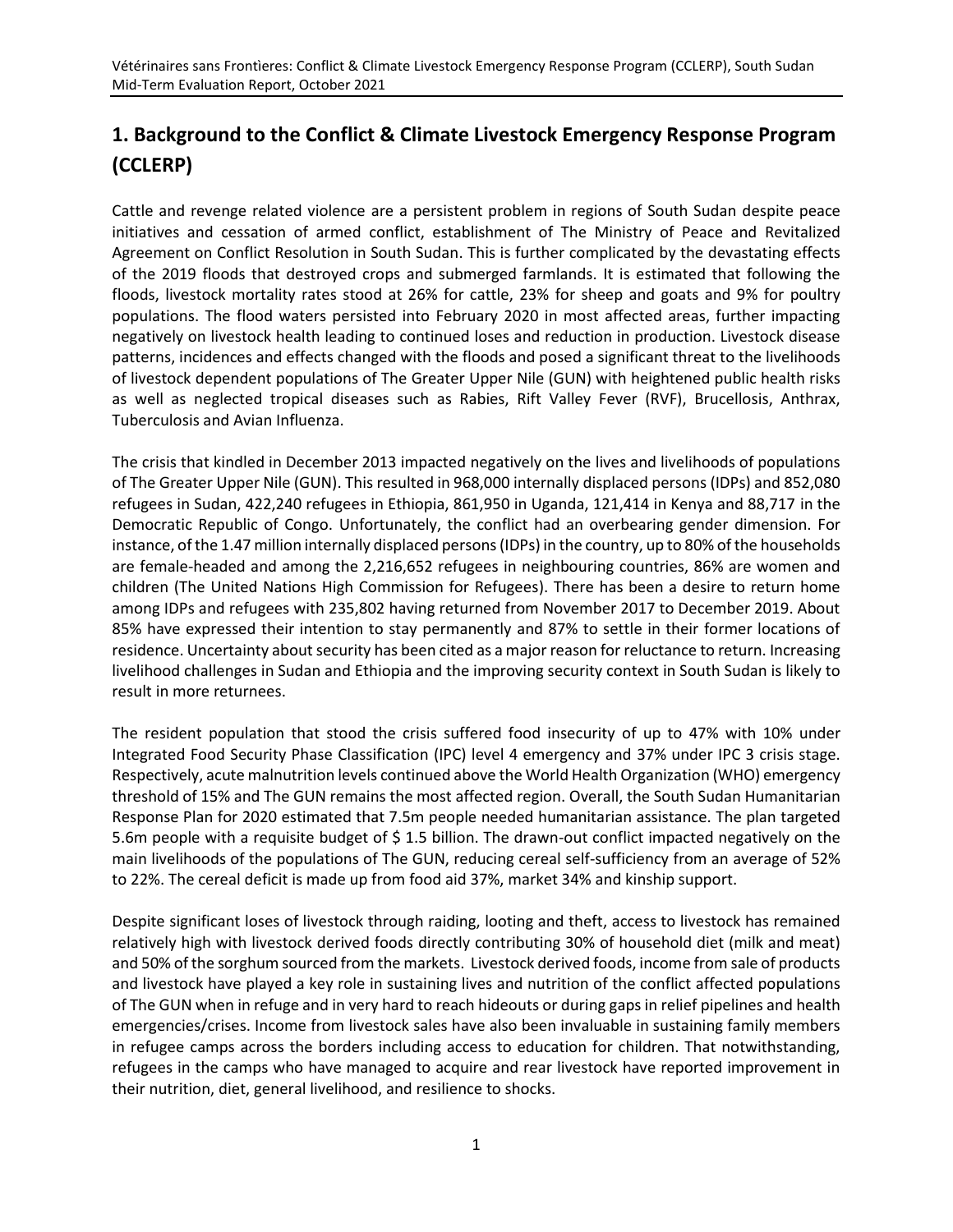## <span id="page-12-0"></span>**2. The CCLERP Program**

#### <span id="page-12-1"></span>**2.1 Introduction**

The Conflict and Climate Livestock Emergency Response Program (CCLERP) is a project implemented by Vétérinaires sans Frontìeres Germany (VSF-G) and Vétérinaires sans Frontìeres Suisse (VSF-S) and have been supporting pastoral livelihoods in South Sudan for over two decades working with communities in GUN among other regions/ states in the country.

Vétérinaires sans Frontìeres (Germany and Suisse) got funding from the U.S. Agency for International Development's Office of the Bureau for Humanitarian Assistance (USAID/BHA) to implement a two-year program. The program objective is to improve or sustain access to animal source food and related income for crisis-affected individuals at risk of malnutrition particularly children and women. The program is targeting people in The Greater Upper Nile, comprised of internally displaced persons (IDPs), host and returnee groups with support to local institutions and mechanisms for delivery of animal health and public health services while mainstreaming conflict sensitivity, protection, and Do No Harm approaches

#### <span id="page-12-2"></span>**2.2 The CCLERP Approach**

The program designed to respond to protracted conflict, endemic livestock diseases and climatic extremes such as floods that undermine agro-pastoralists food security and livelihoods. The VSF Strategy recognizes that livestock are invaluable assets during emergency since they are able to move with people providing access to immediate food like milk, meat and blood, as well as other foods and essential family needs through cash from sale of livestock and products. The strategy aims to continue to support provision of emergency climate sensitive animal health services through CAHWs, support behavioural change for improved nutrition while empowering women and youth through livestock based initiatives and promotion of sustainable peace among conflict affected groups and populations. Together, livestock raiding, insecurity, livestock diseases and pests, and lack/ inadequate access to veterinary services and inputs, lack of access to markets coupled with climatic extremes (flooding) constitute key challenges in animal health and production. Additionally, emergencies among pastoralists have always heightened public health risks. To this end, The VSF (Germany and Suisse) will continue to provide public health education to the affected groups and populations. The outbreak of cholera in cattle camps in 2017 and confirmation of Rift Valley Fever is 2018 in addition to flood induced RVF risks in 2021 are cases in point; including escalating number of confirmed Covid-19 cases in the country. In this regard, the program will forge a functional cooperation with the departments of Public Health at County level and the Health Cluster at National Level.

#### <span id="page-12-3"></span>**2.3 The CCLERP Program Indicators**

- Indicator 1.1 Number of people benefiting from livestock activities: 1,400,000
- Indicator 1.2 Number of animals benefiting from livestock activities: 1,692,360
- Indicator 1.3 Number of animals owned per individual: 2
- Indicator 1.4 Number of people trained in livestock: 415
- Indicator 2.1 Number of veterinary facilities out of stock of any of the veterinary medical commodity tracer products, for longer than one week: 0
- Indicator 2.2 Number of animals treated or vaccinated: 1,692,360
- Indicator 2.3 Number of animal disease outbreaks: 0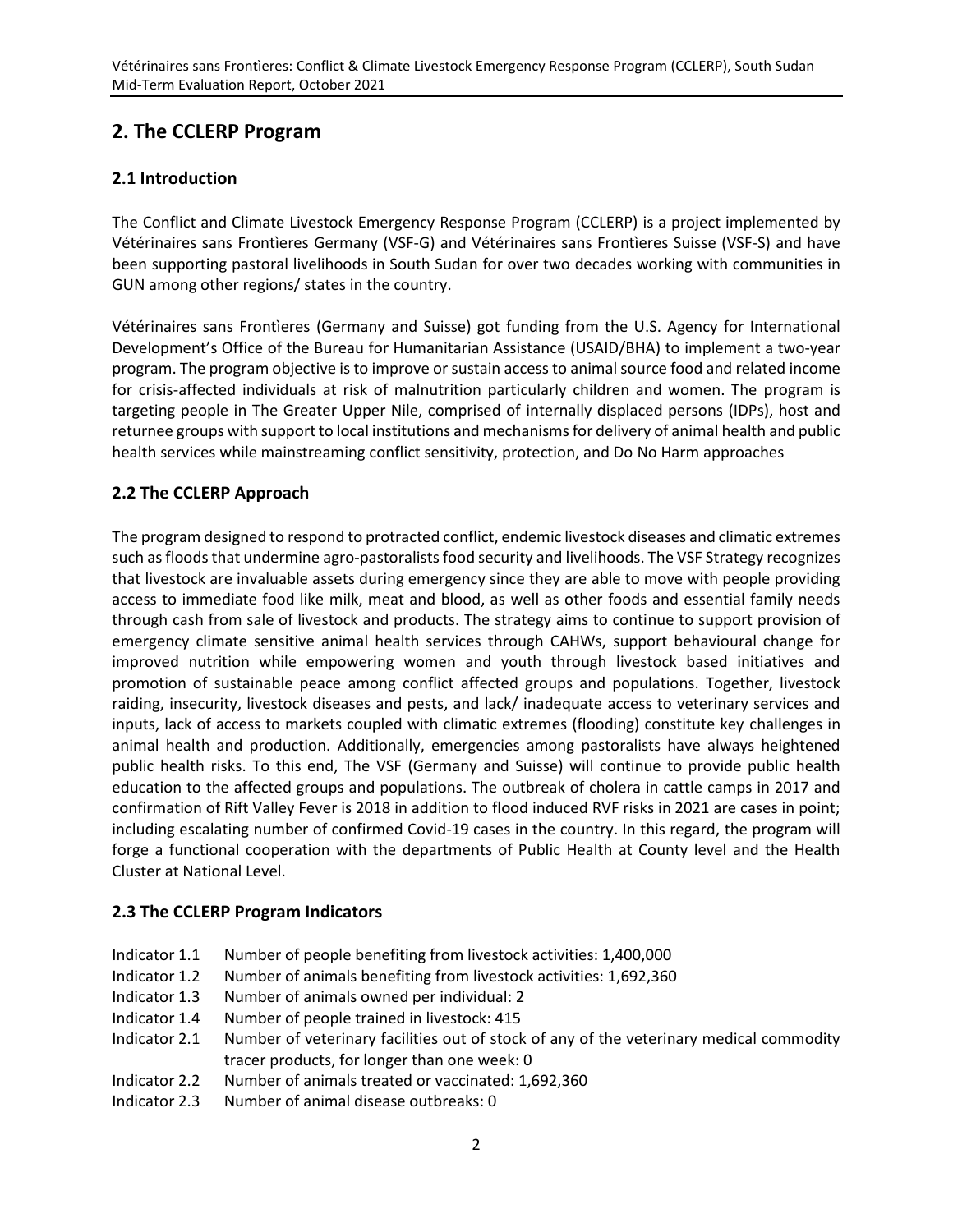Indicator 2.4 Number of people trained in veterinary medical commodity supply chain management: 30

#### <span id="page-13-0"></span>**2.4 The Objectives of the Mid-Term Evaluation**

This Mid-Term evaluation set out to examine the program performance against the planned indicators and results, and specifically:

- a) To determine the appropriateness, relevance, efficiency, and effectiveness of the veterinary program.
- b) To assess the quality and comprehensiveness of the program design and implementation
- c) To inform the implementation of the second phase (second year) of the program
- d) To document lessons learned, success stories, case studies, and perceived and real as well as unmet needs
- <span id="page-13-1"></span>e) Generate baseline data and information for subsequent interventions.

#### **2.5 The Scope of the Mid-Term Evaluation**

The evaluation targeted 1,400,000 individuals of which 343,686 were internally displaced (IDP's) and 1,056,314 host communities in (a) Jonglei State (Twic East, Duk, Ayod, Akobo, Nyiror, Fangak, Pibor, Pigi, Bor and Uror county); (b) Unity State (Panyinjar, Leer, Koch, Mayendit, Rubkhona, Pariang, Abiemnhom, Mayom, Guit Counties); and (c) Upper Nile State (Ulang and Nassir Counties). The evaluation covered eight Payams in four Counties selected in consultation with VSF CCLERP Program Staff. Fangak in Jonglei State, Rubkhona and Mayom in Unity State and Nassir in Upper Nile State were purposively sampled for accessibility reasons as well as to balance the implementation sites between the two VSFs (Suisse and Germany). The earlier random sample had Akobo and Nyiror in Jonglei, Leer in Unity and Nassir in Upper Nile. But accessibility and rains at the time of data collection in Nyiror for instance necessitated the purposive sampling.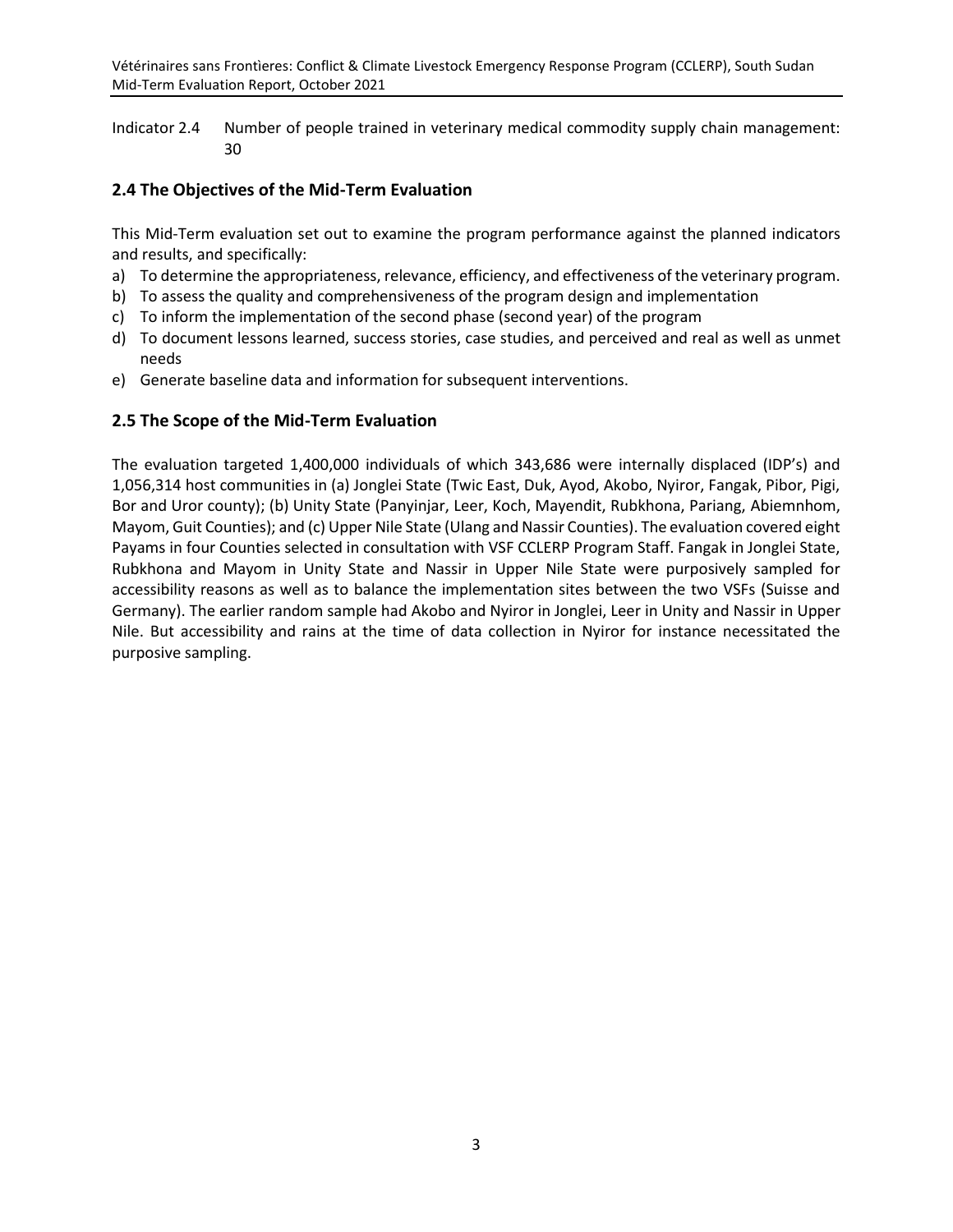## <span id="page-14-0"></span>**3. Methodology**

#### <span id="page-14-1"></span>**3.1 Introduction**

We used a mixed methods research design for this evaluation. The qualitative component fielded Focus Group Discussions (FGDs) with adult men and women as well as the youth in the Payams as well as In-Depth Interviews (IDIs) with Community Animal Health Workers (CAHWs), veterinary officers and program staff. The quantitative component fielded a standard household questionnaire at household level capturing the key components in the Terms of Reference for this evaluation. The project proposal and the baseline evaluation report informed this mid-term evaluation.

#### <span id="page-14-2"></span>**3.2 The Quantitative Component**

Since individual households are the owners of much of the livestock around which the main objective of the evaluation revolved (to improve or sustain access to animal source food and related income for crisis affected individuals at risk of malnutrition particularly children and women), we sampled 1,100 households in the three States (Jonglei, Unity and Upper Nile) using Probability Proportion to Size (PPS). This sample size was informed by a formula suggested by (Meier & Brudney, 1993<sup>1</sup>) for calculating an effective sample size (Chuan, 2006<sup>2</sup>; Nachmias-Frankfort & Nachmias, 2008<sup>3</sup>; Welch & Comer, 1988<sup>4</sup>) as

$$
n = \left(\frac{z \times \sigma}{E}\right)^2
$$

Where;

 $n =$  the sample size;

 $z = z$  score associated with the desired confidence level (1.96 for 95%);

 $\sigma$  = the population standard deviation (0.5);

 $E$  = the percentage of error that the evaluation is willing to tolerate ( $\pm 3\%$ ).

Substituting the figures into this formula, we got

$$
n = \left(\frac{1.96 \times 0.5}{0.03}\right)^2 = (32.666667)^2 = 1067.1111
$$

With a 95% confidence level for the results and a ±3% sampling error which is widely accepted in social science research (Welch & Comer, 1988), we rounded off this sample to 1,100 cases as recommended by

<sup>4</sup> Welch, S., & Comer, J. (1988). Quantitative methods for public administration: Techniques and applications (2nd ed.). Pacific Grove, California: Brooks/Cole Publishing Company.

<sup>1</sup> Meier, K. J., & Brudney, J. L. (1993). Applied statistics for public administration (3rd ed.). Belmont, California: Wodsworth Publishing Company.

<sup>&</sup>lt;sup>2</sup> Chuan, C. L. (2006). Sample size estimation using Krejcie and Morgan and Cohen statistical power analysis: A comparison. Jurnal Penyelidikan IPBL, 7, 78-86.

<sup>3</sup> Nachmias-Frankfort, C., & Nachmias, D. (2008). Research methods in social sciences (7th ed.). New York, NY: Worth Publishers.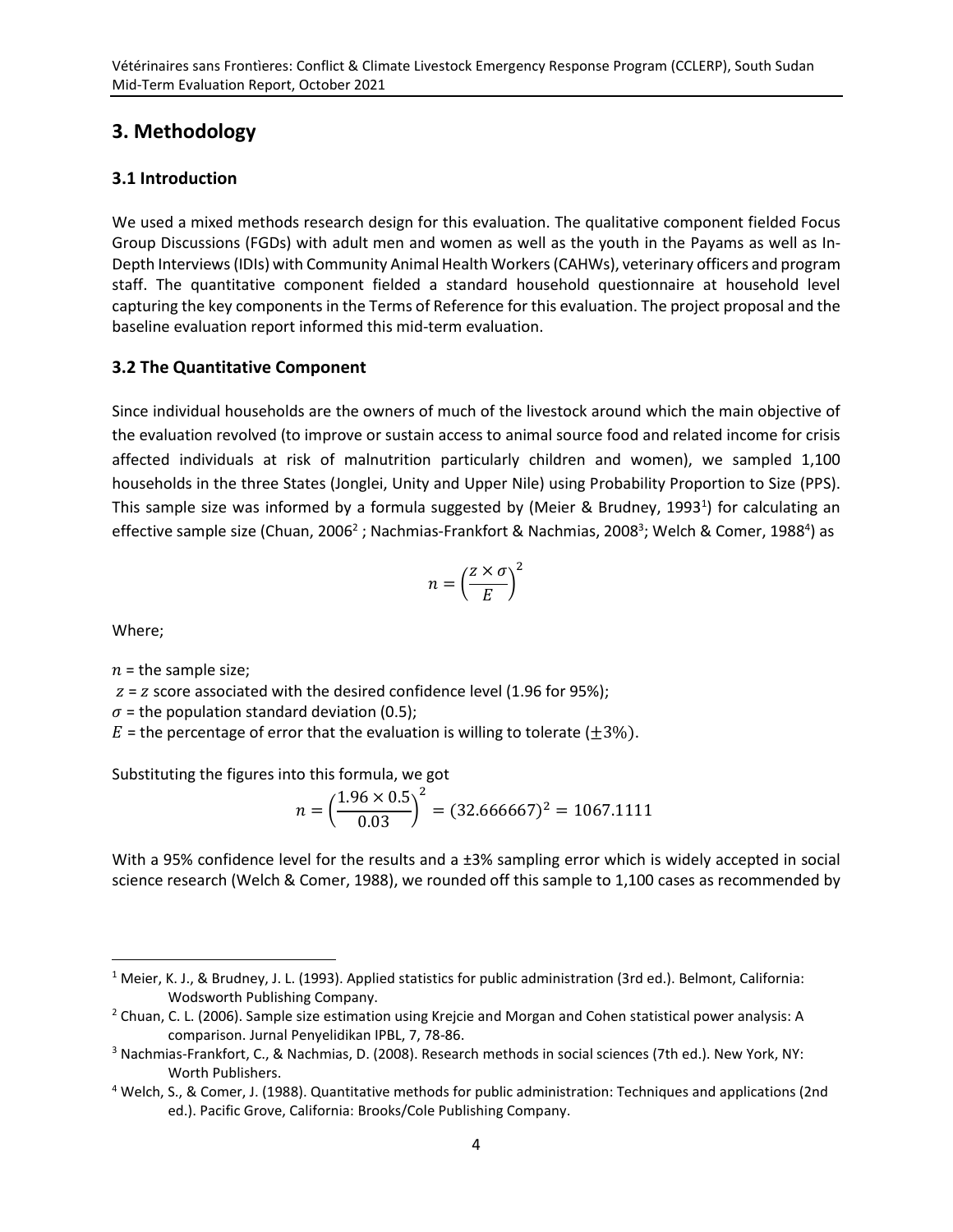Israel (2009)<sup>5</sup>. A total of 1,108 households were visited and questionnaires administered. Table 1 breaks down the sample by State, County, and Payam.

<span id="page-15-1"></span>

| Table 1. Sample Distribution |            |             |            |                  |            |  |  |  |
|------------------------------|------------|-------------|------------|------------------|------------|--|--|--|
| State                        | Households | County      | Households | Payam            | Households |  |  |  |
| 1=Jonglei                    | 283        |             |            |                  |            |  |  |  |
|                              |            | 11=Fangak   | 283        | 111=Manajang     | 149        |  |  |  |
|                              |            |             |            | $112 = Phom$     | 134        |  |  |  |
| $2 =$ Unity                  | 524        |             |            |                  |            |  |  |  |
|                              |            | 21=Rubkhona | 244        |                  |            |  |  |  |
|                              |            |             |            | 211=Ding Ding    | 113        |  |  |  |
|                              |            |             |            | 212=Rubkhona     | 131        |  |  |  |
|                              |            | 22=Mayom    | 280        |                  |            |  |  |  |
|                              |            |             |            | 221=Routh Nyibol | 142        |  |  |  |
|                              |            |             |            | $222 =$ Riak     | 138        |  |  |  |
| 3=Upper Nile                 | 301        | 31=Nassir   | 301        |                  |            |  |  |  |
|                              |            |             |            | 311=Jikmir       | 150        |  |  |  |
|                              |            |             |            | 312=Kuerengeke   | 151        |  |  |  |
| Total                        | 1,108      |             | 1,108      |                  | 1,108      |  |  |  |

Of the 1,108 households, 753 (67.96%) were programme beneficiaries while 355 (32.04%) were not and were used for comparative analysis. Four team leaders, one in each County were deployed to oversee the data collection teams in the eight Payams. The VSF-Germany country office manged transportation logistics.

#### <span id="page-15-0"></span>**3.3 The Qualitative Component**

Three Focus Group Discussions (FGDs) were held in each of the eight Payams, one for adult males, and another for adult females and the last for youth (mixed male and female). A maximum of seven participants were in each FGD. There is convergence in the literature suggesting that more than 80% of all themes are discoverable within two to three FGDs and 90% of themes could be discovered within three to six FGDs so long as these are relatively drawn from a homogeneous population<sup>6</sup>. Three In-Depth Interviews (IDIs) in each County were held with a Veterinary Doctor, a CAHW and a Public Health Officer. The VSF-G CCLERP Programme Officer was also interviewed for insights into the implementation of the Programme.

<sup>&</sup>lt;sup>5</sup> Israel, G. D. (2009). Determining sample size. Gainesville, FL: University of Florida.

<sup>6</sup> Guest, G., Namey, E., & McKenna, K. (2017). How Many Focus Groups Are Enough? Building an Evidence Base for Nonprobability Sample Sizes. *Field Methods, 29*(1), 3-22[. https://doi.org/10.1177/1525822X16639015](https://doi.org/10.1177/1525822X16639015)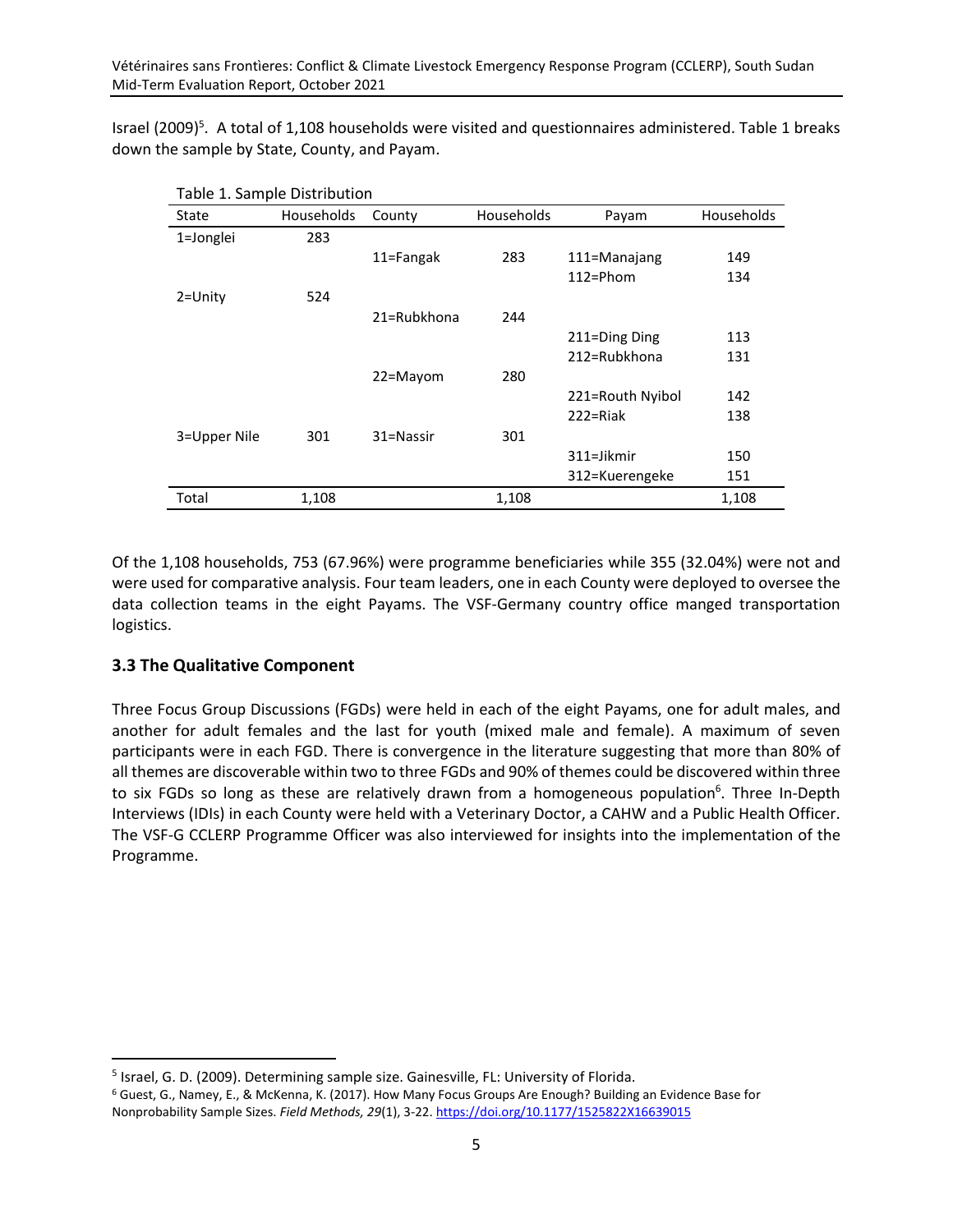## <span id="page-16-0"></span>**4. Results**

#### <span id="page-16-1"></span>**4.1 Introduction**

Data from the questionnaires were entered into a Microsoft Access database through an Epi Info (version 7.2.2.6) data entry screen before exporting the same into Stata version 15.1 for data cleaning, coding, and analysis. Our analysis used univariate and bivariate statistics which helped us generate means, frequencies, percentages etc. for comparison between groups (States, Counties, Payams and beneficiary/ non beneficiary households). If these statistics were different between these groups on our outcome variables, then we moved to bivariate statistics for the statistical significance of the difference between the groups using pairwise comparison of means. We will pursue significant relationships with appropriate regression models to understand the drivers of those differences if there will be need.

Qualitative data analysis involved writing out transcripts for each FGD and KII before keying these into Nvivo version 12 software. Analysis was anchored on grounded theory by finding repeating themes, thoroughly reviewing the data, coding the emergent themes with keywords and phrases, grouping the codes into concepts hierarchically, and then categorizing the concepts through relationship identification. Finally, the categories created through this process, as well as the links found between them, were applied against the key questions and indicators of evaluation for triangulation with quantitative statistics. We have reported our results using standard tables disaggregated by the group variables mentioned.

#### <span id="page-16-2"></span>**4.2 Household Characteristics**

Out of the 1,108 respondents, 468 (42.24%) and 640 (57.76%) were female and male respectively. The mean respondent age was 41.45 years with 21 as the minimum age and 80 as the maximum. Of these, 1,024 (92.42%) were household heads of which 414 (40.43%) and 640 (59.57) were female and male respectively. The mean female household composition was 4.79 with 3 households reporting 0 as the minimum and 2 reporting 21 as the maximum. This is compared with 4.70 for male occupants with 3 households reporting 0 (minimum) and 8 reporting 15 (maximum).

Up to 685 (61.82%) households reported having children who were out of school with 399 (58.25%) citing lack of fees as the main reason for this followed by 142 (20.73%) saying long distance to school was responsible. Household formal schooling completion rates were lower for household female members compared with males at primary, secondary and tertiary levels. Tables in Appendix B and C help us calculate the statistics. There were 10,510 residents in the 1,108 households visited with 5,305 (50.48%) of those being female, suggesting gender parity between females and males. The values in Appendix B were used in measuring our indicators such as livestock ownership at household level, among others while those in Appendix C were used in calculating school completion rates.

Only 1,138 (21.45%) females have completed primary school compared with 1,505 (28.91%) males. For females, we arrive at this figure as follows: (1138/5305)\*100=21.45146 rounded off as 21.45%. For males, (1505/5205)\*100=28.914505 rounded off as 28.91%. The completion rates at secondary school level are (602/5305)\*100=11.35% and (953/5205)\*100=18.31% for female and male household members respectively. This pattern persists and probably widens at tertiary level with female completion rate at (253/5305)\*100=4.77% compared with (486/5205)\*100=9.34%.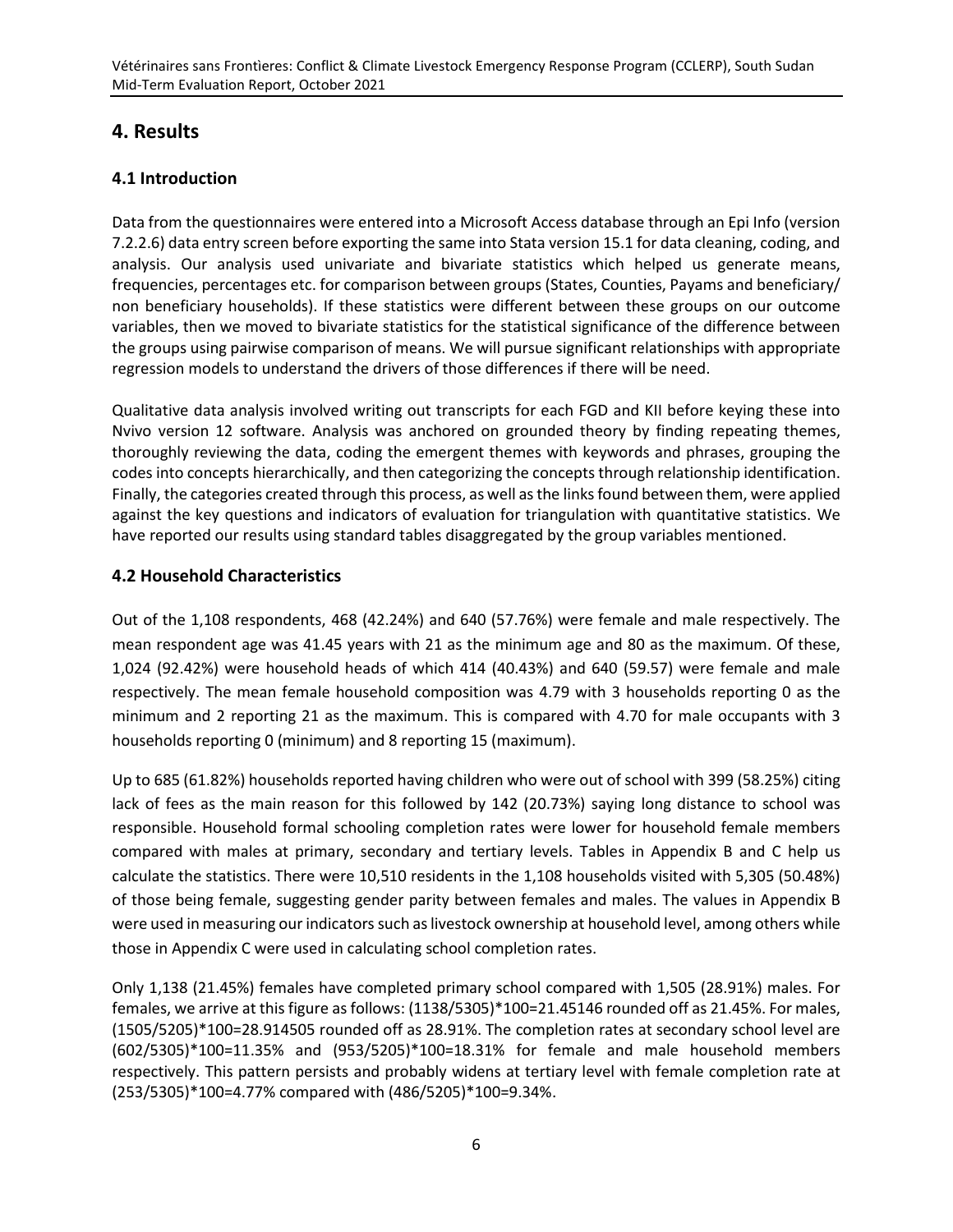#### <span id="page-17-0"></span>**4.3 Performance of the Indicators in the Mid-Term Evaluation**

#### **Indicator 1.1 Number of people benefiting from livestock activities: 1,400,000**

As of March 2021, the CCLERP biannual narrative report indicated that up to 616,294 (320,473 male and 295,821 female) were benefitting from livestock activities.

The mid-term evaluation data suggests that up to 753 (67.96%) households had benefitted from livestock activities rolled out by VSF CCLERP programme. The number of people resident in these 753 households was 7,237 which is 68.86% of the total sample population of 10,510. Our sample suggests that up to 964,040 people could already be benefitting from livestock activities as of this evaluation, (68.86/100)\*1400000=964040.

We now answer the question of whether there is a significant difference between the mean estimates for beneficiaries per household across the three States, four Counties and eight Payams. The appropriate method for this is a pairwise comparison of means (pw mean) which performs pairwise comparisons (differences) of means, assuming a common variance among groups. It adjusts the p-values and confidence intervals for the differences to account for the elevated type I error rate due to multiple comparisons. Of the available adjustments for multiple comparisons, Tukey's honestly significant difference, Student-Newman-Keuls's method, and Duncan's method are most often used when performing all pairwise comparisons of means. Of these, Tukey's method is the most conservative and Duncan's method is the least conservative. We therefore used Tukey's method in our comparisons. We explored the effect of a nominal explanatory variable with more than two categories (States, Counties and Payams) on the outcome variable measured on the interval scale (number of people benefitting from livestock activities). Table 2 presents the mean number of residents in households who benefit from CCLERP's livestock activities across the three states.

| Table 2. HOUSENOIG DENENCIALIES OF CCLENT S INVESTORM ACTIVITIES |                   |      |            |                 |  |  |  |  |
|------------------------------------------------------------------|-------------------|------|------------|-----------------|--|--|--|--|
| <b>States</b>                                                    | Std. Err.<br>Mean |      | [95% Conf. | <b>Interval</b> |  |  |  |  |
| 1=Jonglei                                                        | 9.97              | 0.23 | 9.51       | 10.42           |  |  |  |  |
| $2 =$ Unity                                                      | 9.30              | 0.17 | 8.97       | 9.64            |  |  |  |  |
| 3=Upper Nile                                                     | 9.35              | 0.23 | 8.91       | 9.79            |  |  |  |  |

<span id="page-17-1"></span>Table 2. Household beneficiaries of CCLERP's livestock activities

Note. CCLERP = Conflict & Climate Livestock Emergency

Response Program; Std. Err. = Standard Error

Jonglei state appears to have a marginally higher mean number of residents in households who benefit from CCLERP's livestock activities compared with Unity and Upper Nile. We now run a pairwise comparison of these means to test whether the differences we see are statistically significant. Table 3. Presents the results.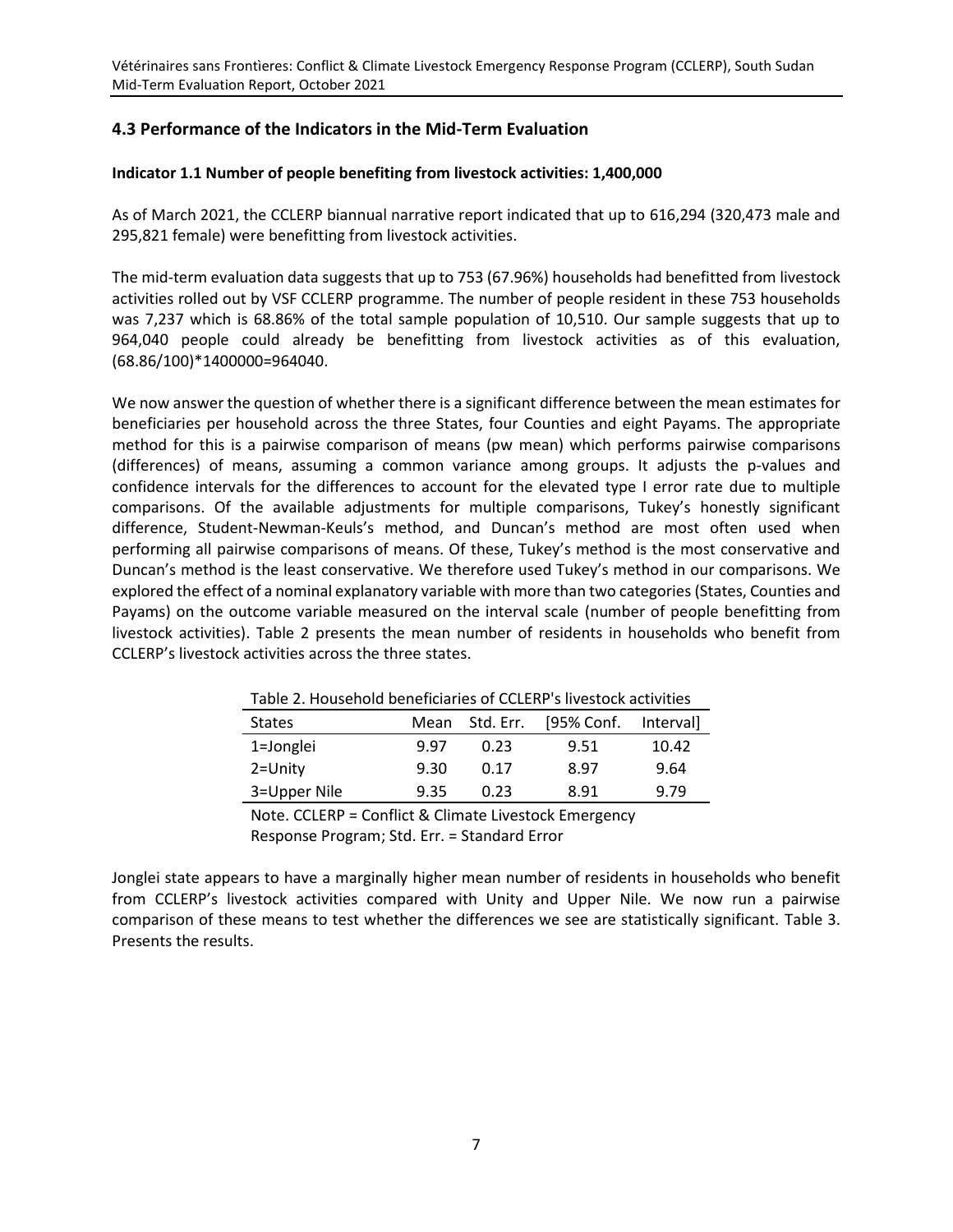| <b>States</b>         | Contrast | Std. Err. |         | $P>$  t | [95% Conf. | Interval] |
|-----------------------|----------|-----------|---------|---------|------------|-----------|
| Unity vs Jonglei      | -0.66    | 0.29      | $-2.3$  | 0.056   | $-1.34$    | 0.01      |
| Upper Nile vs Jonglei | $-0.62$  | 0.32      | $-1.91$ | 0.136   | $-1.38$    | 0.14      |
| Upper Nile vs Unity   | 0.05     | 0.28      | 0.16    | 0.986   | -0.62      | 0.71      |

<span id="page-18-0"></span>Table 3. Household beneficiaries of CCLERP's livestock activities across the states

Note. CCLERP = Conflict & Climate Livestock Emergency Response Program; Std.Err. = Standard Error

The contrast in the row labelled (Unity vs Jonglei) is the difference in the mean number of residents in households who benefit from CCLERP's livestock activities between the two states. At a 5% significance level (*p*<.05), we conclude that there is no difference in the means for these two states (*p*=.056). The rest of the comparisons are equally not significantly different at the 5% significance level. From now hence, we will only report statistically significant results in our pairwise mean comparisons.

The -0.90 contrast between Mayom (M=9.064286) and Fangak (M=9.968198), (9.064286-9.968198=- 0.9039122), is statistically significant at the *p*<.05 level meaning that there are more household residents in households who benefit from CCLERP's livestock activities in Fangak compared with those in Mayom and that this difference is beyond chance, it is a real difference.

There are statistically significant differences between some of the eight Payams. Table 4 presents only statistically significant differences between those Payams with relation to the mean number of residents in households who benefit from CCLERP's livestock activities.

| Table 1: HouseHold beHeilcharts of eccent is investory. activities across the payams |          |           |         |         |            |           |  |  |
|--------------------------------------------------------------------------------------|----------|-----------|---------|---------|------------|-----------|--|--|
| <b>States</b>                                                                        | Contrast | Std. Err. |         | $P>$  t | [95% Conf. | Interval] |  |  |
| Kuerengeke vs Jikmir                                                                 | $-3.15$  | 0.44      | $-7.16$ | < 0.001 | $-4.48$    | $-1.81$   |  |  |
| Kuerengeke vs Rubkhona                                                               | $-2.58$  | 0.45      | $-5.69$ | $-.001$ | $-3.97$    | $-1.20$   |  |  |
| Kuerengeke vs Manajang                                                               | $-2.55$  | 0.44      | $-5.79$ | $-.001$ | $-3.88$    | $-1.21$   |  |  |
| Kuerengeke vs Phom                                                                   | $-1.79$  | 0.45      | $-3.95$ | 0.002   | $-3.16$    | $-0.41$   |  |  |
| Ding Din vs Manajang                                                                 | $-1.67$  | 0.48      | $-3.51$ | 0.011   | $-3.11$    | $-0.22$   |  |  |

<span id="page-18-1"></span>Table 4. Household beneficiaries of CCLERP's livestock activities across the payams

Note. CCLERP = Conflict & Climate Livestock Emergency Response Program; Std.Err. = Standard Error

The means between Kuerengeke (M=7.781457) vs Jikmir (M=10.92667), Kuerengeke (M=7.781457) vs Rubkhona (M=10.36641), Kuerengeke (M=7.781457) vs Manajang (M=10.32886), Kuerengeke (M=7.781457) vs Phom (M=9.567164), Ding Ding (M=8.663717) vs Manajang (M=10.32886) resulting in the contrasts in Table 6 are significantly different statistically.

#### **Indicator 1.2 Number of animals benefiting from livestock activities: 1,692,360**

As of March 2021, the CCLERP biannual narrative report indicated that up to 615,918 cattle were benefitting from livestock activities compared with 536,788 shoats, and 2,241 poultry.

The mid-term data suggests that the number of animals benefitting from livestock activities from the 753 households are (a) 8,741 cattle, (b) 4,970 goats, (c) 2,614 sheep, (d) 42 donkeys, (e) 1,554 poultry, and (f) 49 other livestock, totalling to 17,970 out of a total household ownership of 37,913. Considering these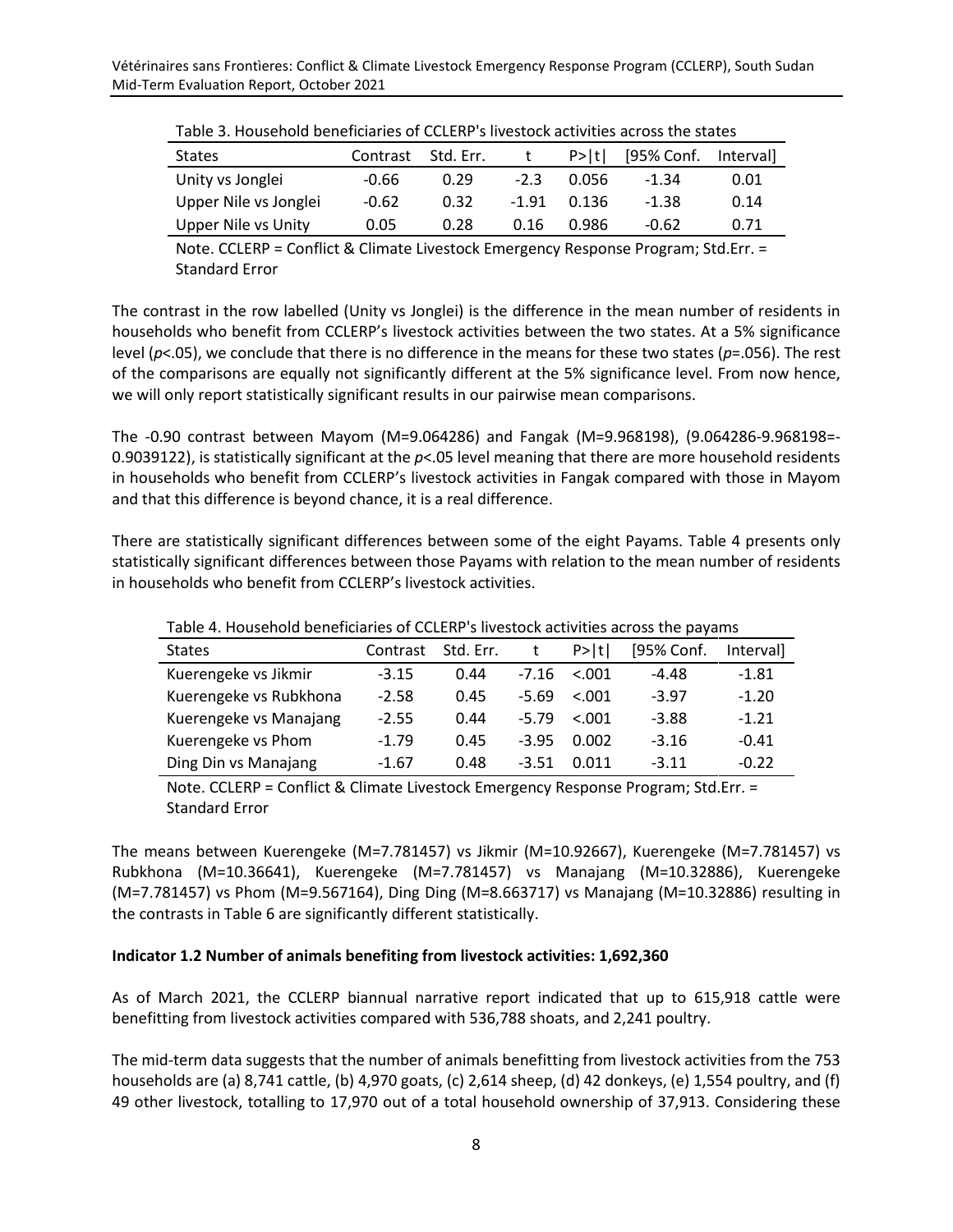753 households only, we can estimate that 47.39%, ((17970/37913)\*100), of the animals are benefitting from livestock activities. Extrapolating this to the target of 1,692,360, we can estimate that up to 802,009, ((47.39/100)\*1692360), animals in the population (target areas) are benefitting from CCLERP's livestock activities.

There appear to be substantial differences between the mean number of livestock per household that benefit from CCLERP's livestock activities across the three states: Jonglei (10.68551), Unity (16.75382) and Upper Nile (20.70764). These are aggregate values for all species and can easily mask individual species differences. Doing individual species analysis would lengthen the reporting under this section by six times. But individual species analysis can be done if there is need.

The contrasts from the pairwise comparison of means between the three states suggests that these are substantial with Upper Nile vs Unity's contrast of 3.953824 being statistically significant (*p*=0.041). The other two contrasts are also statistically significant: Unity vs Jonglei (6.068304, *p*=0.001) and Upper Nile vs Jonglei (10.02213, *p*<.001).

There are statistically significant differences at county level as well, given Fangak's mean of 10.68551, Rubkhona's 14.27869, Mayom's 18.91071 and Nassir's 20.70764. Pairwise comparison of their means suggests statistically significant differences between Nassir vs Rubkhona (6.428953, *p*=0.005), Mayom vs Fangak (8.225202, *p*<.0.001) and Nassir vs Fangak (10.02213, *p*<.0.001).

There are 16 out of the 28 pairwise comparisons at Payam level that are significantly different statistically. Table 5 presents these results.

|                                            |          |           |         |        | $\frac{1}{2}$ |           |
|--------------------------------------------|----------|-----------|---------|--------|---------------|-----------|
| Payams, Means in parentheses ()            | Contrast | Std. Err. | t       | P> t   | [95% Conf.    | Interval] |
| Phom (0.76) vs Manajang (19.61)            | $-18.85$ | 2.57      | $-7.35$ | < .001 | $-26.64$      | $-11.06$  |
| Kuerengeke (13.67) vs Jikmir (27.79)       | $-14.12$ | 2.48      | $-5.68$ | < .001 | $-21.67$      | $-6.58$   |
| Kuerengeke (13.67) vs Routh Nyibol (23.32) | $-9.65$  | 2.52      | $-3.83$ | 0.003  | $-17.30$      | $-2.00$   |
| Riak (14.38) vs Routh Nyibol (23.32)       | -8.94    | 2.58      | $-3.47$ | 0.013  | $-16.76$      | $-1.12$   |
| Rubkhona (11.06) vs Manajang (19.61)       | $-8.55$  | 2.58      | $-3.31$ | 0.021  | $-16.39$      | $-0.71$   |
| Jikmir (27.79) vs Manajang (19.61)         | 8.18     | 2.49      | 3.28    | 0.024  | 0.61          | 15.75     |
| Jikmir (27.79) vs Ding Ding (18.01)        | 9.78     | 2.68      | 3.64    | 0.007  | 1.63          | 17.94     |
| Rubkhona (11.06) vs Phom (0.76)            | 10.30    | 2.65      | 3.89    | 0.003  | 2.26          | 18.34     |
| Routh Nyibol (23.32) vs Rubkhona (11.06)   | 12.26    | 2.61      | 4.69    | < .001 | 4.33          | 20.19     |
| Kuerengeke (13.67) vs Phom (0.76)          | 12.91    | 2.56      | 5.05    | < .001 | 5.14          | 20.68     |
| Jikmir (27.79) vs Riak (14.38)             | 13.42    | 2.54      | 5.28    | < .001 | 5.70          | 21.14     |
| Riak (14.38) vs Phom (0.76)                | 13.62    | 2.61      | 5.21    | < .001 | 5.68          | 21.55     |
| Jikmir (27.79) vs Rubkhona (11.06)         | 16.73    | 2.58      | 6.49    | < .001 | 8.90          | 24.56     |
| Ding Ding (18.01) vs Phom (0.76)           | 17.25    | 2.75      | 6.27    | < .001 | 8.89          | 25.61     |
| Routh Nyibol (23.32) vs Phom (0.76)        | 22.56    | 2.60      | 8.69    | < .001 | 14.67         | 30.44     |
| Jikmir (27.79) vs Phom (0.76)              | 27.03    | 2.56      | 10.6    | < .001 | 19.25         | 34.81     |

<span id="page-19-0"></span>Table 5. Number of animals per household benefiting from CCLERP's livestock activities across the payams

Note. CCLERP = Conflict & Climate Livestock Emergency Response Program; Std.Err. = Standard Error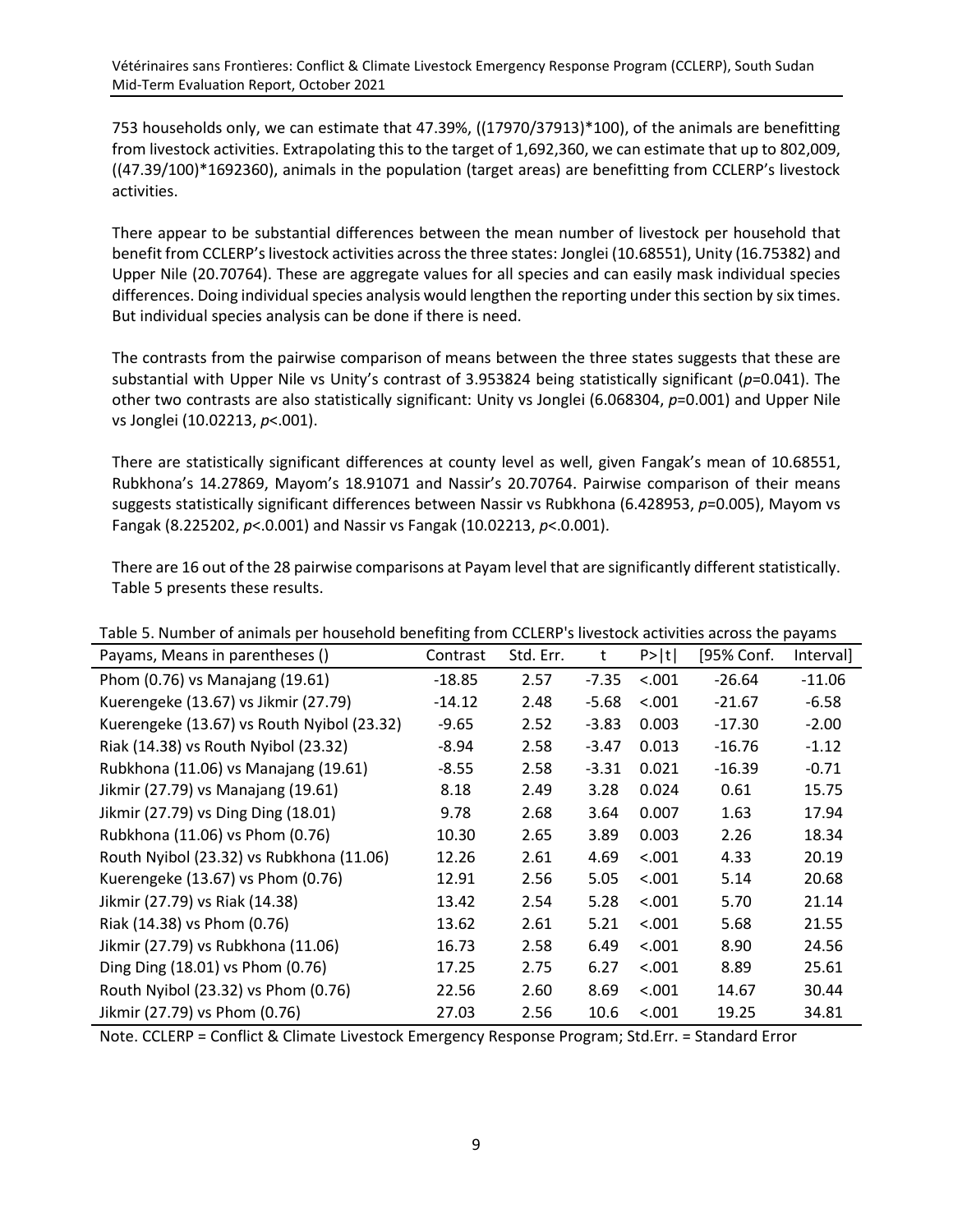The largest contrast is between Jikmir and Phom suggesting that there are more animals per household in Jikmir that are benefitting from CCLERP's livestock activities compared with those in Phom and that this is a real difference that cannot be attributed to chance.

On average, the 753 households in the programme own 50.34927 animals compared with 33.4338 among non-programme households. The contrast of 16.91547 is statistically significant at the 5% level (t=6.99, *p*<.001).

#### **Indicator 1.3 Number of animals owned per individual: 2**

With 10,510 residents in the 1,108 households visited jointly owning 49,782 animals, an individual is estimated to be owning (49,782/10,510) = 4.7366318 rounded off to 4.74 animals. Broken down into the subgroups, an individual owns (21,463/10510) = 2.04 cattle, (13,605/10510) = 1.29 goats, (7,247/10,510) = 0.69 sheep, (292/10,510) = 0.08 donkeys, (6,886/10510) = 0.66 poultry, and (289/10,510) = 0.08 other livestock.

We compare this overall ownership with that of the 753 households in the programme. With 7,237 residents in the 753 households, an individual is estimated to be owning (37,913/7,247) = 5.2315441 animals rounded off to 5.23 compared with 3.6263365 (11868.999/3272.9999) rounded off to 3.63 among non-programme households.

By species, an individual in the 753 households owns 2.43 cattle, (21,463/7,237), 1.44 goats (10428.997/7247), 0.77 sheep (5566.9998/7,237), 0.03 donkeys (224.00003/7,237) 0.54 poultry, (3905/7247) and 0.02 other livestock (147.99997/7,237) compared with an individual in the nonprogramme households who owns 1.71 cattle, (3822.9985/3,263), 0.97 goats (3176/3,263), 0.51 sheep (1679.9999/3,263), 0.02 donkeys (68.000001/3,263), 0.91 poultry (2981/3263), and 0.04 other livestock (141/3263).

We also asked the respondents about livestock ownership by female and youth members of the households. The data suggest that the female sample of 5,305 owned 2,305 cattle translating to  $(2,305/5,305)$  = 0.43 cattle per female. The numbers per female for the other species are  $(2,598/5,305)$  = 0.49 goats,  $(1,470/5,305) = 0.28$  sheep,  $(64/5,305) = 0.01$  donkeys,  $(2,745/5,305) = 0.52$  poultry, and (78/5,305) = 0.01 other livestock.

We do not know how many youths make up that sample population of 10,510 and can therefore not work out individual statistics. Since we asked the respondents for livestock ownership by the youth, we worked out their percentage ownership of the different species. The data suggest they owned (5,596/21,463)\*100 =26.07% cattle, (3,574/13,605)\*100= 26.27% goats, (1,604/7,247) = 22.13% sheep, (52/292)\*100 = 17.81% donkeys, (2,276/6,886) = 33.05% poultry, and (45/289) = 15.57% other livestock.

Individual ownership of livestock in households that in the CCLERP programme is more than that in households not in the programme. The means are 5.746232 and 4.144364 for individuals in programme households and for those not in the programme respectively. Pairwise comparison of these means returned a contrast of 1.601868 which is statistically significant (t=3.95, *p*<.001), meaning that this difference is not attributable to chance.

State wise, individuals in Jonglei owned 5.112423 livestock (mean of all species) compared with 5.853417 in Unity and 4.2663 in Upper Nile. It is however only the Upper Nile vs Unity pairwise mean comparison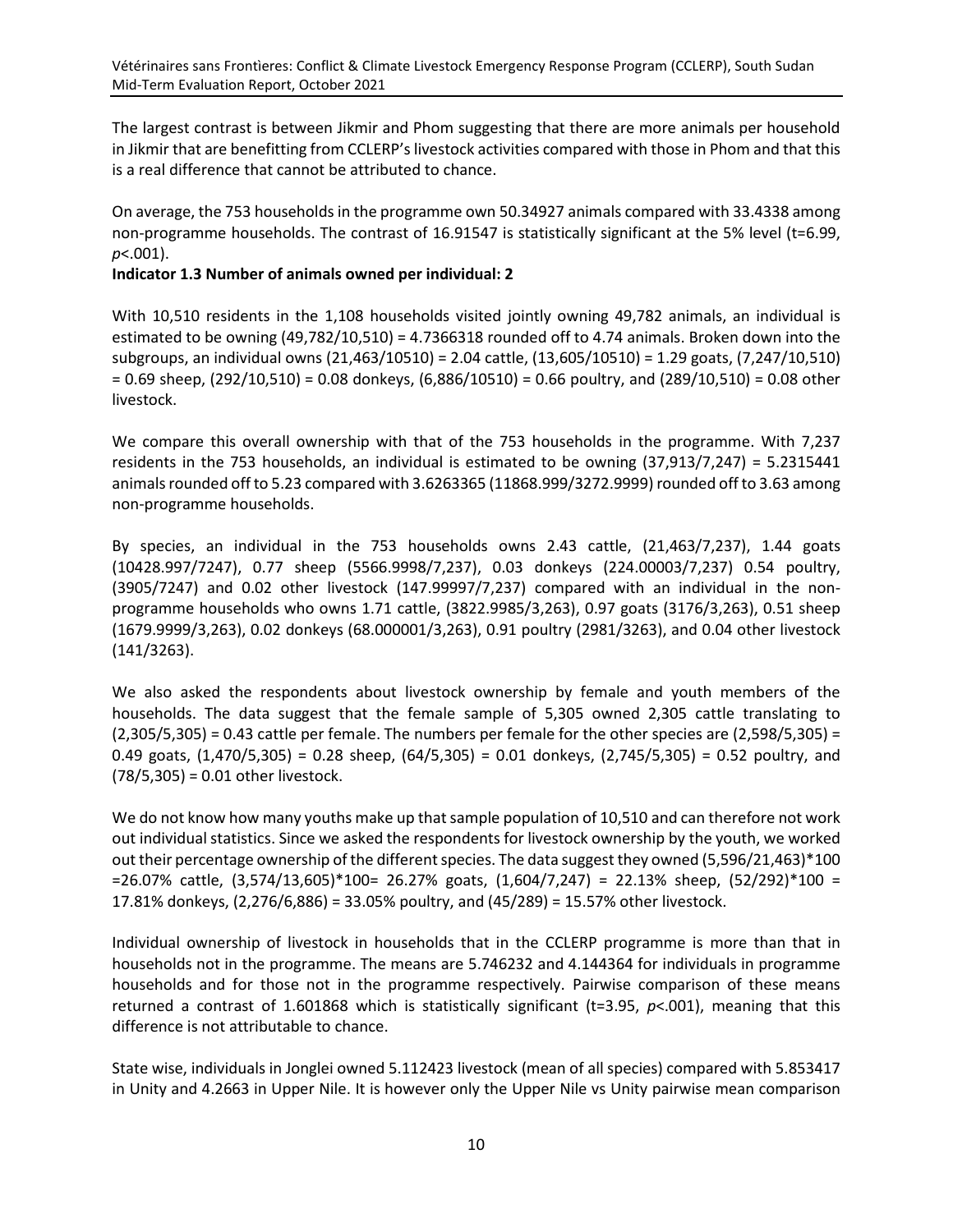that is statistically significant with a contrast of -1.587117, (t=-3.48, *p*=0.002) meaning that individuals in Unity own 1.587117 (rounded off to 2) more livestock than individuals Upper Nile.

There are three pairs of means that are significantly different statistically from one another at county level. Nassir's mean of 4.2663 is significantly different statistically from Mayom's 6.98022 yielding a contrast of -2.71392 (t=-5.22, *p*<.001). The other pairs are Mayom (M=6.98022) vs Fangak (M=5.112423) yielding a contrast of 1.867797 (t=3.54, p=0.002), Mayom (M=6.98022) vs Rubkhona (M=4.560363) with a contrast of 2.419857 (t=4.41, *p*<.001).

These differences continue into the Payams as well. Table 6 presents the results. The largest contrast is 4.51 between Routh Nyibol (7.69) and Rubkhona (3.18) suggesting that Routh Nyibol is the Payam with the highest and statistically significant individual livestock ownership rate.

| Payams, Means in parentheses ()          | Contrast | Std. Err. | t       | P >  t | [95% Conf. | Interval] |
|------------------------------------------|----------|-----------|---------|--------|------------|-----------|
| Kuerengeke (3.90) vs Routh Nyibol (7.69) | $-3.79$  | 0.72      | $-5.24$ | < .001 | $-5.99$    | $-1.59$   |
| Rubkhona (3.18) vs Manajang (6.33)       | $-3.15$  | 0.74      | $-4.25$ | 0.001  | $-5.40$    | $-0.90$   |
| Jikmir (4.64) vs Routh Nyibol (7.69)     | $-3.05$  | 0.72      | $-4.22$ | 0.001  | $-5.25$    | $-0.86$   |
| Rubkhona (3.18) vs Ding Ding (6.16)      | $-2.98$  | 0.79      | $-3.76$ | 0.004  | $-5.40$    | $-0.57$   |
| Phom (3.76) vs Manajang (6.33)           | $-2.57$  | 0.74      | $-3.49$ | 0.012  | $-4.81$    | $-0.34$   |
| Kuerengeke (3.90) vs Manajang (6.33)     | $-2.43$  | 0.71      | $-3.4$  | 0.016  | $-4.60$    | $-0.26$   |
| Kuerengeke (3.90) vs Riak (6.25)         | $-2.35$  | 0.73      | $-3.23$ | 0.028  | -4.56      | $-0.14$   |
| Kuerengeke (3.90) vs Ding Ding (6.16)    | $-2.26$  | 0.77      | $-2.94$ | 0.066  | $-4.60$    | 0.07      |
| Ding Ding (6.16) vs Phom (3.76)          | 2.40     | 0.79      | 3.04    | 0.049  | 0.01       | 4.80      |
| Riak (6.25) vs Phom (3.76)               | 2.49     | 0.75      | 3.32    | 0.021  | 0.21       | 4.77      |
| Riak (6.25) vs Rubkhona (3.18)           | 3.07     | 0.75      | 4.07    | 0.001  | 0.78       | 5.36      |
| Routh Nyibol (7.69) vs Phom (3.76)       | 3.93     | 0.75      | 5.28    | < .001 | 1.67       | 6.19      |
| Routh Nyibol (7.69) vs Rubkhona (3.18)   | 4.51     | 0.75      | 6.02    | < .001 | 2.24       | 6.79      |

<span id="page-21-0"></span>Table 6. Individual livestock ownership across the payams

Note. CCLERP = Conflict & Climate Livestock Emergency Response Program; Std.Err. = Standard Error

#### **Indicator 1.4 Number of people trained in livestock: 415**

The CCLERP biannual narrative report of March 2021 reported that 392 people (337 male and 55 female) had been trained in livestock activities. Data from the 753 households in the program suggests that up to 347 people have been trained in livestock as of the mid-term evaluation.

State wise, Upper Nile's mean of 1.289037 suggests it has more people trained in livestock compared with Unity's 0.6564885 and Jonglei's 0.0212014. All three pairwise mean comparisons are statistically significant: Upper Nile vs Unity (contrast=0.632548, t=7.27,  $p$ <.001); Unity vs Jonglei (contrast=0.6352871, t=7.16, *p*<.001) and Upper Nile vs Jonglei (contrast=1.267835, t=12.75, *p*<.001).

All the six pairs of means are significantly different statistically from one another at county level. The largest contrast (1.267835) is between Nassir (M=1.289037) and Fangak (=0.0212014) and the smallest (- 0.282377) is between Mayom (=0.525) and Rubkhona (M=0.807377).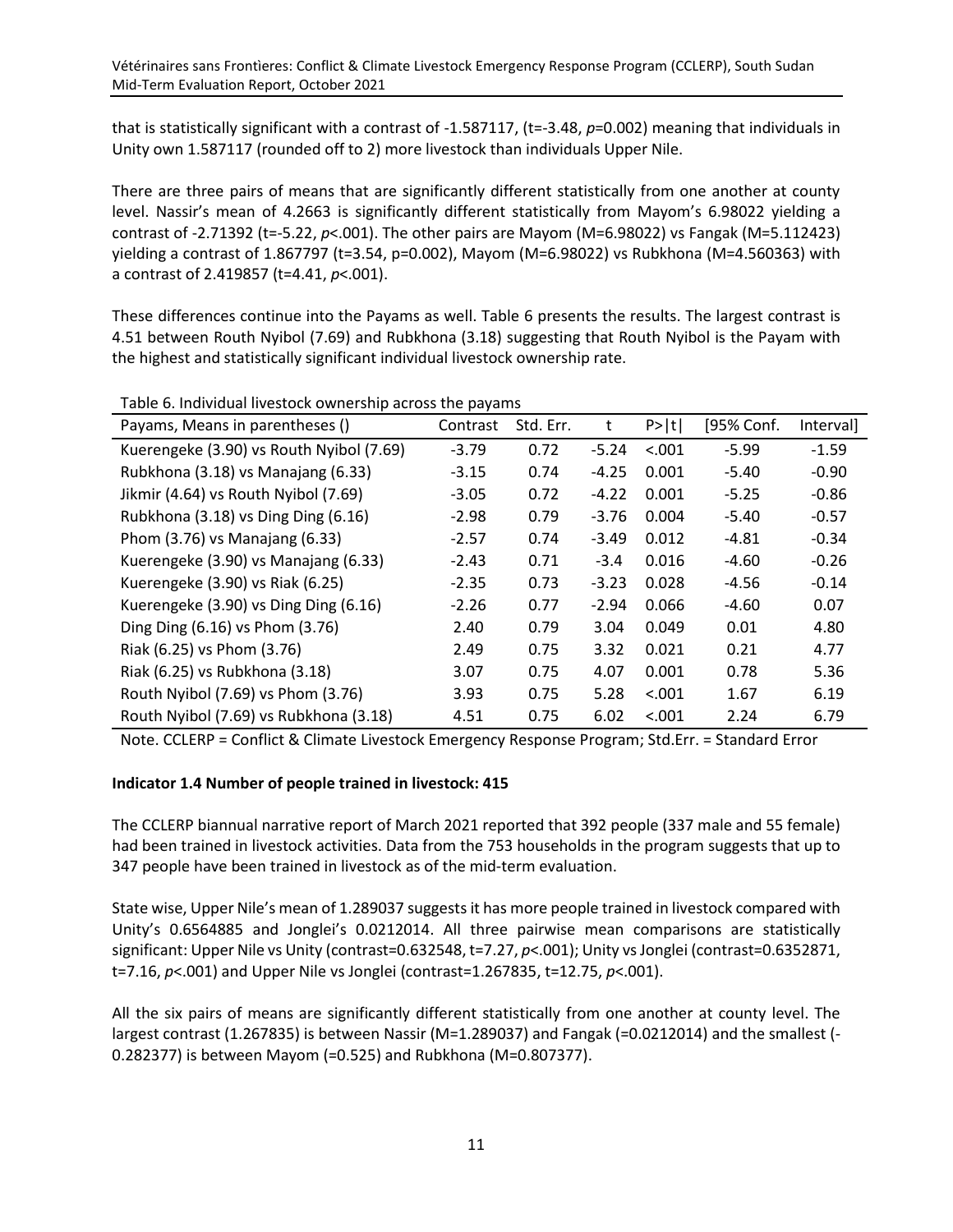Nineteen of the 28 pairwise comparison of means at Payam level are statistically significant at the 5% level. The pair with largest the contrast (1.619866) is between Jikmir (M=1.64) and Manajang (M=0.0201342). The pair with the smallest contrast (-0.8862393) is between Rubkhona (M=0.3969466) and Ding Ding (M=1.283186). This means more people have been trained in Jikmir on livestock than say in Rubkhona, and that these numbers are real and no attributable to chance.

#### **Indicator 2.1 Number of veterinary facilities out of stock of any of the veterinary medical commodity tracer products, for longer than one week: 0**

The CCLERP programme dropped this indicator since it would be difficult to measure and instead provides emergency drugs to the Counties once a year as well as support the CAHWs with veterinary drugs. A recurring theme in the FGDs and IDIs pointed at drug shortages. The voice of a CAHW in Rubkhona captures this aptly.

"…One of the success is that I have done a lot in controlling animal diseases in this area, because of the training l received. The challenges I am facing is that sometimes, veterinary drugs are not available, and when the cattle owners come to my drug shop and ask me, and I tell them I don't have drugs, I really feel upset. The other challenge is moving far place to go get veterinary drugs, because my shop is far away from town… during training or after training, VSF gives us CAHWs Kite and support us with veterinary drugs for our drugs shops…" (IDI, CAHW, Rubkhona).

#### **Indicator 2.2 Number of animals treated or vaccinated: 1,692,360**

The March 2021 CCLERP narrative report indicated that 654,995 livestock (407,780 cattle and 246,910 sheep and goats and 305 chicken) had been protected through vaccination and 499,952 livestock (208138 cattle; 289878 sheep/goats; 1936 chicken) treated against common livestock diseases. The VSFs got livestock vaccines from Food and Agriculture Organization of the United Nations (FAO) for this program through an in-kind letter of agreement between the VSFs and FAO. Procurement of the Program veterinary pharmaceuticals was done and drugs sent to the field to support treatment intervention in the program locations. In Pibor County, VSF Germany did a joint livestock vaccination intervention with FAO as well as a joint livestock assessment in Gumuruk payam of Pibor with UNMISS.

From our mid-term data, a total of 22,830 animals owned by the 753 households in the programme were treated or vaccinated for the period running up from August 2020. With these households' total livestock ownership of 37,913, the data suggest that more than 60.22% of the animals have been vaccinated or treated. Extrapolating this percentage to the target population of 1,692,360, we can estimate that up to 1,019,139 livestock could have been treated or vaccinated since August 2020 ((60.22/100)\*1692360).

We now present the vaccination rates disaggregated by animal species for the 753 households. Up to 65.65% of the cattle have been vaccinated ((11580.997/17639.996)\*100), 60.14% of the goats (6271.9998/10428.997)\*100, 59.40% of the sheep ((3306.9998/5566.9998)\*100), 33.04% of the donkeys ((74.000021/224.00003)\*100), 39.56% of the poultry ((1545.0001/3905)\*100), and 34.46% of other livestock ((51.000012/147.99997)\*100)

There are differences at states level for the 1,108 households. The contrast (-10.4576) between Unity (M=18.5) and Jonglei (M=28.9576) is statistically significant as is 13.08472 between Upper Nile (M=31.58472) and Unity (M=18.5). The statistics suggest that Upper Nile has the most vaccinated livestock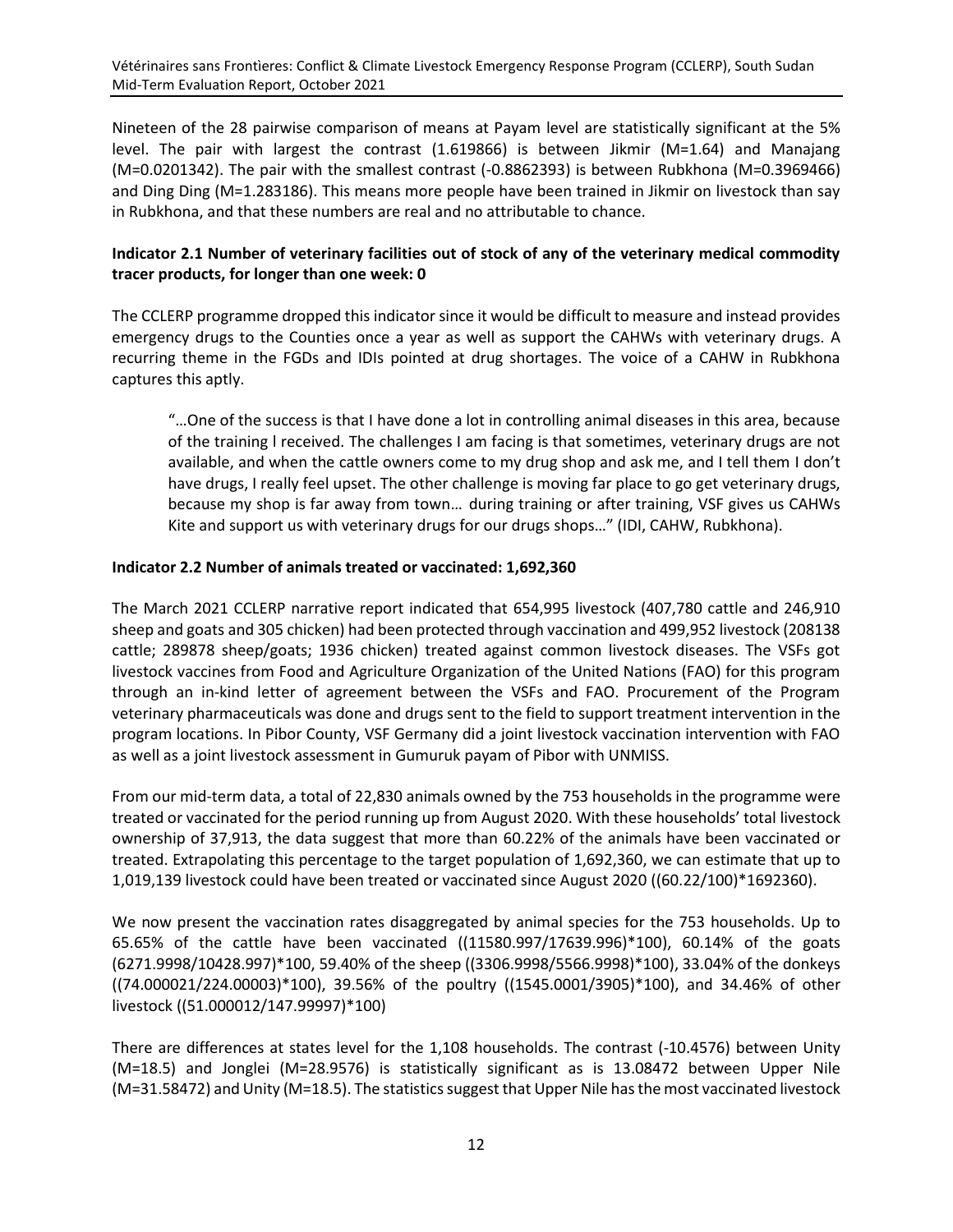compared with the other two states while Unity has the least. The contrast between Upper Nile and Jonglei is not statistically significant.

The difference at state level is replicated at county level with the two counties of Unity state having significant differences with Fangak in Jonglei and Upper Nile's Nassir.

There are 12 pairs of means at the Payam level whose contrasts are statistically different with the largest (28.58076, *p*<.001) being between Jikmir (M=43.68) and Rubkhona (M=15.09924) and the smallest (- 15.78694, *p*<.001) being Routh Nyibol (M=25.53521) and Manajang (M=41.32215). This suggest that Jikmir has the highest number of livestock vaccinations compared with Rubkhona which has the least.

#### **Indicator 2.3 Number of animal disease outbreaks: 0**

Data from the households suggest there were four disease outbreaks among cattle (M=3.686823), three among goats (M=2.530686), one among sheep (M=1.491877) and poultry (M=1.094765), zero (rounded off) among donkeys (M=0.1001805) and other livestock (M=.0406137). In-depth interviews with CAHWs corroborated these data with some saying,

"…Since August 2020, Trypanosomiasis, Liver flukes, Brucellosis and FMD are the most disturbing diseases in this community of Mandeng Kurengke Payam…Most commonly diseases/ conditions are Liver flukes, Trypanosomiasis, Brucellosis, Black Quarter, Foot and Mouth disease, Snake bites etc. We are managing these diseases/ conditions with anthelmintics, trypanocides, antibiotics and the vaccines are just meant for prevention. But there is usually no drug for Brucellosis…Drugs and vaccines supplied are very few and end up consumed in the centre without reaching remote areas…" (IDI, CAHW, Nassir). "…CBPP, HS, Trypansomiasis and foot rot, river fluke, internal parasites and skin diseases…are managed through ox tetracycline, tylosine and Ethidium and vaccination (IDI, Vet/CAHW, Fangak). "…Since the start of the vaccine, there is a delay in of drugs like Antibiotics, Antiprotozoal, and Helminthic since the start of 2021. There is only availability of vaccine but not enough to the livestock owners…" (IDI, Vet, Manajang).

"…We have diseases like foot and mouth, foot rot, Newcastle for poultry, mastitis, PPR , and the way we have managed them, is through vaccination that is offered by VSF… Normally we receive a package of drugs, from VSF-G after training, and when we have such drugs, the cattle owners always come for their animals to be treated, but these drugs are not always available, so the uptake of services is there but drugs are not available [enough]. The animal diseases that broke out since last year, 2020, screwworms, worms because of a lot of water (flooding)…" (IDI2, CAHW, Rubkhona).

"…R3- In my house, I have 10 chickens, last week about 3 were found dead, there is a disease that makes them drop watery drops, lowering their wings, I clean chicken house every day, but I think I need this organization to help me with some spray or powder to spray in chicken house, because the number of chicken is dropping, the remaining are only laying few eggs, we are not able to eat chicken or sell them in the market now, because they remain very few…" (FGD, Female, Ding Ding).

At 12.71429, Upper Nile's mean for disease outbreaks across all livestock species is the highest compared with Unity's 9.162214 and Jonglei's 4.533569. There are 11 pairs of means at Payam level whose contrast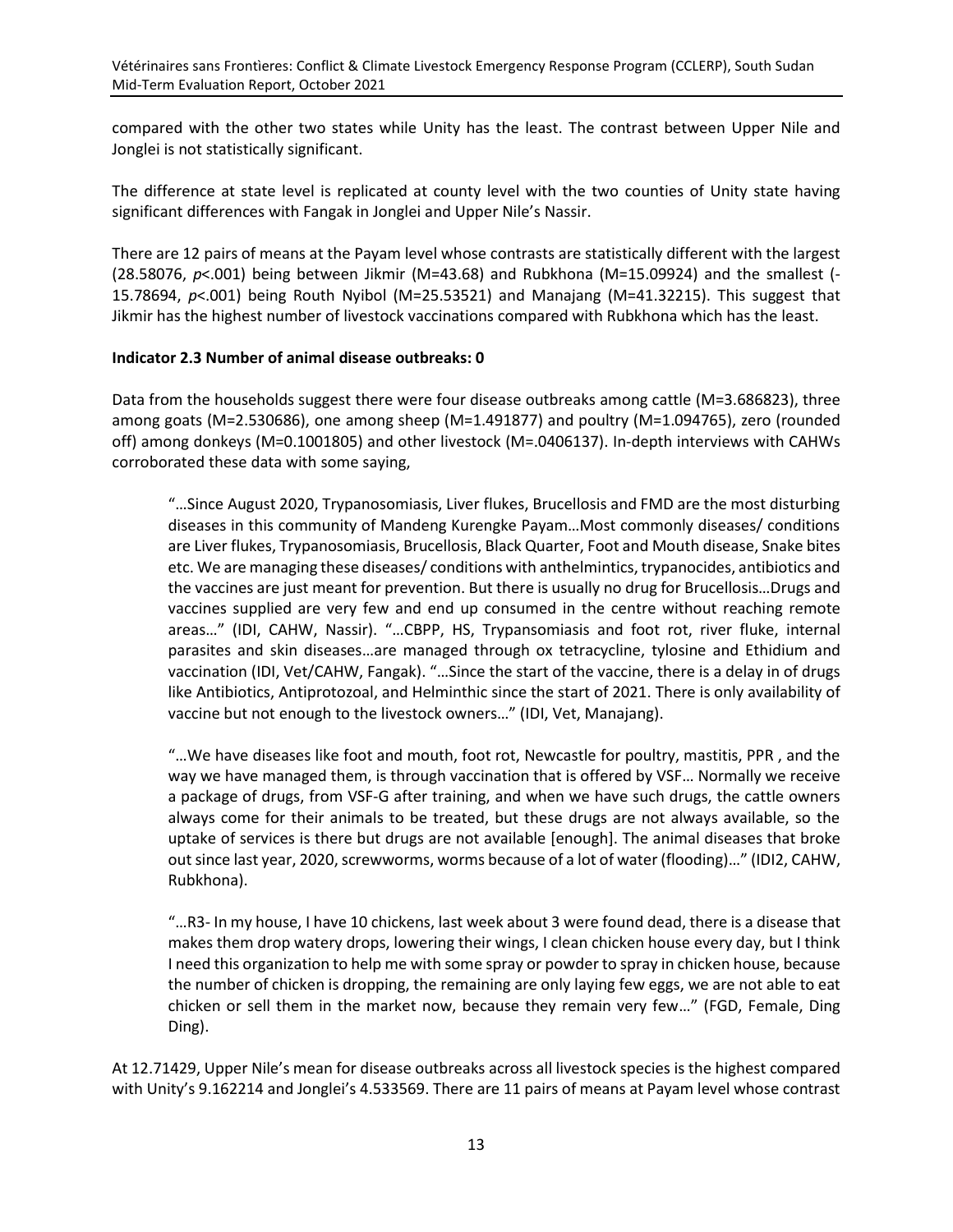are statistically significant at the 5% with the largest (16.59839) being that between Jikmir (M=20.84) and Manajang (M=4.241611) suggesting that Jikmir had a lot more livestock disease incidents compared with Manajang for the period running from August 2020 till the interview date.

Worryingly, more animals succumbed to diseases from the 753 households in the CCLERP programme (Mean = 13.62019) compared with those from 355 households not in the programme (Mean = 7.408451). The contrast is significantly different, statistically (6.211735, t=5.92, *p*<.001).

The March 2021 CCLERP narrative report indicated that only one cattle disease, East Coast Fever (ECF), had been reported in areas around Juba especially among the Jonglei cattle that were displaced by floods into the ECF zone. Most of these displaced livestock were not exposed to ECF before and this was the reason why there was this outbreak.

#### **Indicator 2.4 Number of people trained in veterinary medical commodity supply chain management: 30**

The CCLERP narrative report for March 2021 indicated that up to 434 people had been trained in veterinary medical commodity supply chain management (337 male and 97 female).

Mid-term evaluation data from the 753 households in the program reported that up to 643 people had been trained since August 2020. Upper Nile's mean of 1.406015 is the highest compared with Unity's 0.6675063 and Jonglei's 0.0444444. The differences between these means are statistically significant with 1.361571 (t=8.04, *p*<.001) between Upper Nile and Jonglei being the largest suggesting that more people were trained in veterinary medical commodity supply chain management in Upper Nile than in Jonglei for instance.

#### **Other Indicators and Themes**

#### **(a) Proportion of beneficiaries reporting improved and or sustained access to animal source food and related income.**

A total of 6,803 litres of milk were realized on the morning of the interview with 4,834.5 (71.06%) from cows and 1,968.5 (28.94%) from goats. We then asked the households to compare what they milked that morning with what they got about 30 days ago. Table 7 presents their response.

| Table 7. Cattle milk litres 30 days ago |       |         |       |  |  |  |  |  |
|-----------------------------------------|-------|---------|-------|--|--|--|--|--|
|                                         | Frea. | Percent | Cum.  |  |  |  |  |  |
| 1=More cattle milk than 30 days ago     | 581   | 52.44   | 52.44 |  |  |  |  |  |
| 2=Less cattle milk than 30 days ago     | 387   | 34.93   | 87.36 |  |  |  |  |  |
| 3=Same as 30 days ago                   | 140   | 12.64   | 100   |  |  |  |  |  |
| Total                                   | 1,108 | 100     |       |  |  |  |  |  |

Note. Freq.=Frequency; Cum.=Cumulative

<span id="page-24-0"></span> $T$  and  $T$  cattle milk little manner  $\overline{a}$ 

Up to 721 (65.08%) households indicated that what they milked on the morning of the interview was same or more compared with what they had milked about 30 days ago. Table 5 presents the rates for goat milk which suggest a decline with 642 (57.94%) households reporting they realized less goat milk on the morning of the interview compared with about 30 days ago. The difference, 466 (42.06%) households reported increased or similar milk compared with the rate 30 days ago. Up to 1,538 litres out of 4,834.5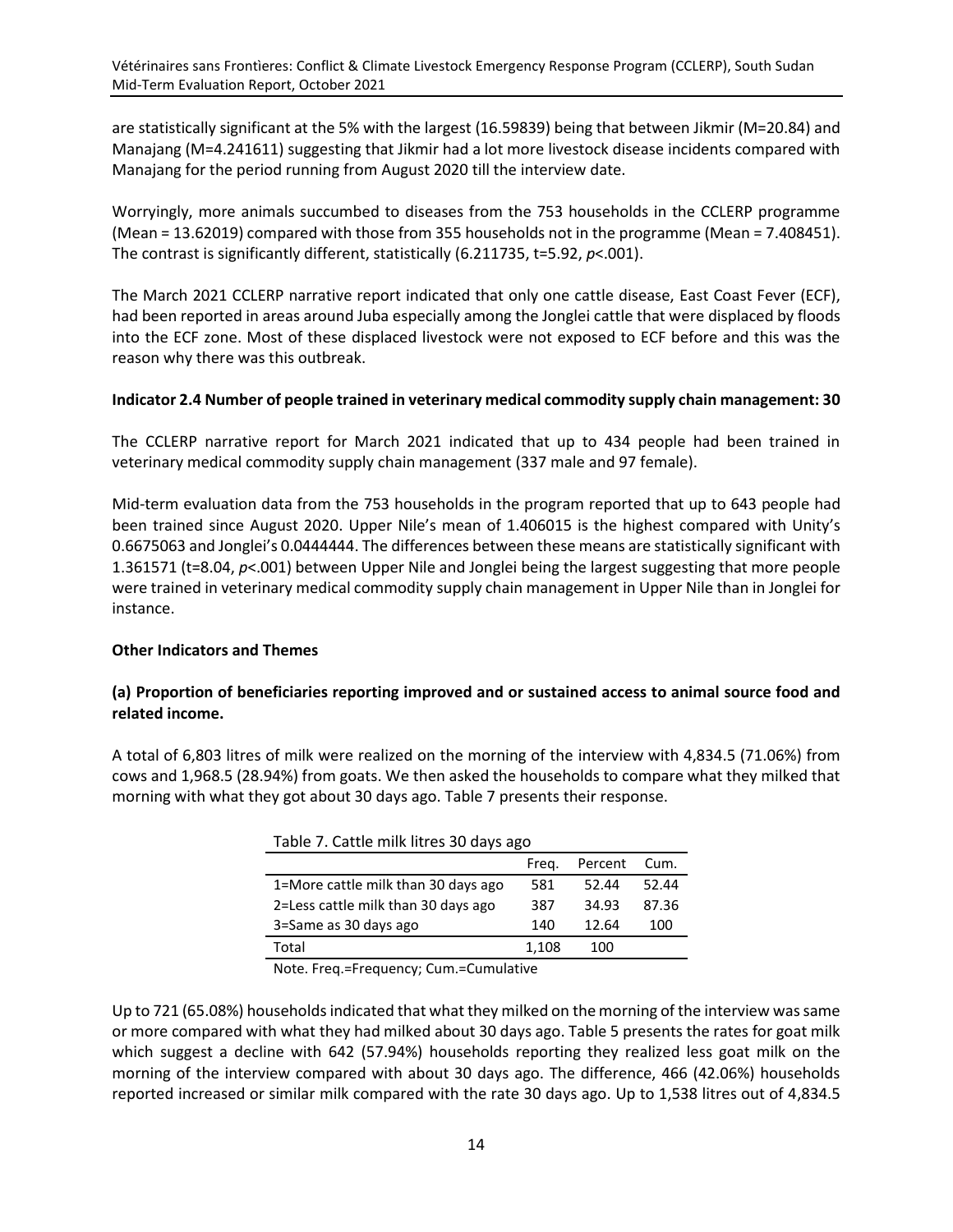milked from cows on the morning of interview were sold, translating to 31.81%. From goats, 1,108 litres were sold translating to 56.29%. Overall, 65.08% (52.44+12.64) of the households reported sustained or increased milk production since August 2020. This percentage meets in full the target of 60%.

More milk was realized from the 753 households in the CCLERP programme (Mean = 7.187915 litres) compared with that from 355 households not in the programme (Mean = 4.105634 litres). The contrast is significantly different, statistically (3.082281, t=7.88, *p*<.001).

The average litres of milk per household on the morning of the interviewer in Upper Nile were 6.96345 compared with 6.883588 in Unity and 4.123675 in Jonglei. The difference of 2.83978 between Upper Nile and Jonglei is the largest and is statistically significant (t=5.60,  $p<$ .001) just as is that between Unity and Jonglei (2.759913, t=6.11, *p*<.001). These statistics suggest that households in Upper Nile and Unity milked more litres than those in Jonglei.

At Payam level, households in Ding Ding milked more litres (M= 9.362832) compared with any of the other seven. Fourteen pairs of means at this level are statistically significant with the contrast of 5.342698 (t=7.05, *p*<.001) between Ding Ding and Manajang being the largest suggesting that more milk was realized by households in Ding Ding compared with those in Manajang.

"…Before this communal conflict started, our cattle used to produce a lot of milk both for consumption and commercial, but now they can hardly produce enough even for consumption, this is because the cattle just graze within the compound, they are not taken to the forest for grazing, because we fear they might be raided or even us the cattle owners might be killed…" (FGD, Men, Ding Ding)

"…R3- Most of the people around this payam, their lives depend on livestock and poultry for their products like beef, milk, eggs, however, because of this communal conflict, cows no longer produce enough milk, those days, one can find ghee cream in any cattle camp, but now, you can get only sour milk, and would have nothing to sell even…" (FGD, Men, Rubkhona).

"…R4- there are cattle at home, but I am not able to process ghee, cream or butter, because the amount of milk has reduced lately, the few litres we milk is consumed as sour milk or fresh milk straight away, ghee and butter is processed only if there is plenty milk, but because cattle are not able to go far for grazing, because of insecurity, the milk produced is little, it only caters for the family…" (FGD, Female, Ding Ding)

Of the 753 households in the programme, up to 504 (66.93%) had processed ghee since August 2020, 188 (24.97%) had processed cream, 255 (33.86%) had processed butter, and 350 (46.48%) had processed sour milk.

Up to 351 cattle out 20,127 (1.74%) owned by the 753 households for in Augusts 2020 were slaughtered for household food and during celebrations. Over the same period and for the same reasons, 680 goats out of 11,011 (6.18%), 366 sheep out of 7,302.9999 (5.01%), and 802 poultry out of 4,798 (16.72%) were slaughtered respectively.

The 753 households also reported income from livestock sales for the period from August 2020. Up to SSP 84,787,951 was realized from the sale of 1,292 cattle, SSP 10,657,631 from the sale of 1,081 goats, SSP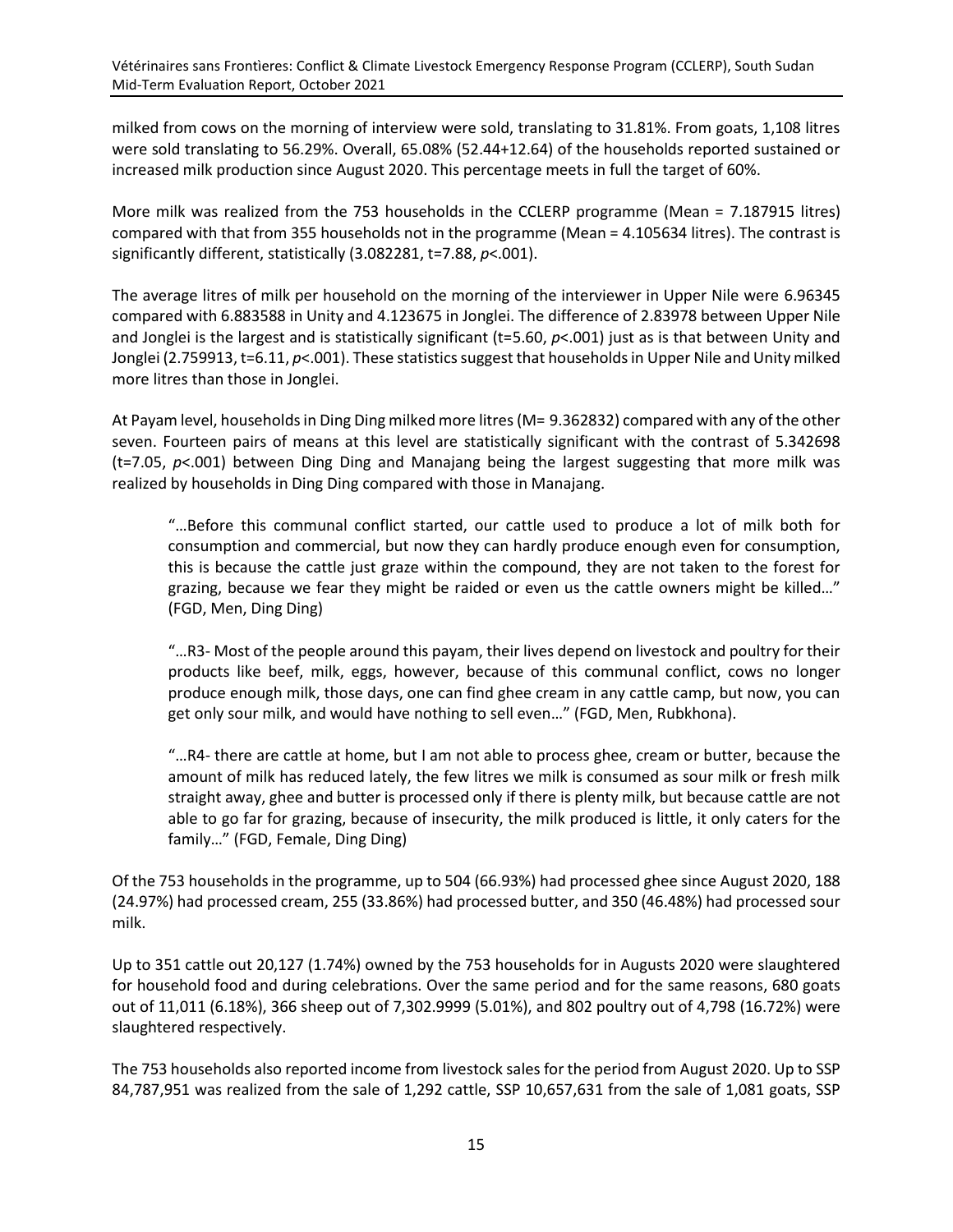4,608,540 from the sale of 599 sheep, SSP 363,000 from the sale of six donkeys, and SSP 920,670 from the sale of 703 poultry.

Table 8 presents the expenditure items after the sales. Expenditure on school fees and food appear to be the main expenditure items. Surprisingly, re-investment into livestock well-being such as purchase of veterinary items appears to have received less attention.

|                         | Cattle     |       |            | Goats |            | Sheep |            | Donkeys |            | Poultry |  |
|-------------------------|------------|-------|------------|-------|------------|-------|------------|---------|------------|---------|--|
| Items                   | <b>HHs</b> | %     | <b>HHs</b> | $\%$  | <b>HHs</b> | $\%$  | <b>HHs</b> | $\%$    | <b>HHs</b> | $\%$    |  |
| 1=On School Fees        | 161        | 31.51 | 119        | 33.24 | 64         | 31.07 | ne         | ne      | 25         | 17.12   |  |
| 2=On Food Purchases     | 242        | 47.36 | 116        | 32.40 | 39         | 18.93 | ne         | ne      | 20         | 13.70   |  |
| 3=On Household Shopping | 58         | 11.35 | 67         | 18.72 | 46         | 22.33 |            | 25      | 37         | 25.34   |  |
| 4=On Medication         | 46         | 9.00  | 52         | 14.53 | 50         | 24.27 | 2          | 50      | 49         | 33.56   |  |
| 5=On Livestock          | 3          | 0.59  | 4          | 1.12  |            | 3.40  |            | 25      | 15         | 10.27   |  |
| 96=Other                |            | 0.20  | ne         | ne    | ne         | ne    | ne         | ne      | ne         | ne      |  |

<span id="page-26-0"></span>Table 8. Expenditure Items from Sale of Livestock

Note. HHs=Households; ne=Not Expended

the livestock help the family with milk, butter and sour milk. They are used for paying dowries and... during the hunger gap, one can be sold, and the money used for purchasing of household essential stuff..." (FGD, Female, Kuerengeke).

#### (b) Training of CAHWs

The CCLERP biannual narrative report for March 2021 reports that up to 392 CAHWs were trained (337 males & 55 females). The mid-term evaluation data from the 753 households in the program suggests that up to 540 people had been trained as CAHWs. An IDI in Kuerengeke indicated that "... VSFG has trained 4 CAHWs in the Payam, and one refresher training was done..." (IDI1, CAHW, Nassir). Of the 540 people trained as CAHWs, 180 (33.33%) were female.

"...As we attend training for CAHWs, we are also told how to live peacefully with the livestock owners and spread the message of peace, so when we are going for treatment or vaccination we first conduct a community dialogue, calling upon chiefs, leaders, women and give them peace message..." (IDI, CAHW, Rubkhona)

"...CAHWS were trained and then assigned to carry out their task and at least there was annual refresher training to inculcate new ideas to them in the project process..." (IDI, CCLERP Staff, Nassir)

#### (c) Organizations that help with Livestock Production Services

Out of the 1,108 households, 805 (72.65%) mentioned VSF as the organization they know that helps with livestock production services in their respective Payam. Table 9 presents the data.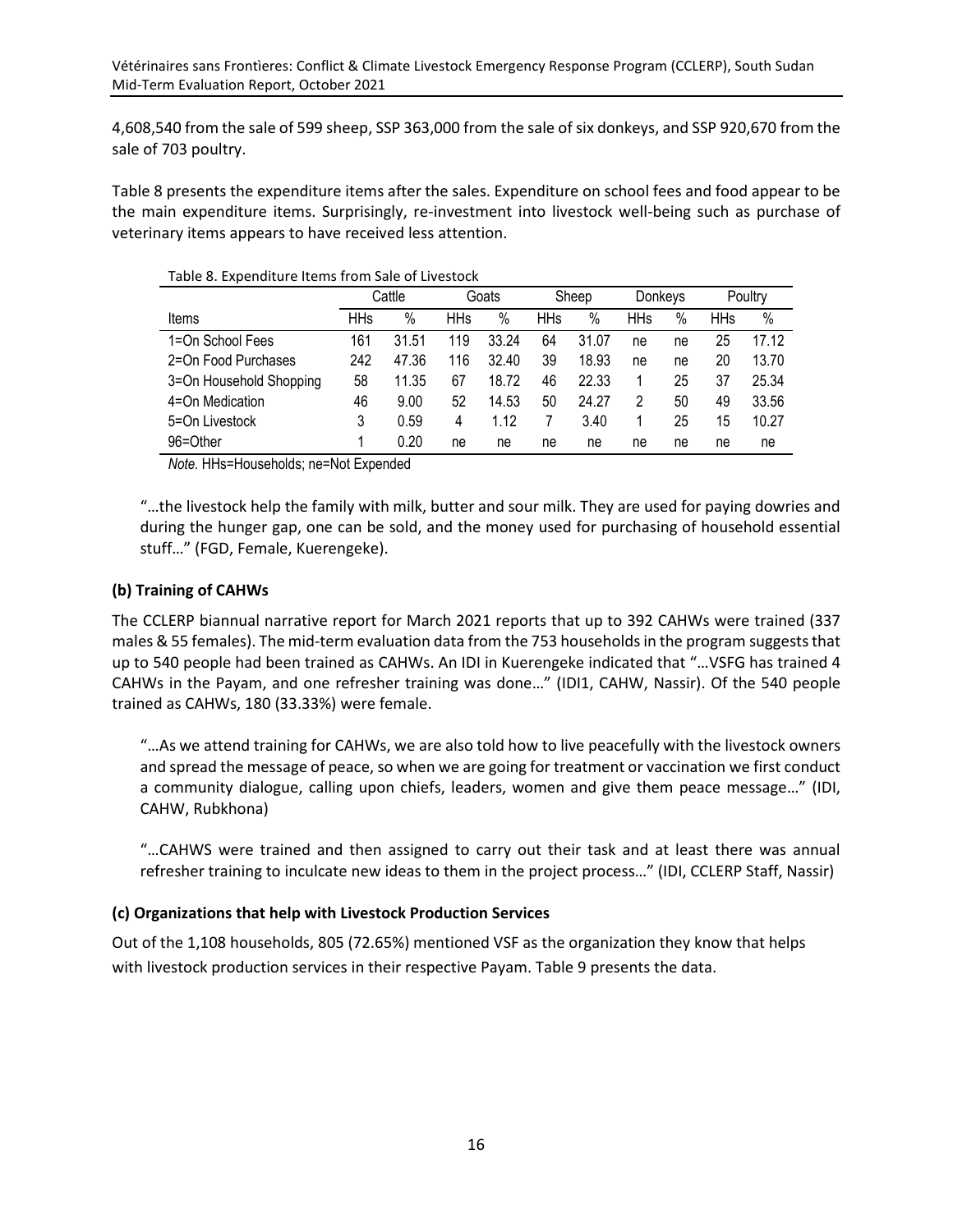| Production Services |            |       |       |
|---------------------|------------|-------|-------|
| Organization        | <b>HHs</b> | $\%$  | Cum%  |
| $1 = ICRC$          | 1          | 0.09  | 0.09  |
| 2=Nile Hope         | 1          | 0.09  | 0.18  |
| 3=VSF-G             | 383        | 34.57 | 34.75 |
| $4 = VSF-S$         | 127        | 11.46 | 46.21 |
| 5=VSF               | 295        | 26.62 | 72.83 |
| 6=WFP               | 1          | 0.09  | 72.92 |
| 96=Other unnamed    | 43         | 3.88  | 76.81 |
| 98=Don't know       | 257        | 23.19 | 100   |
| Total               | 1,108      | 100   |       |

<span id="page-27-0"></span>Table 9. Name of Organization for livestock Droduction Co

Note. HHs=Households; Cum=Cumulative

Almost two thirds of the households (702, 63.36%) indicated livestock health as the dominant livestock production service followed by livestock marketing (95, 8.57%) and livestock production (39, 3.52%). The other services, fodder and feeds, meat products, milk products and hides and skins scored less than one percent except for the 257 (23.19%) households that indicated no knowledge of any organization offering livestock production services being.

#### (d) Public Health Awareness Campaigns by VSF's CCLERP Programme

The 1,108 households reported up to 1,476 public health awareness campaigns by VSF's CCLERP programme since August 2020.

#### (e) Messaging on Appropriate Nutrition

More than half of the households, 634, 57.22%, reported having received messaging on appropriate nutrition from VSF's CCLERP programme with the remainder saying they had not.

"...In nutrition program I don't like to talk on it because it does not exist but I encourage the VSF to introduce it to rescue our children that now are suffering with malnutrition...our extension officer trains about food hygiene but our communities are not taking it serious due to illiteracy because if you inform him/ her today then tomorrow will be opposite...because if hygiene practice is not, you could get more people affected with disease like diarrhoea. And those zoonotic infections need to be put in consideration because it is common here specially cattle keepers, so we need VSF-S to provide with the treatment for those disease...the zoonotic disease affecting our community are brucellosis, tuberculosis, anthrax and rabies from the dog and worms...We are continue to dialog with the community to avoid those practices to happen by following the hygienic method of food handling..." (IDI, Public Health Officer).

#### (f) Livestock Losses to Adverse Climatic Conditions, Rustling and Disease

Most households (937, 84.57%) reported experiencing adverse climatic conditions for the period between August 2020 and the interview date that caused livestock deaths. These households reported losing 5,313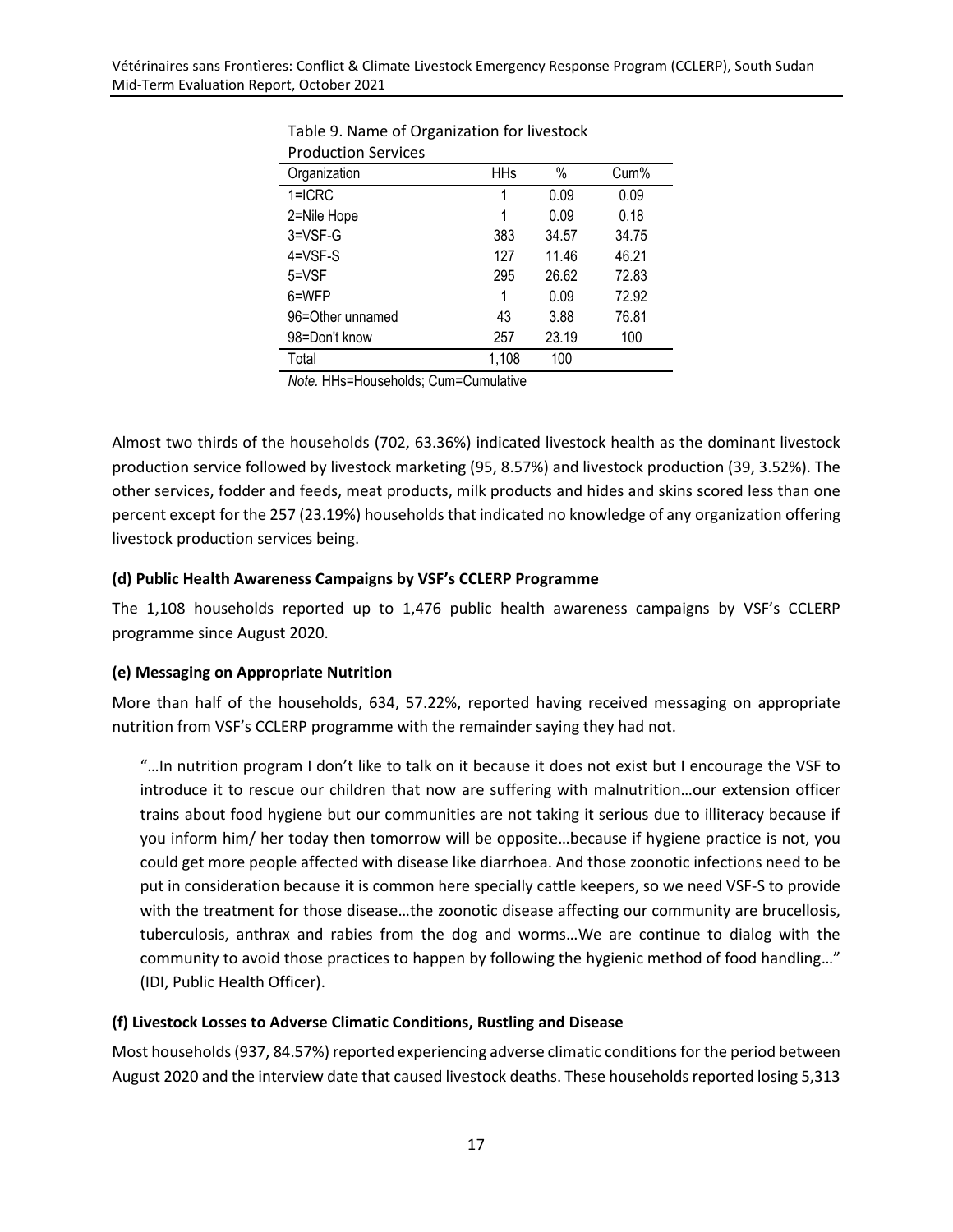cattle, 3,755 goats, 2,144 sheep, 92 donkeys, 1,549 poultry and 41 other livestock. A total of 12,894 livestock were lost to climatic conditions of which 41.21% were cattle and 45.75% shoats.

The 1,108 households reported losing 1,964 cattle to cattle rustlers or thieves, 1,411 goats, 697 sheep, 54 donkeys, 878 poultry and 70 other livestock. On average, a household lost 1.77 cattle to rustlers or thieves over the reference period, 1.27 goats, 0.63 sheep, 0.05 donkeys, 0.79 poultry and 0.06 other livestock.

Livestock diseases also claimed some livestock from the 1,108 households. The data suggest that 5,352 cattle were lost to these diseases, 3,623 goats, 2,235 sheep, 68 donkeys, 1,592 poultry and 16 other livestock. Up to 12,886 livestock were lost to diseases between August 2020 and the interview date. On average, a household lost 4.83 cattle diseases over the reference period, 3.27 goats, 2.02 sheep, 0.06 donkeys, 1.44 poultry and 0.01 other livestock.

"…with this communal conflict, [insecurity] we are moving from one place to another to look for peaceful place for us and our animals, and that affects the livestock, because the new place may not have enough pasture and water for these animals, which later reduce their production. Cattle raiders also are disturbing us in this area…" (FGD, Men, Ding Ding). "…-Diseases like FMD and Diarrhoea caused by worms…Predators, no enough pasture because everywhere is flooded…Luck of shelter for the cattle to be kept in…" (FGD, Men, Manajang).

"…R4- There are people in the forest who are carrying guns, when we take our cattle to forest for grazing they threaten, sometimes they (cattle raiders) start firing guns and take the cattle forcefully, when you resist, they will shot, cattle thefts also in the cattle camp at night, they come in the middle of night and steal cows, sheep and goats… R2- There are diseases like lambskin disease, foot and mouth, foot rot and Newcastle in poultry, all these diseases are attacking our animals and poultry but we are lacking veterinary drugs, the livestock were vaccinated only once since last year, we want this the same organization (VSF) to bring for us veterinary drugs to save our animals…" (FGD, Men, Rubkhona)

#### **(g) Youth/ Gender/ Women Empowerment**

As of March 2021, the CCLERP narrative report indicates that 97 female CAHWs were trained in Akobo, Ayod, Bor South, Duk, Juba, Nyirol, Pibor, Panyinjar, Koch, Leer, Mayiendit, Abiemnhom and Ulang specifically to target livestock of vulnerable female headed households in the program locations. This should benefit small ruminants and chicken which are mainly kept by the female households in the community. About 539,029 livestock were protected through the vaccination of 246,910 sheep/ goats and 305 chicken as well as treatment of 289,878 goats/ sheep and 1936 chicken in the program locations which are mainly benefitting the female headed households and women who are the main owners of the small ruminants and chicken in the community.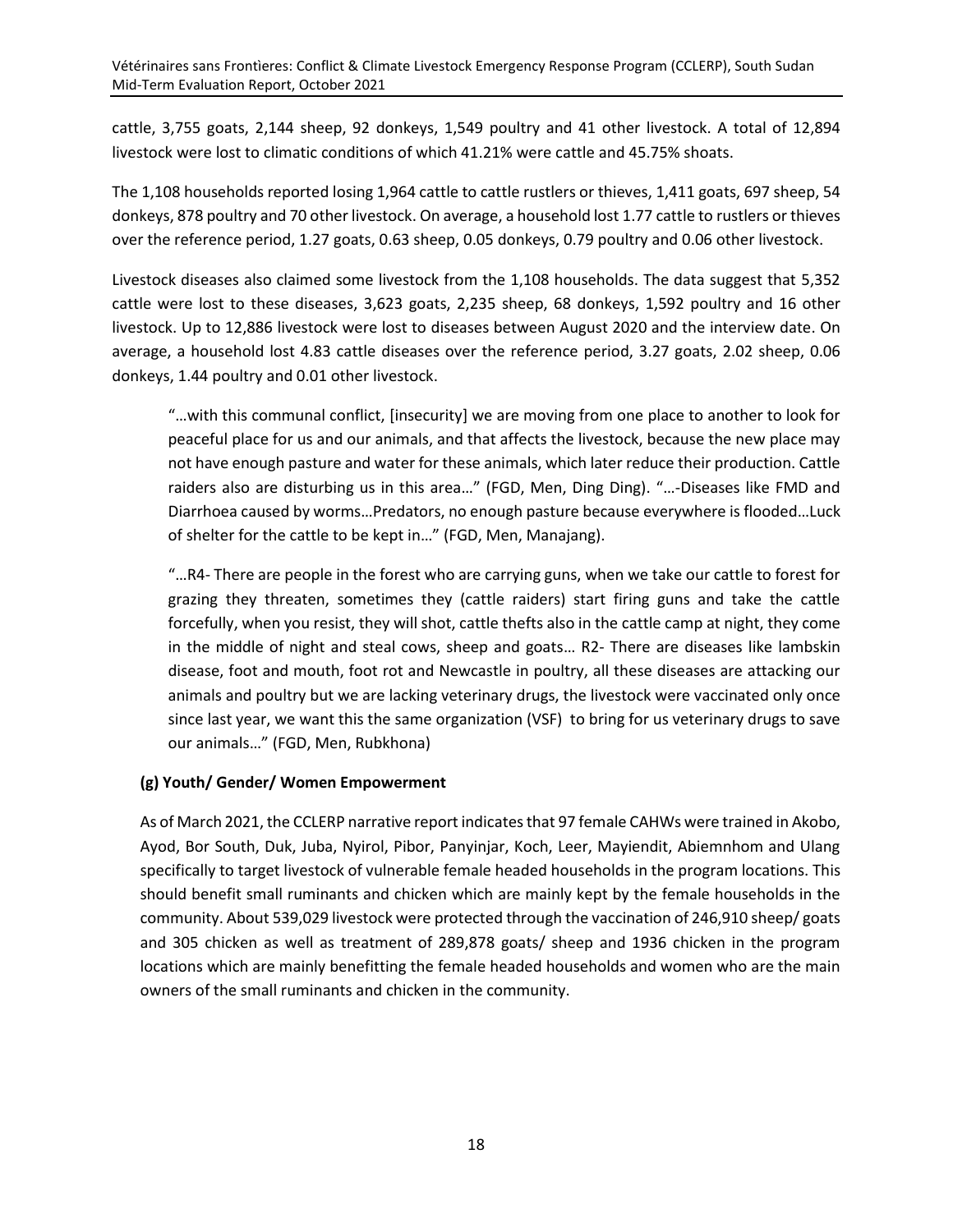#### (h) Nutrition

Respondent voices on nutrition from FGDs with women are mixed.

"...There are cattle at home, but I am not able to process ghee, cream or butter, because the amount of milk has reduced lately, the few litres we milk is consumed as sour milk or fresh milk straight away, ghee and butter is processed only if there is plenty milk, but because cattle are not able to go far for grazing, because of insecurity, the milk produced is little, it only cater for the family..." (FGD, Women, Ding Ding).

"...I usually get milk from the cattle and goats, but sometimes no milk if the livestock don't deliver off springs. I do not sell cows for food, except for serious issue of sickness, but the goat can be sold to buys sorghum and other family essentials with the consent of my husband or my elder son. I produce ghee and sour milk whenever there is plenty of milk produced..." (FGD, Women, Kuerengeke).

"...We have no enough food to feed our children so we asking any NGO to help this community...we have two type of problem livestock and human, now we have no enough food to feed our family and also lack of medicine to vaccinate our cattle so we need VSF to provide us with more drugs every 6 months...my household is gaining from the cattle by producing milk but some time it causes diarrhoea to our children meaning it is not hygienic milk so we need VSF to support women with training about food handling...we need VSF to provide us with plastic sheet and food to our family...some of the NGO coming here and do interview but no any outcome but we hope VSF can do more to the community so that our cows produce more milk...we also depend on fishing so we need VSF to introduces fishing material to the community to help us in food...if we have no food just provide us with plastic sheet to help our children. we need vaccination to our cattle so that they provide food and good meat" (FGD, Women, Riak).

"...Last year, I was able to processed ghee and cream, I even sold some out, and I used money to buy some house stuff, but since the beginning of this year, there is a drop in milk, the little is now use only for house consumption which is still not enough even, this is because animals are all sick, goats have remain very few...there are no poultry now, this is because, chickens have died, you wake up in the morning when opening a chicken house you find sometimes about 5 chickens dead, I tried to clean their house, but what I need now is pesticide, or powder to pour in the house to kill parasites like mites and lice...for livestock to produce more of their products, we need peace in this community, in other words, if government can disarm those civilians who are holding guns to raid cattle and kill the cattle keepers who are taking their animals for grazing." (FGD, Women, Rubkhona).

#### (i) One Health/ Climate change adaptation & Public Health

By March 2021, four training sessions on gender and vulnerability, conflict mitigation, climate change and food hygiene had been conducted in Ulang and Rubkhona Counties for program beneficiaries. The trainings were attended by 68 participants (15 male & 53 female). The trainees acquired knowledge and skills on how to handle issues of protection and gender inclusion in the program and how to mitigate against conflict and climate change.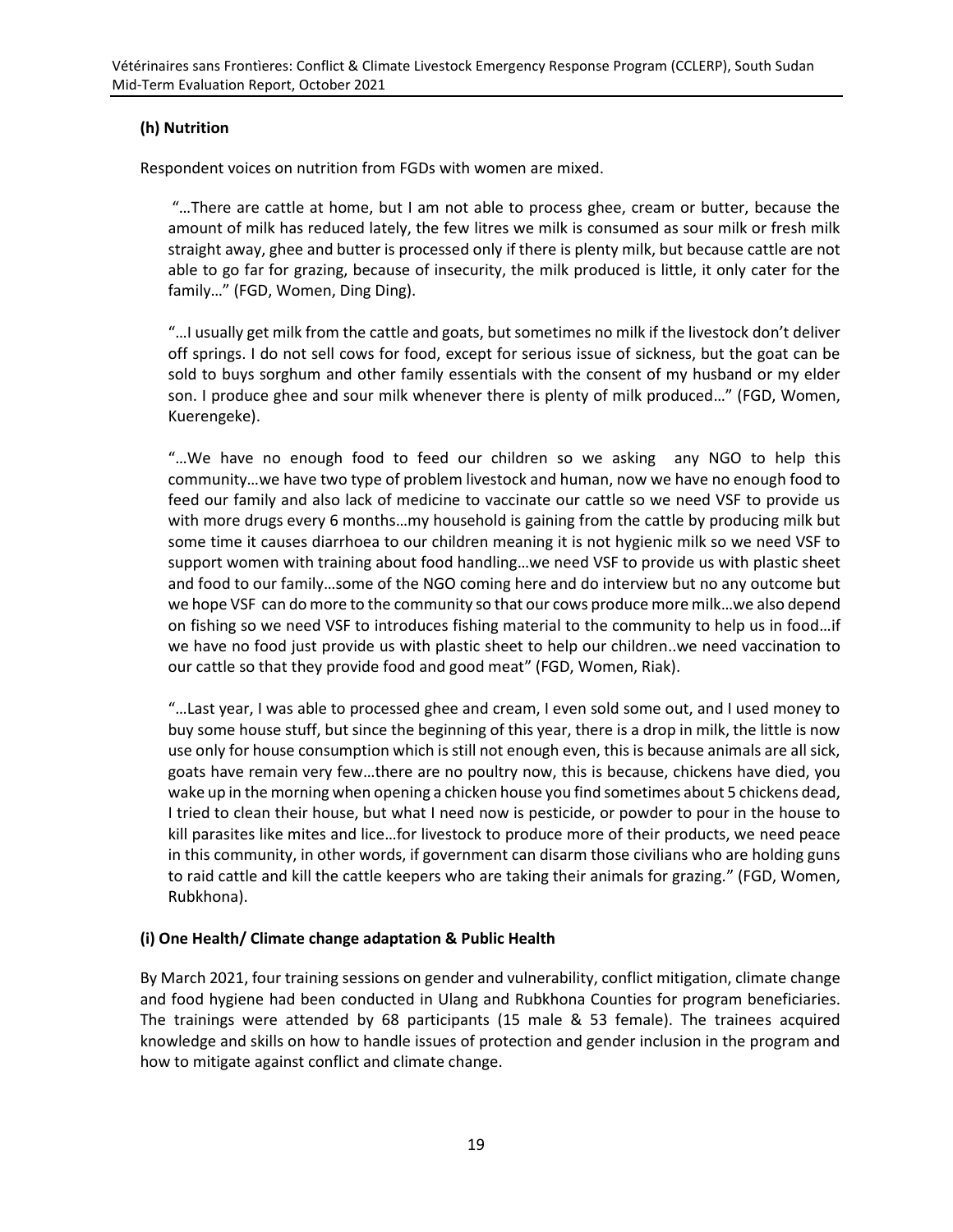#### **(j) Peace/ Conflict De-escalation**

The CCLERP biannual narrative for March 2021 reports that up to 56 community dialogue and conflict mitigation meetings were conducted in Akobo, Ayod, Fangak, Juba, Nyirol, Pibor, Pigi, Ulang, Abiemnhom, Guit, Koch, Leer, Mayiendit, Mayom, Panyinjar and Rubkona Counties and were attended by 1,357 participants (786 male & 571 female). As a result of the above meetings, the communities were able to map conflict spots, sharing of common resources, access to common grazing areas, formed conflict management committees that are to monitor and resolve common conflicts, livestock markets and peaceful co-existent. The conflict management committees are using traditional conflict resolution mechanism for returning raided cattle and abducted children.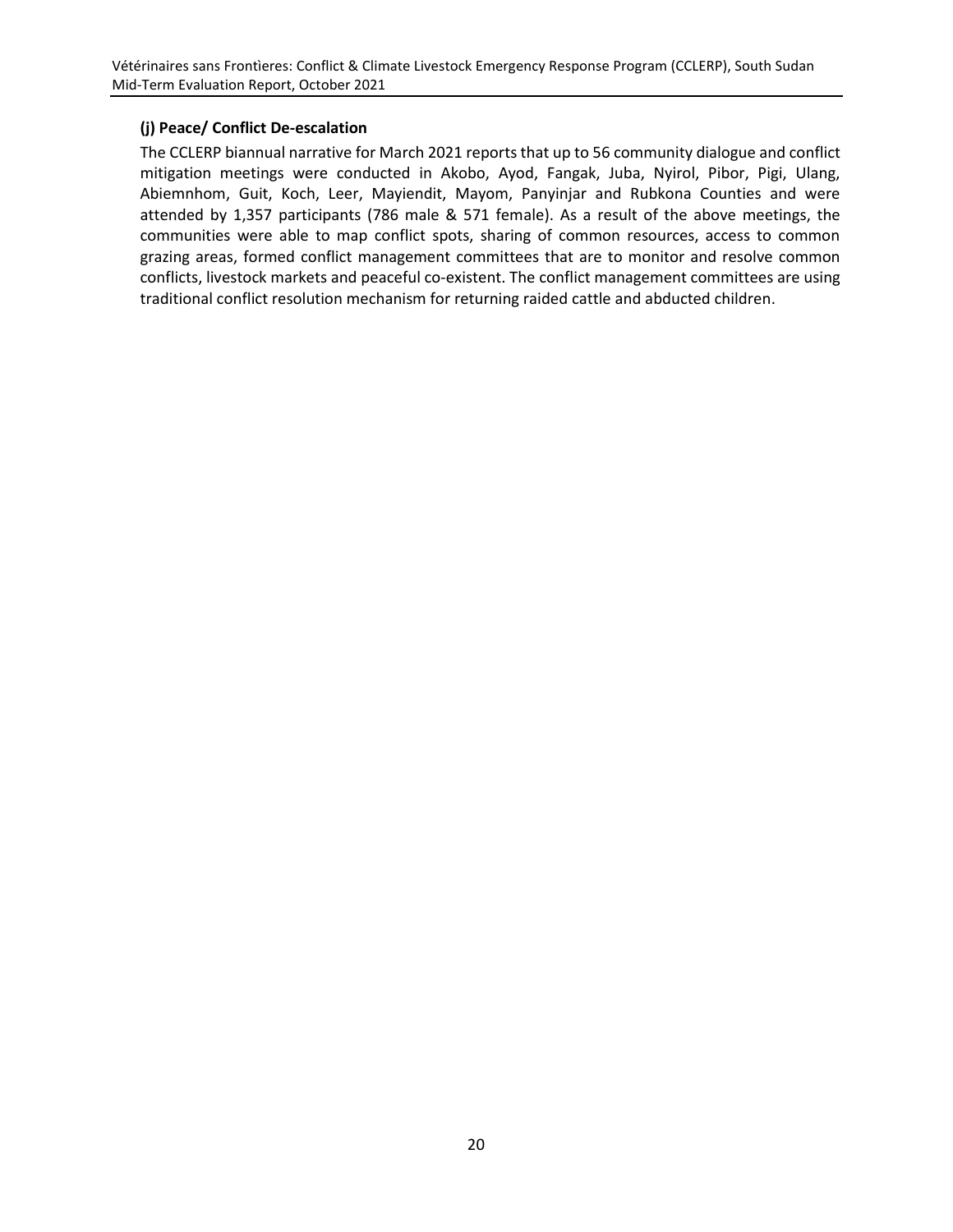## <span id="page-31-0"></span>**5. Assessment Based on the Objectives and Performance of the Indicators**

#### <span id="page-31-1"></span>**5.1 Introduction**

The voices of respondents in FGDs and IDIs were used to buttress quantitative data in assessing the objectives and performance indicators for this evaluation.

### <span id="page-31-2"></span>**5.2 Determine the appropriateness, relevance, efficiency, and effectiveness of the veterinary program**

Available evidence gathered in this mid-term evaluation suggests that the veterinary programme is appropriate, relevant, and effective. Its efficiency provides room for improvement especially in provision of livestock drugs. The programme is appropriate and relevant because it is addressing real needs in the community that deal with livestock diseases and vaccination. It is effective because the right drugs are being applied in dealing with the livestock diseases. The voices from the FGDs and IDIs buttress this assessment.

"…R6- VSF has trained some people (CAHWs) and gave [given] them some veterinary drugs to treat our animals, and these people have now opened drug shops near us, which made [makes] it very easier to access veterinary services unlike those days when we could move, footing from cattle camp to county headquarter...we also have experts on animal diseases, unlike those days where we just assume, go buy drugs and inject the cow, it is now the work of CAHWs who are trained by VSF to help community…" (FGD, Men, Rubkhona).

"...I consider the veterinary programme a success because the community now accepts their cattle to be vaccinated and treated and also most of the CAHWs get their capacity built through training and VSF-S has opened more centres for the vaccination and now almost all the payams has freezes…" (IDI, Public Health Officer)

"…VSF carried out massive vaccination in Rubkhona County and a lot of livestock benefited, during the vaccination campaign, they also held some community dialogue, spreading message of peace, and how we should live in harmony among ourselves…" (FGD, Men, Rubkhona).

"…The challenges usually faced in rearing livestock are many. During the rainy season, flooding happens and there is no place dry for the cattle to stay. This usually creates a lot of diseases and conditions to the cattle, and they die due to the scarcity of medicines VSFG provide. And in the dry season, there is also issue arising over the grazing land where many people compete for the green pasture and sometime this leads to fighting and someone may lose some of the cattle and even one can be injured or killed…VSFG do carry out vaccination campaigns and this is where I see animals get vaccinated and dewormed. Trainings are done prior to the vaccination activities but only few people are selected from the Payam and this is not done for other" (FGD, Men, Jikmir).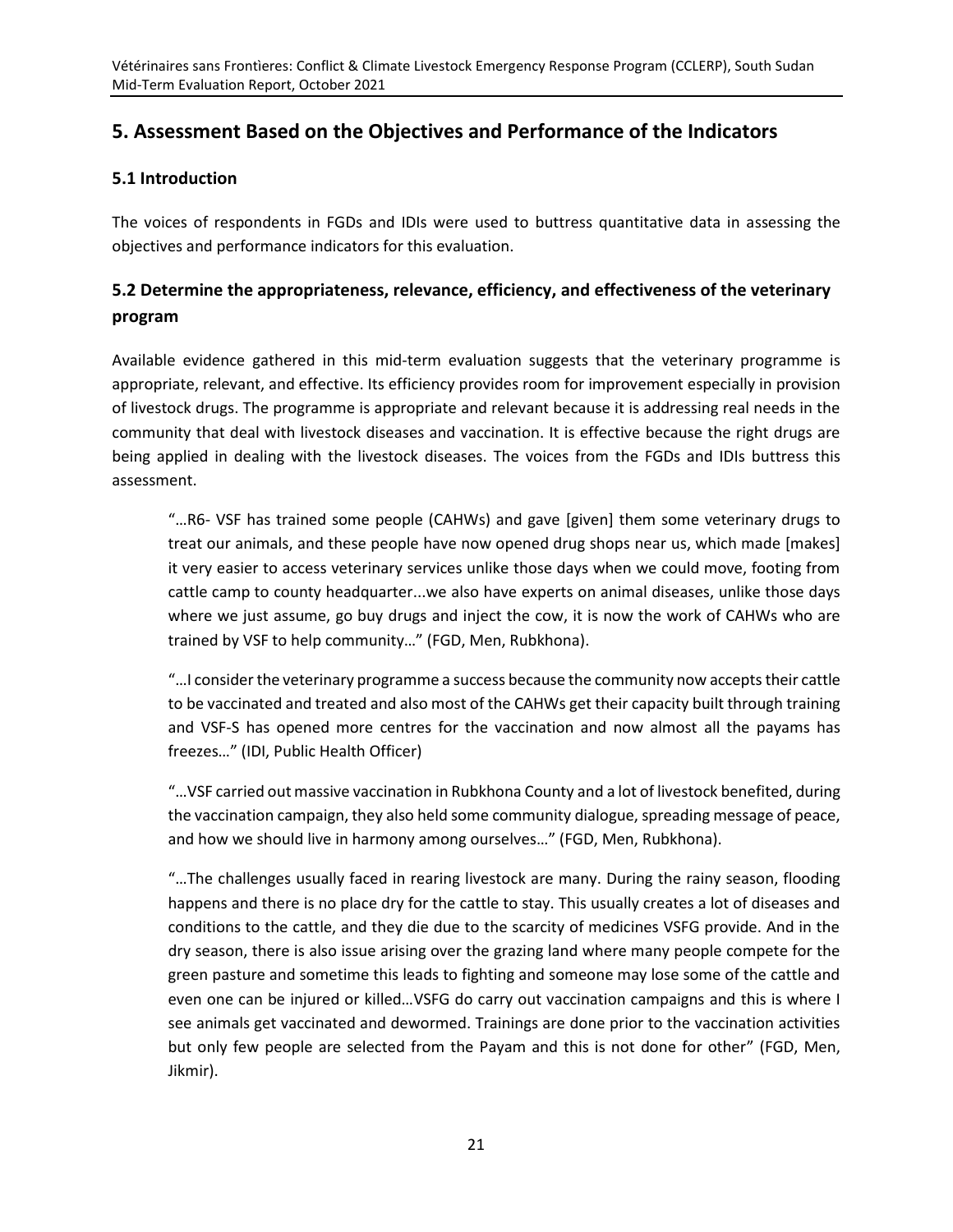"...R1 our challenges here are bacterial infection and wounds by tick and also our cattle are dying we don't know the cause...R2 our livestock are dying due to flooding specially in this season and no vaccination now taking place VSF stop vaccination...R4 the challenge is when our cattle die we are advice not to eat and we see it as loss. So, we need the program to come back so that our family gets good food...R3 we have some challenges like cattle rustling as well as a lot of ticks, flu and other disease disturbing our cattle...R5 we cattle keepers must be aware of diseases killing our livestock and VSF to do more for vaccination improving...R3 VSF needs to bring vaccine and deworming...R4 training is important to know the type of disease you're treating...R2 we need VSF to put in practice all we say so that our cattle can be healthy...R7 small calves are dying due to flood and disease that make no production of milk to the house hold and some years back if the three cows can produce more milk but now due to climate change it not enough...R2 Now cattle are dying we are not eating because of infection...R5 if cattle are sick we cannot gain from them but if heathy, their contribution is a lot to the community by producing more milk...R6 if we vaccinate our livestock it contribute more but now we are in rain season and lack of vaccination...R4 we need the vaccination to continue more specially raining season to reduce the infection and also increase food like milk and meat...R6 if the previous team is not working well, we need VSF to train other so that the vaccination should be effective in all the location...R2 the cattle need to be vaccinated regularly...R7 the VSF need to know the timeframe for vaccination because June and July are more important...R1 we need VSF to introduce deworming and can be handle by train cattle keepers...R2 we need other drugs to be available for treatment so government need to monitor drugs in the country... (FGD, Men Routh Nyibol).

"...There are problems of cattle raiders and thieves from the neighbouring communities of Jonglei. Scarcity of drugs and medicines is another issue. Flooding and mud are really there and this affect our livestock..." (FGD, Female, Kuerengeke) "...R3 regular vaccination should be done to minimize the infection more specially rainy season..." (FGD, Youth, Riak)

"...R1- I don't know about this organization, but last year, there was a vaccination campaign done in Rubkhona County here by international organization, maybe it is VSF but I don't know the name, there are people now who opened animal drug shops in the markets, sometimes, we call them to treat our livestock..." (FGD, Youth, Rubkhona).

"...There is reduction of poultry mortality or death due to NCD vaccination for the first time in Fangak..." (IDI, CCLERP Staff, Nassir)

#### <span id="page-32-0"></span>5.3 Assess the quality and comprehensiveness of the program design and implementation

Available evidence from the quantitative and qualitative components of this evaluation suggests that the CCLERP program is of good quality, is comprehensive, was designed well and is on course to achieving most, if not all outcomes it set out to accomplish.

Indicator 1.1 targets to have 1,400,000 people benefit from livestock activities. At mid-term, up to 7,237 (68.86%) of the total sample population of 10,510 were benefitting. Inferring this to the target population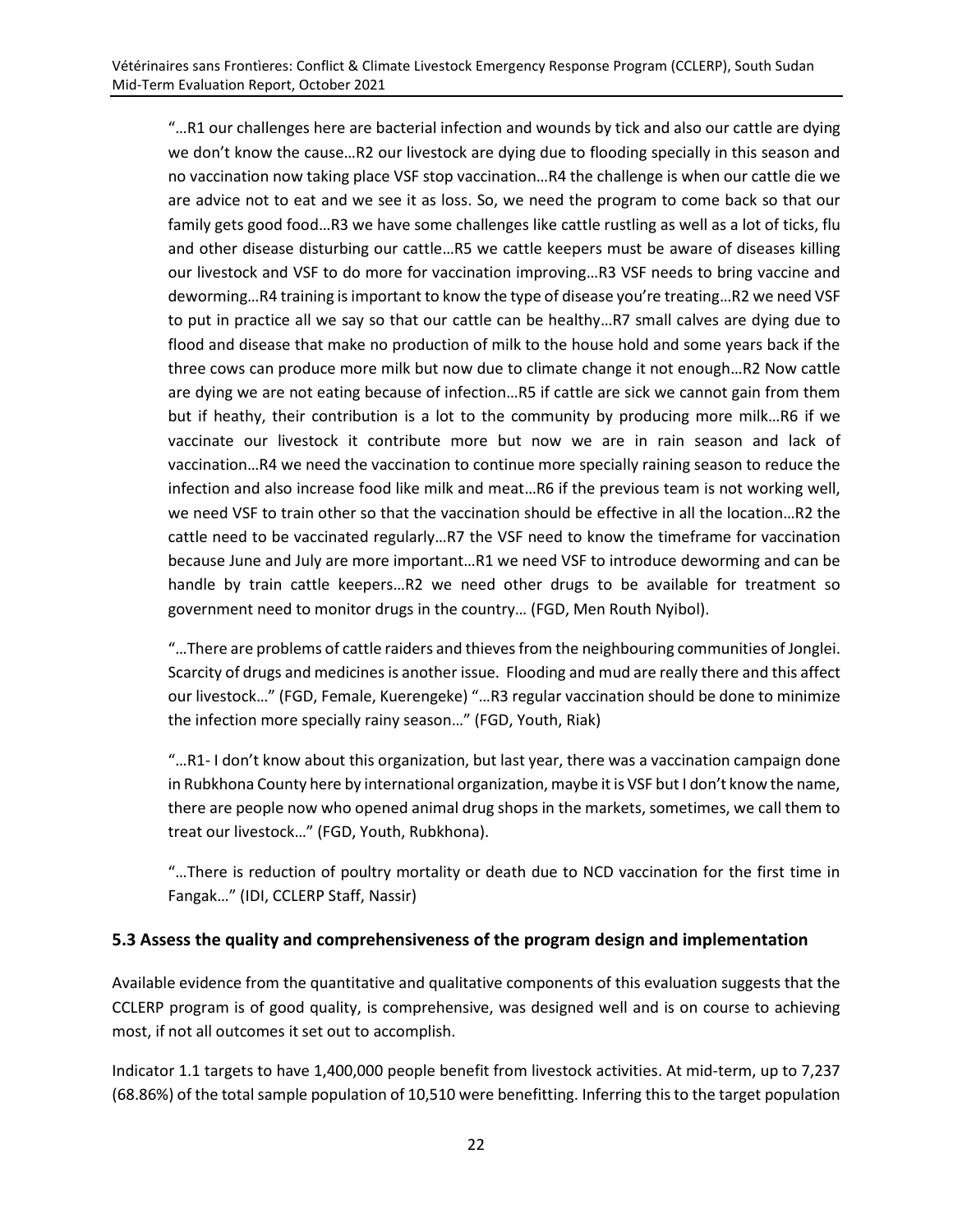suggests that up to 964,040 people could already be benefitting from livestock activities as of this evaluation, (68.86/100)\*1400000=964040.

Indicator 1.2 targets to have 1,692,360 animals benefit from livestock activities. Our results suggest that up to 17,970 out of a total household ownership of 37,913 (47.39%) from the 753 households. Extrapolating this to the target of 1,692,360, we can estimate that up to 802,009, ((47.39/100)\*1692360), animals in the population (target areas) are benefitting from CCLERP's livestock activities.

Indicator 1.3 targets that everyone owns two animals. The 10,510 residents in the 1,108 households visited jointly own 49,782 animals with an individual estimated to be 4.74 animals(2.04 cattle, (1.29 goats, 0.69 sheep, 0.08 donkeys, 0.66 poultry, and 0.08 other livestock. We compare this overall ownership with that of the 753 households in the programme. With 7,237 residents in the 753 households, an individual is estimated to be owning 5.2315441 animals rounded off to 5.23 compared with 3.6263365 (11868.999/3272.9999) rounded off to 3.63 among non-programme households. By species, an individual in the 753 households owns 2.43 cattle, 1.44 goats, 0.77 sheep, 0.03 donkeys, 0.54 poultry, and 0.02 other livestock compared with an individual in the non-programme households who owns 1.71 cattle, 0.97 goats, 0.51 sheep, 0.02 donkeys, 0.91 poultry, and 0.04 other livestock.

Indicator 1.4 seeks to train 415 people in livestock. The CCLERP biannual narrative report of March 2021 reported that 392 people (337 male and 55 female) had been trained in livestock activities. Data from the 753 households in the program suggests that up to 347 people have been trained in livestock as of the mid-term evaluation..

Indicator 2.1 The CCLERP programme dropped this indicator since it would be difficult to measure and instead provides emergency drugs to the Counties once a year as well as support the CAHWs with veterinary drugs. A recurring theme in the FGDs and IDIs pointed at drug shortages.

Indicator 2.2 targets to treated or vaccinate 1,692,360 animals. Our mid-term data from the 753 households in the programme suggests that 22,830 (60.22%) animals were treated or vaccinated for the period running up from August 2020. Extrapolating this percentage to the target population of 1,692,360, we can estimate that up to 1,019,139 livestock could have been treated or vaccinated since August 2020 ((60.22/100)\*1692360).

Indicator 2.3 targets to have no animal disease outbreaks. The results suggest that there were four disease outbreaks among cattle (M=3.686823), three among goats (M=2.530686), one among sheep (M=1.491877) and poultry (M=1.094765), zero (rounded off) among donkeys (M=0.1001805) and other livestock (M=.0406137). In-depth interviews with CAHWs corroborated these data.

Indicator 2.4 targets to have 30 people trained in veterinary medical commodity supply chain management. The CCLERP narrative report for March 2021 indicated that up to 434 people had been trained in veterinary medical commodity supply chain management (337 male and 97 female). Our midterm evaluation data from the 753 households in the program indicates that up to 643 people had been trained since August 2020.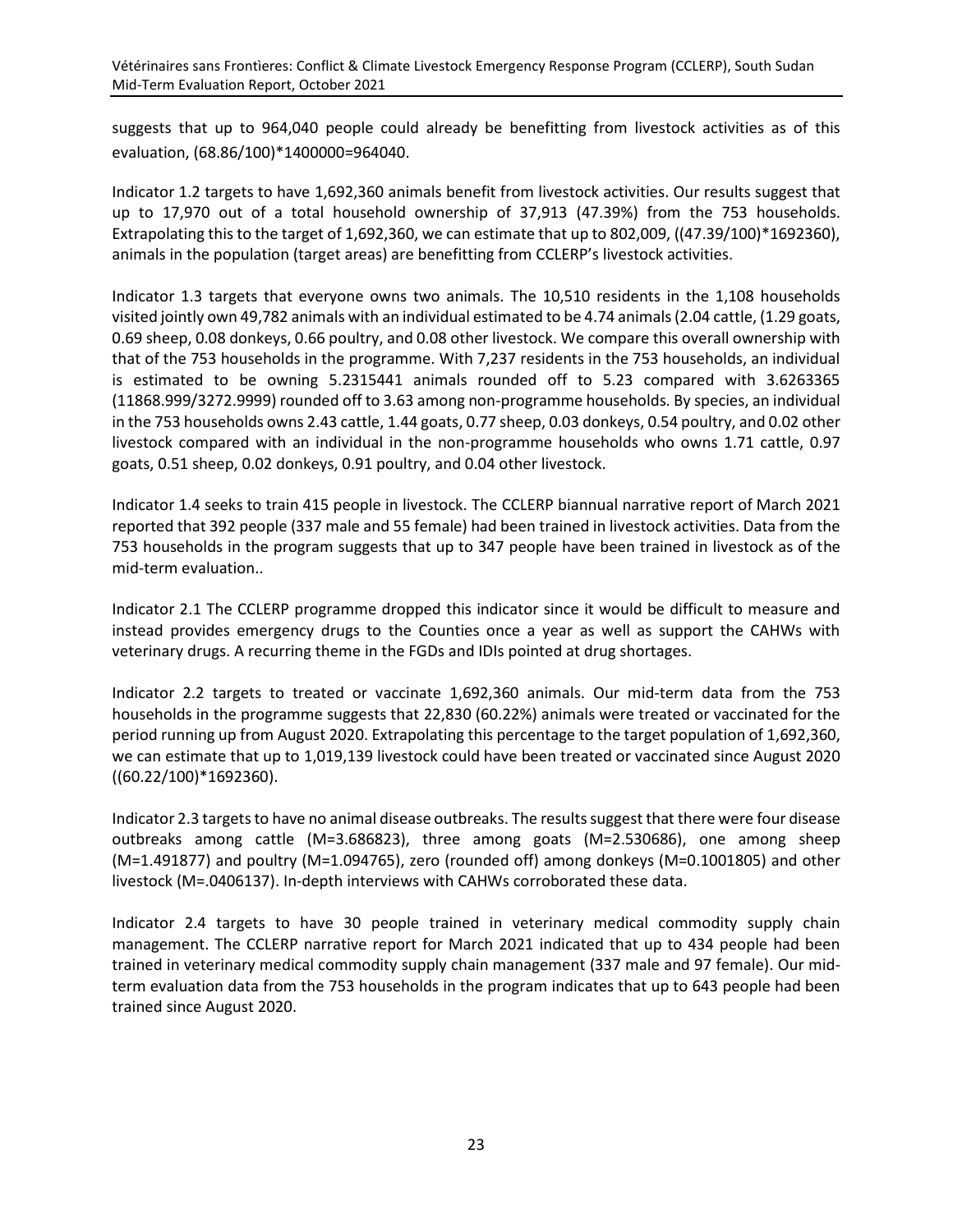#### <span id="page-34-0"></span>**5.4 Inform the implementation of the second phase (second year) of the program**

The following are areas that data from the FGDs and IDIs suggest should be improved in the second phase of the programme.

"…Nasir county is so big with 15 Payams and I hope that donors should be flexible to accept expanding the project so as each Payam of Nasir county is reached and the livestock health services are improved…" (IDI, CCLERP Staff, Nassir).

"…Nasir is such a big county with 15 Payams and VSF-G is only operating in 3 Payams along the river Sobat corridor, and so Payams far from here are not covered in the project…VSF-G has employed few veterinary officers as such there is no effectiveness and efficiency in the implementation of the activities on animal health because of scarcity of CAHWs in other 9 Payams…..Drugs and vaccines supplied are very few and end up being consumed in the centre without reaching remote areas…Mading and Keikon Payams are larger ones than Kurengeke and so need separate VSF-G bases there…Since 2016, VSF-G has not supplied any working uniforms and T-shirts for project promotion…VSF-G should plan to employ additional more CAHWs and especially for the other Payams…" (IDI, CAHW, Kuerengeke).

The Quantitative results have also pointed areas where the targets have not been met fully and that these should be areas of focus in the second phase. These results are not reported here to avoid repletion.

### <span id="page-34-1"></span>**5.5 Document lessons learned, success stories, case studies, and perceived and real as well as unmet needs**

The FGDs and IDIs shade some light on the lessons learned, success stories, case studies, and perceived and real as well as unmet needs.

"…There are many success cases in livestock management as I once was called at night to go and assist a cow with obstructed delivery, where I found the calf had died in the womb and based on skills, I managed to remove the calf using an instrument and my hand and the owner of that cow became happy and praised VSF-G…" (IDI, CAHW, Kuerengeke).

"…R3- what I witnessed that VSF has done and I benefited from it, not only me but this community of Dingding, is the vaccination of livestock and there are people (CAHWs) who opened small drug shops in market who said they were trained and given drugs by organization called VSF, which is very helpful to us now, we are able to call them to check or treat our livestock, what I am requesting from VSF is to train more people who will treat our animals, people who will be near our animals…" (FGD, Female, Ding Ding).

"…R1: The challenges usually faced in rearing livestock are many; during the rainy season, flooding happens and there is no place dry for the cattle to stay. This usually creates a lot of diseases and conditions to the cattle, and they die due to the scarcity of medicines that VSF-G provides. And in the dry season, there is also issue arising over the grazing land where many people compete for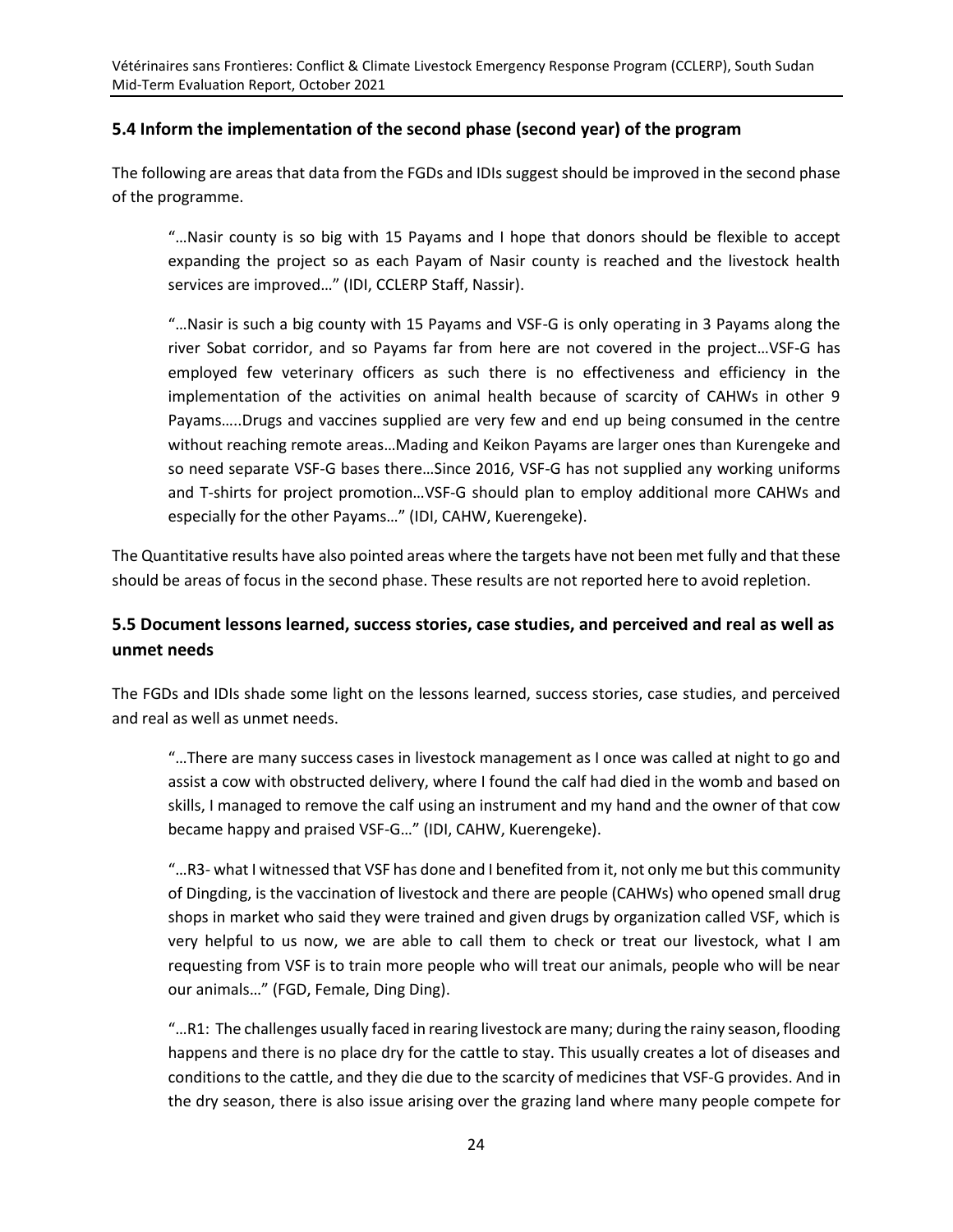the green pasture and sometime this leads to fighting and someone may lose some of the cattle and even one can be injured or killed…Goats may not go far for grazing but end up eating papers, cartons, garbage and nylons, and these nylons are harmful to their health…I usually get milk from the cattle and goats, but sometimes when 2 to 3 of them deliver, then there will be more milk for the market. I DO NOT sell cows, except for serious issue of sickness, but the goat can be sold to buys sorghum and other family essentials. I produce ghee and sour milk whenever there is plenty of milk produced…This production can be improved when there is medicine provided for the animals, in addition to the shelters where they can sleep to avoid rain. Training about animal management and how to improve breeding is good…VSF-G do carry out vaccination campaigns and this is where I see animals get vaccinated and dewormed. Trainings are done prior to the vaccination activities but only few people are selected from the Payam and this is not done for other…

"R2…The challenges I face in animals rearing especially the cattle is the issue of flooding happening throughout the Payam due to the downpour. When the land is swampy and the water is full, animals stay tied down at home and one must go get soft grass for the cattle to graze on. Due to lack of shelter, these cows are exposed to rainy, and they develop diseases and due to lack of medicine they die. There are so may mosquitoes and flies that keep biting the cows. Flue and wound in the mouths and feet disturb them…With the poultry, there are mite or small insects disturbing them and the family members and these insects are concentrating on the eyes of the chickens and chicks letting them to become blind and cannot find food for themselves and they die in big numbers. Hawk, falcons and wild cats are also dangerous during the dry seasons for the chickens and the chicks…I usually sell milk and the sour milk produced to buy flour and other food stuff. When someone is sick, one can sell a goat or a chicken and look for medicines. When an in law come to the house, I usually slaughter one chicken for him/her is s/he is one, but when they are many, then I can send for one goat…I rarely sell or slaughter a cow, only when there is marriage ceremony or blood compensation…[animal health] can be improved when there is medicine provided to keep the cattle healthy. Training on cattle rearing and milking and how to produce ghee and sour milk is important. Poultry usually provide eggs and these eggs can be consumed by children and some can be sold to get money for other things. But the small insects are the challenge and even to family and this is why some family do not like them at home…VSF-G is the only organization providing medicine and conducting campaign on animals' issue, but only small portion of drugs come and cannot reach all people owning animals. I have never seen any medicine for the poultry provided by VSFG in this Payam...…" (FGD, Men, Jikmir). Respondent 4- 7 raised similar themes and are not reported to avoid repetition.

"R3…One of the challenge is that we don't have enough boreholes around here, we only have one borehole and this is what we are using to get water for drinking, cooking, washing and it is the same borehole used by livestock to drink, so there is water shortage in this area, which makes it the main challenge we are facing here, with the return of some people from POCs, there are a lot of people in one area using only one borehole and sharing it with animals.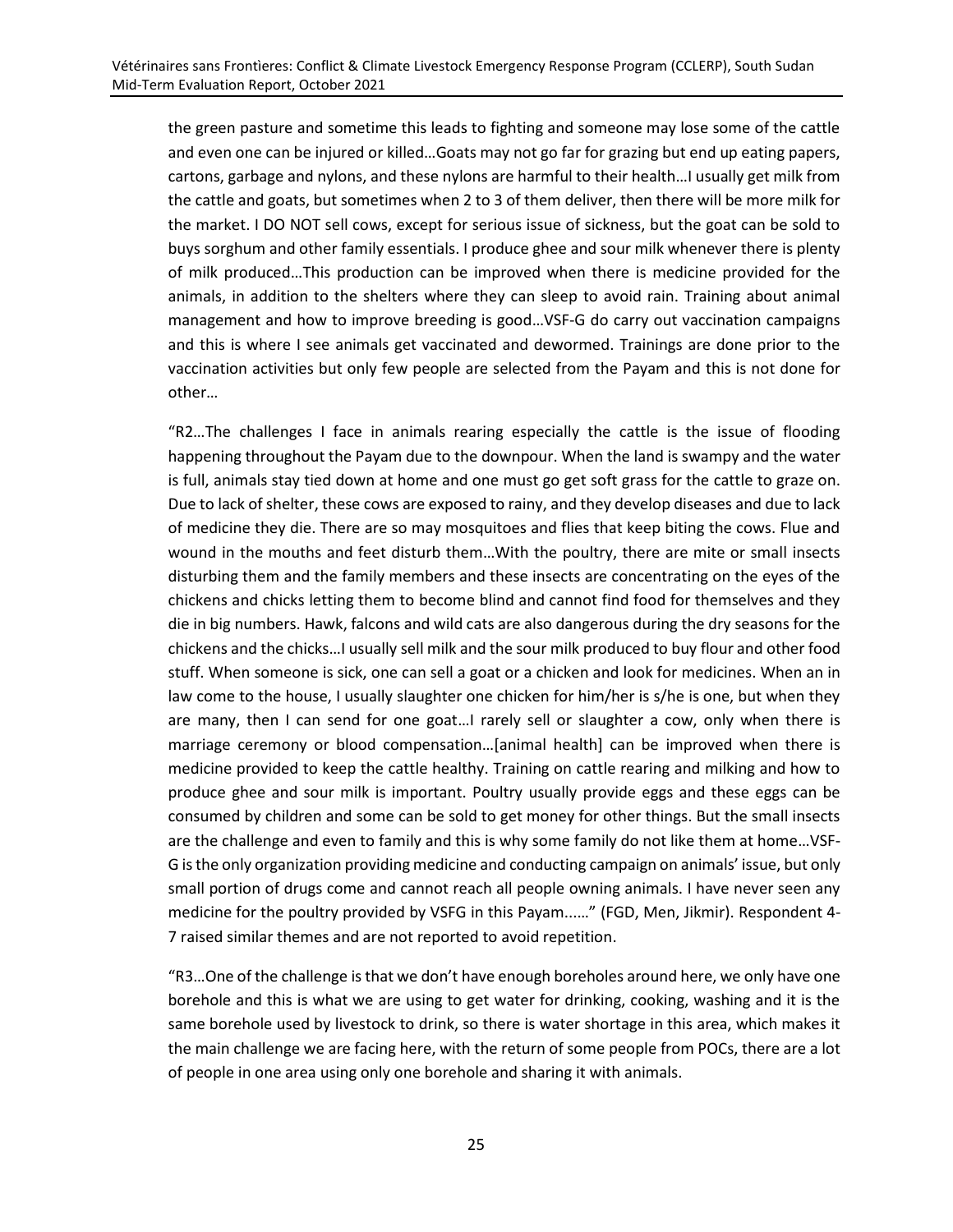"R5...Since the conflict erupted, we have never stayed calm with our livestock, we move to peaceful place, for a while and again we are displaced, when we take our cattle for grazing, the cattle raiders come with guns and threaten to take cows if you resist you are shot and cows taken, now we don't take our cattle to the forest, they just graze near the houses where they can be seen. There is also a new disease affecting sheep, they move in cycle and later maybe in the evening dies, poultry in the other hand, are found dead in the morning..." (FGD, Female, Ding Ding)

#### <span id="page-36-0"></span>5.6 Generate baseline data and information for subsequent interventions.

We put together a rich quantitative dataset from 1,108 households on 146 variables across three States, four Counties and eight Payams. This is augmented by 24 Focussed Group Discussions and In-Depth Interviews. These datasets have informed this mid-term evaluation and hold important statistics for subsequent programming and interventions.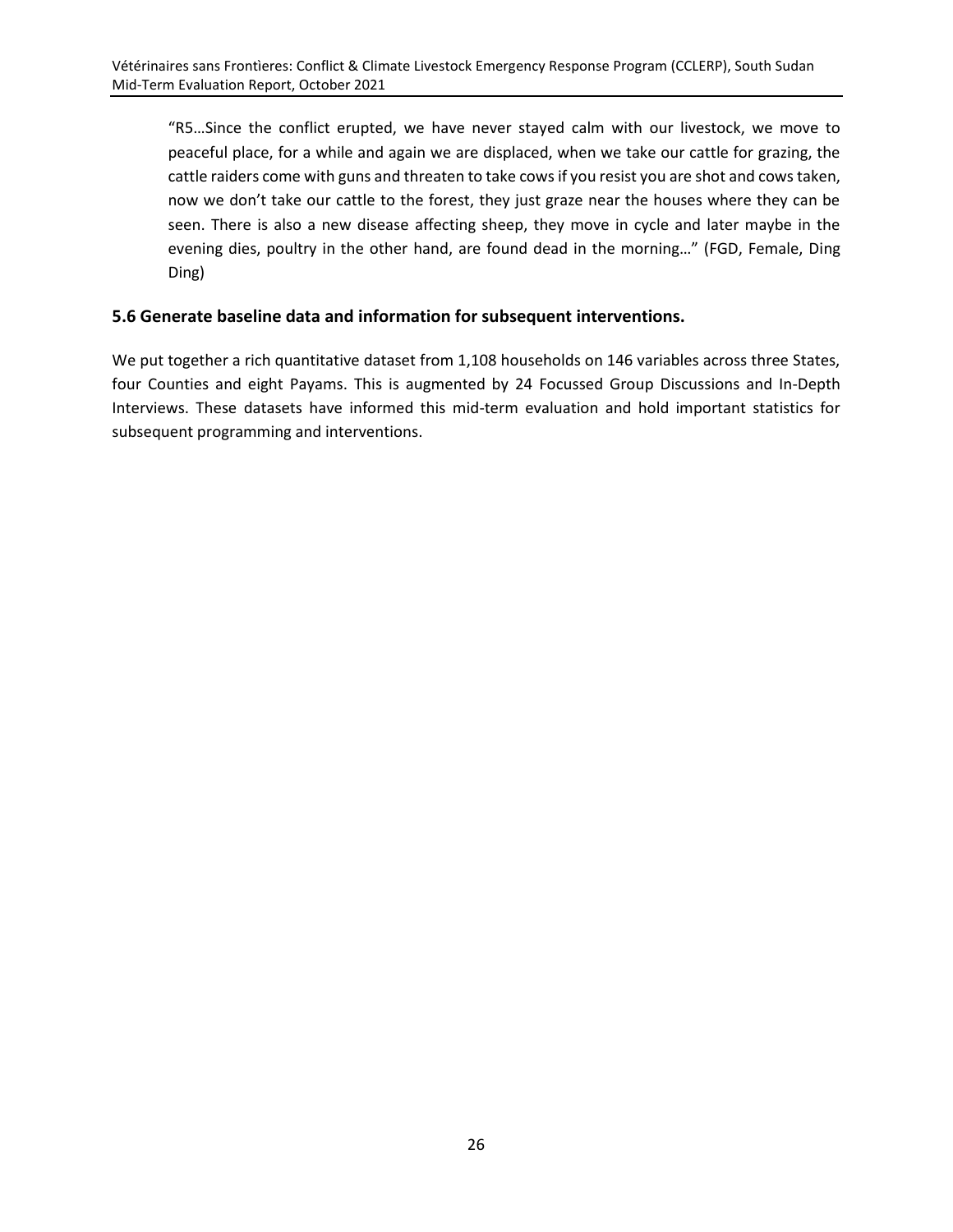## <span id="page-37-0"></span>**6. Recommendations**

Some recommendations have already been captured under sub-sections 5.1-5.5 and will not be repeated here for avoidance of repetition. The respondents, who are the stakeholders, recommended the following:

**[6.1]** R2 "…The only solution to the challenges we mentioned is for international organizations like VSF to help us with veterinary drugs,

**[6.2] "…**and am also asking them that, they should carryout vaccination twice a year, maybe at the beginning of the year and the end of the year [*meant every six months*], to prevent animals from being attacked by diseases, other organizations should also help distribute for us raincoat, tents.

**[6.3]** R7…Government also has to make sure these cattle rustlers who are carrying guns in the bushes, and killing innocent people should be capture and taken to jail to pay for their sins, guns in the hands of civilians is not also good, for us the cattle keepers to stay peaceful and move freely to take our cattle to grazing sides, government of this State must disarm all those who are carrying guns…" (FGD, Men, Rubkhona)

**[6.4]**"…According to myself I recommend the project to continue helping our community with vaccination and treatment also,

**[6.5] …**to include health and nutrition to the program by recruiting public health officer to hand any outbreak among the cattle keepers.

**[6.6] …**the CCLERP project needs to focus mostly on training and to introduce twice vaccination campaigns yearly and also make assessment to know from the cattle keepers the types of disease affecting them and their livestock…" (IDI, Public Health Officer).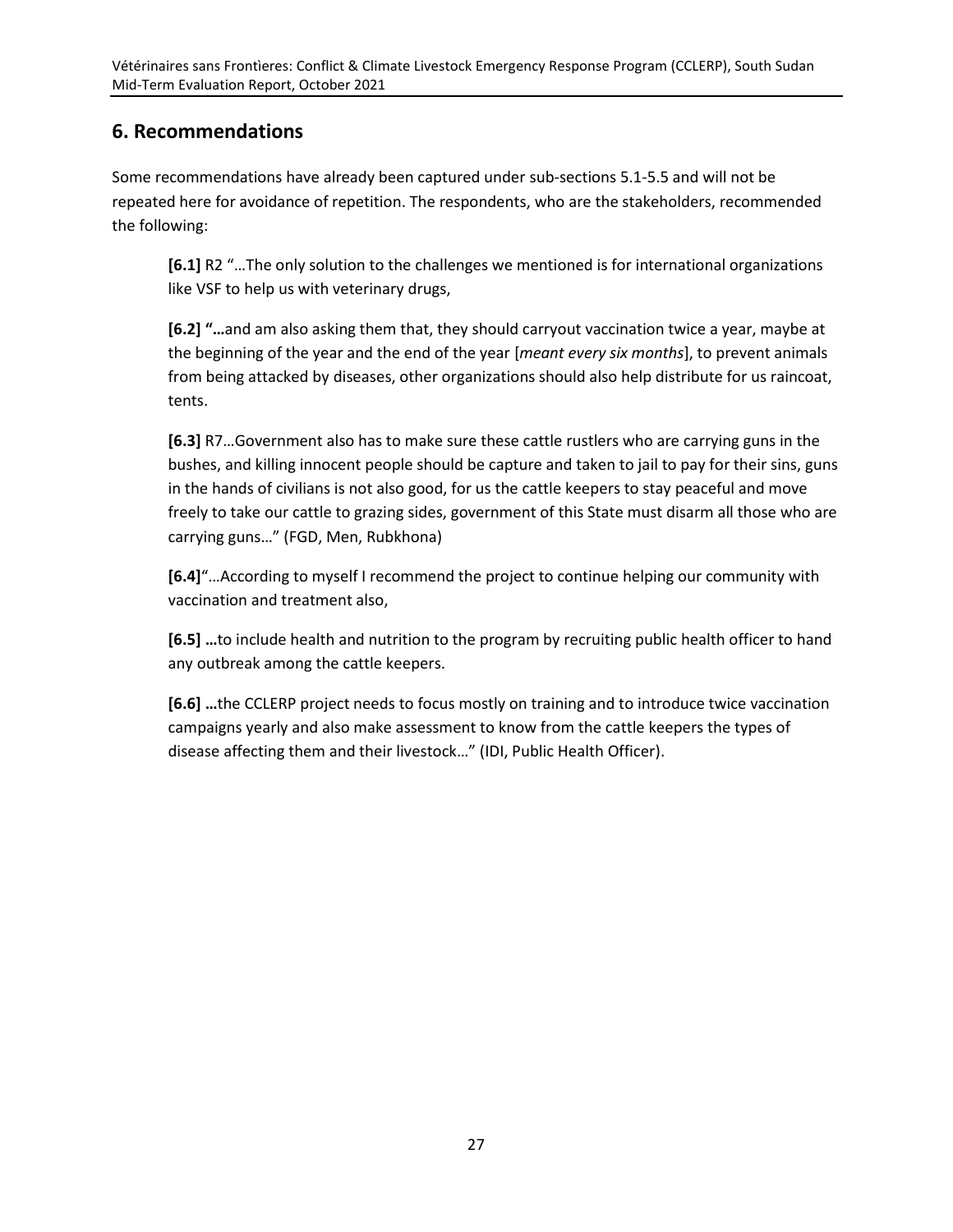## <span id="page-38-0"></span>**7. Appendices**

#### <span id="page-38-1"></span>**Appendix A: Terms of Reference**

#### **CONSULTANCY ADVERTISEMENT - TERMS OF REFERENCE FOR MID TERM EVALUATION FOR USAID/BHA PROJECT: VSF Germany**

#### **Terms of Reference for Midterm Evaluation**

USAID / BHA Funded Conflict and Climatic Emergency Livestock Response Program in Greater Upper Nile states, South Sudan

#### **Background**

VSF Germany is an International Non Governmental Organization, providing humanitarian aid and development assistance to pastoralists and vulnerable communities in areas where livestock is of importance. VSF Germany supports in animal health, livestock related agriculture, marketing, food safety, drought responses and mitigation, capacity development of communities and governmental institutions, peace and conflict resolution with the ultimate aim of food security and strengthened livelihoods of pastoralist communities. In the region VSF Germany implements activities in the Republic of South Sudan, Kenya, Sudan, Somalia, Uganda and Ethiopia. VSF Germany has been supporting pastoral livelihoods in South Sudan since 1998 working with communities in Upper Nile, Jonglei, Warrap, Eastern Equatoria, Western Bar el Ghazal and Lakes States through times of emergency and recovery to sustain, protect and restore livelihoods by direct provision; and capacity building for improved production and productivity, diversified production as well as local peace mechanisms and governance.

VSF-Germany partnering with VSF Suisse with funding from the U.S. Agency for International Development's Office of the Bureau for Humanitarian Assistance (USAID/BHA) is implementing a two-year program entitled "Conflict and Climatic Emergency Livestock Response Program (CCLERP) in Greater Upper Nile States". This program covers 10 Counties in Jonglei, 2 counties in Upper Nile, and 9 Counties in Unity states plus the Jonglei migrating cattle from Equatoria to Jonglei. The program objective is to improve or sustain access to animal source food and related income for crisis-affected individuals at risk of malnutrition particularly children and women. The program is targeting people in Greater Upper Nile, comprised of internally displaced persons (IDPs), host and returnee groups with support to local institutions and mechanisms for delivery of animal health and public health services while mainstreaming conflict sensitivity, protection, and Do

#### **No Harm approaches.**

VSF Germany and its partners intend to evaluate the performance of the Conflict and Climatic Livestock Emergency Response Program (CCLERP) at midterm and are seeking the services of qualified and experienced project evaluators.

#### **Purpose**

The purpose of this midterm evaluation is to examine the program performance against the planned indicators and results, and specifically:

a) To determine the appropriateness, relevance, efficiency and effectiveness of the veterinary program;

b) To assess the quality and comprehensiveness of the program design and implementation;

c) To inform the implementation of the second phase (second year) of the program

d) To document lessons learned, success stories, case studies, and perceived and real as well as unmet needs;

d) Generate baseline data and information for subsequent interventions. Scope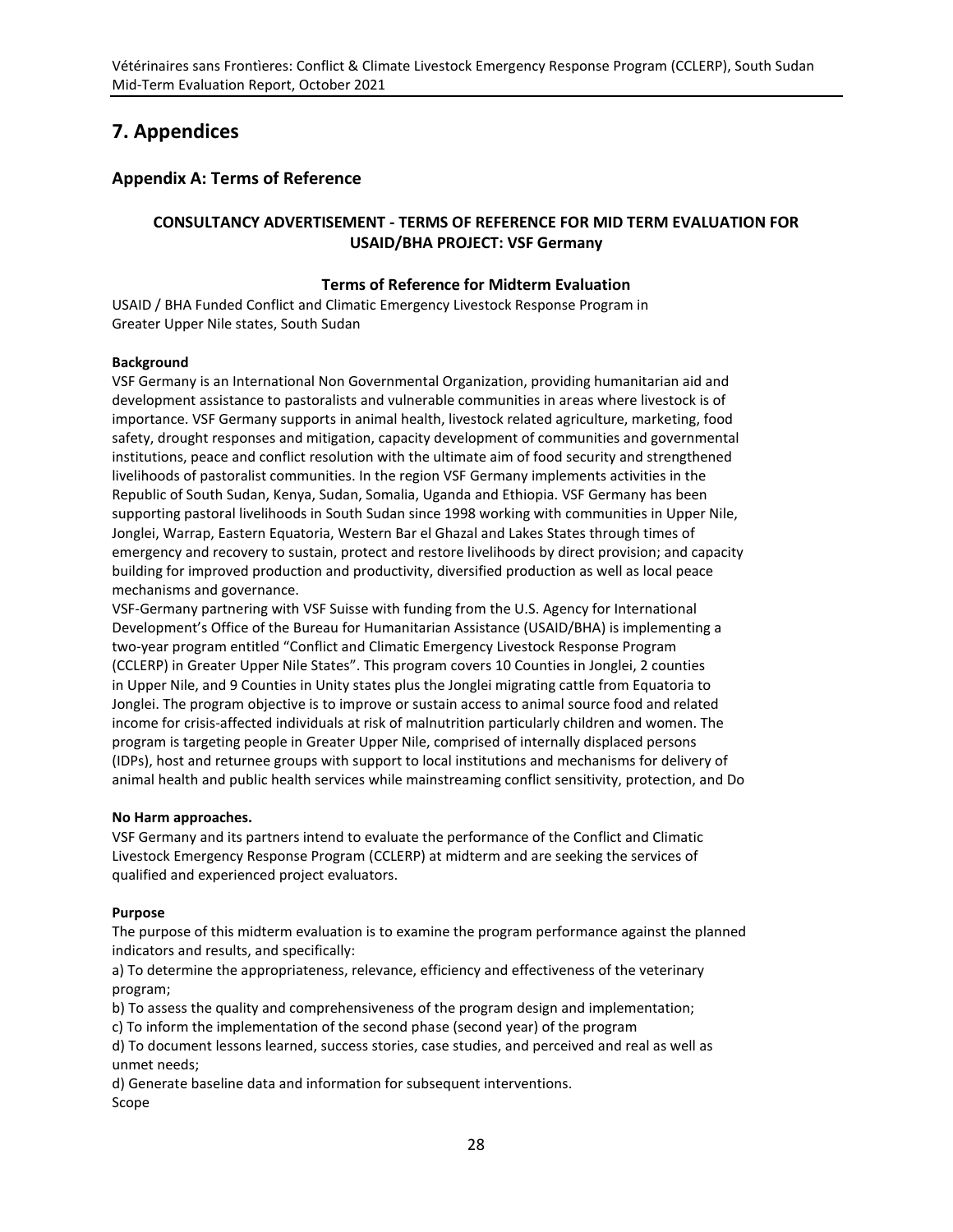Provisionally, the evaluation will cover 8 payams (2 per county) in four randomly selected counties (one from each state and one additional from any one of the states depending on the existing situation) where feasible. It will be conducted in the project areas and will include both beneficiaries and non-beneficiaries. Key evaluation questions will be formulated using the project objectives and indicators, and project quality parameters.

#### **Methodology**

The midterm evaluation design will include participatory evaluation methods and employ a mixed approach with both qualitative and quantitative methods. The consultants will be required to submit a detailed draft evaluation design and methodology which will be reviewed and finalized with the effort of the program personnel.

#### **Outputs**

a) A detailed study design, including methodology, work plan and timeframe;

b) Inception report;

c) A draft report incorporating feedback from the debriefing sessions;

d) A final report incorporating feedback on the draft report (one bound hard copy & electronic copy).

#### **Timeframe**

This midterm evaluation is expected to be completed in 25 working days including inception report, desk review, field assessment and report writing. The first draft report will be expected within 10 days after the field exercise is completed. A final version should be submitted within five days of receiving feedback on the first draft.

Management

a) The consultancy will be guided, managed, and technically advised by the Country Program Manager of VSF Germany;

b) The consultancy is technically and administratively fully accountable to VSF Germany;

c) Specific areas for the study will be selected in consultation with VSF's field staff;

d) Field travel arrangements and immediate supervision will be carried out by VSF Germany & VSF Suisse in their respective areas of operation.

#### **Qualification**

The two-person evaluation team will consist of a team leader who will be a veterinarian and a supporting researcher who will preferably be an anthropologist or social scientist. Prospective evaluation teams are encouraged to include a mix of gender.

The team should collectively demonstrate the following set of qualities:

a) Experience in carrying out two or more major humanitarian evaluations for a major donor, international NGO, or international organization.

**Country** 

City

Organization

Type

Career Category

b) General familiarity with the political and humanitarian context in South Sudan, particularly over the past 3 years

c) Experience in developing or applying protection measures;

d) Extensive practical experience in implementing activities aimed at pastoral livelihood;

e) National consultants are encouraged to apply.

#### **How to apply**

Interested candidates should submit their profile and or curriculum vitae, a technical and a financial proposal. The financial proposal should comprise comprehensive professional fees; travel and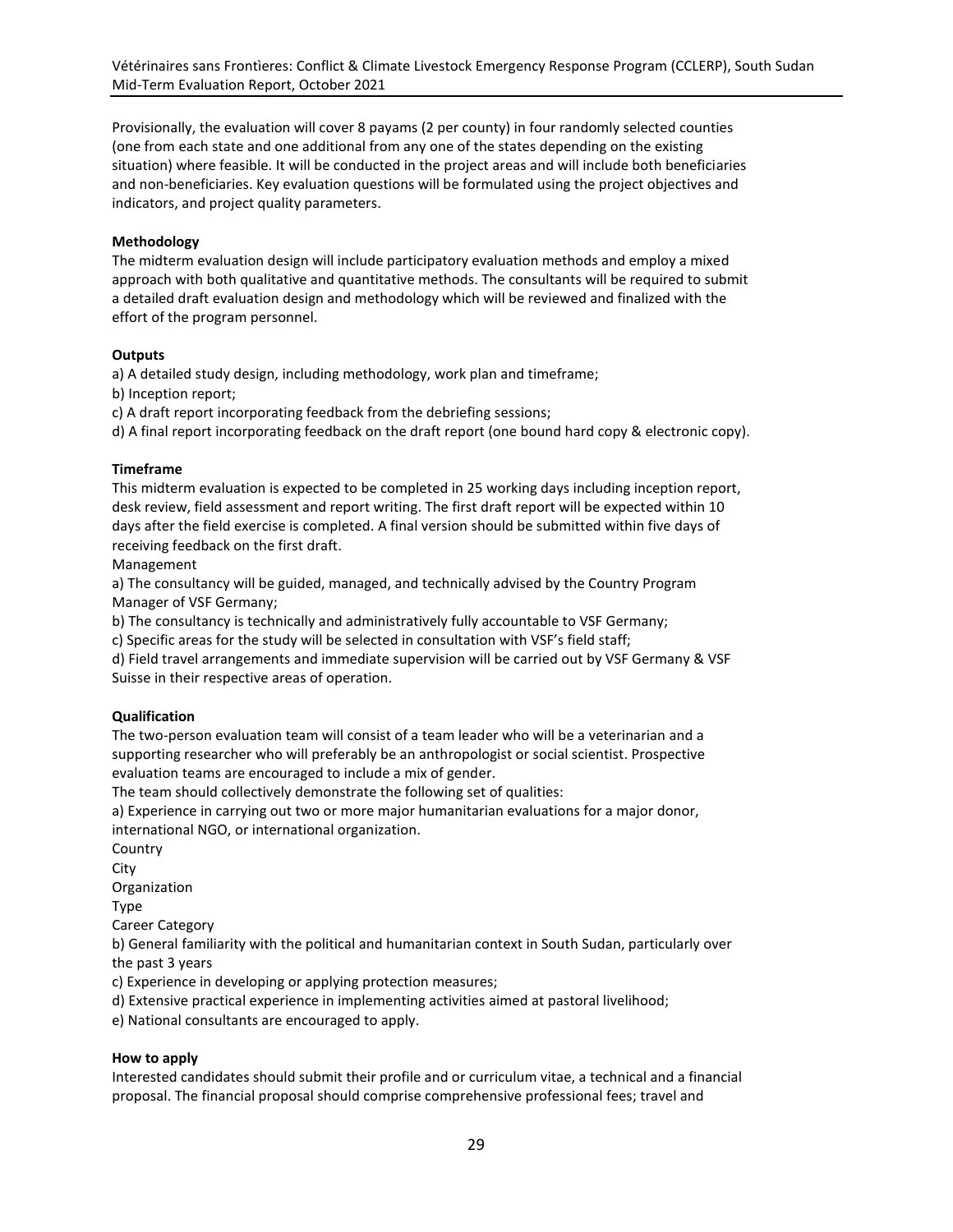accommodation will be covered by VSF Germany.

Applications should be sent to the following Email addresses: recruitment@vsfg.org and copy juba@vsfg.org strictly indicating on the subject line "CCLERP MIDTERM EVAL 2021". Only short-listed candidates will be contacted for interviews. The deadline for submission of applications is 23rd May 2021.

Note: Due to the urgency of the assignment, the proposals will be reviewed on a rolling basis as received and the advert shall close automatically as soon as a suitable candidate is found.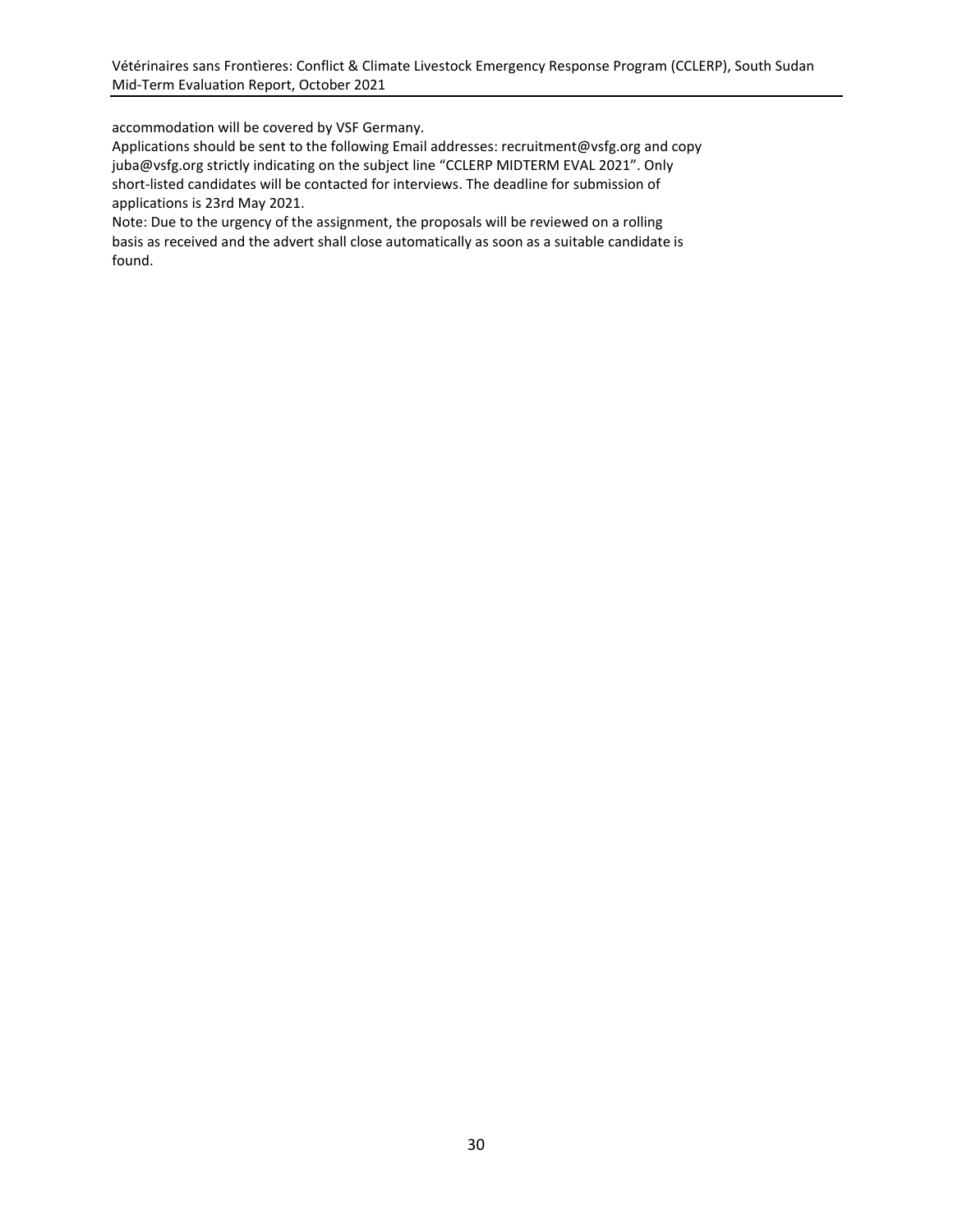| ivumber of nousenoid members disaggregated by gender |            |                      |              |            |                    |  |
|------------------------------------------------------|------------|----------------------|--------------|------------|--------------------|--|
| # Females                                            | Households | <b>Total Females</b> | # Males      | Households | <b>Total Males</b> |  |
| 0                                                    | 3          | 0                    | <sup>0</sup> | 3          | $\Omega$           |  |
| 1                                                    | 17         | 17                   |              | 26         | 26                 |  |
| $\overline{c}$                                       | 113        | 226                  | 2            | 127        | 254                |  |
| 3                                                    | 187        | 561                  | 3            | 229        | 687                |  |
| 4                                                    | 311        | 1244                 | 4            | 189        | 756                |  |
| 5                                                    | 152        | 760                  | 5            | 195        | 975                |  |
| 6                                                    | 122        | 732                  | 6            | 132        | 792                |  |
| 7                                                    | 88         | 616                  | 7            | 99         | 693                |  |
| 8                                                    | 34         | 272                  | 8            | 45         | 360                |  |
| 9                                                    | 31         | 279                  | 9            | 26         | 234                |  |
| 10                                                   | 25         | 250                  | 10           | 17         | 170                |  |
| 11                                                   | 8          | 88                   | 11           | 5          | 55                 |  |
| 12                                                   | 3          | 36                   | 12           | 5          | 60                 |  |
| 13                                                   | 3          | 39                   | 14           | 7          | 98                 |  |
| 14                                                   | 4          | 56                   | 15           | 3          | 45                 |  |
| 15                                                   | 1          | 15                   |              |            |                    |  |
| 16                                                   | 2          | 32                   |              |            |                    |  |
| 20                                                   | 2          | 40                   |              |            |                    |  |
| 21                                                   | 2          | 42                   |              |            |                    |  |
|                                                      |            | 5305                 |              |            | 5205               |  |

Number of household members disaggregated by gender